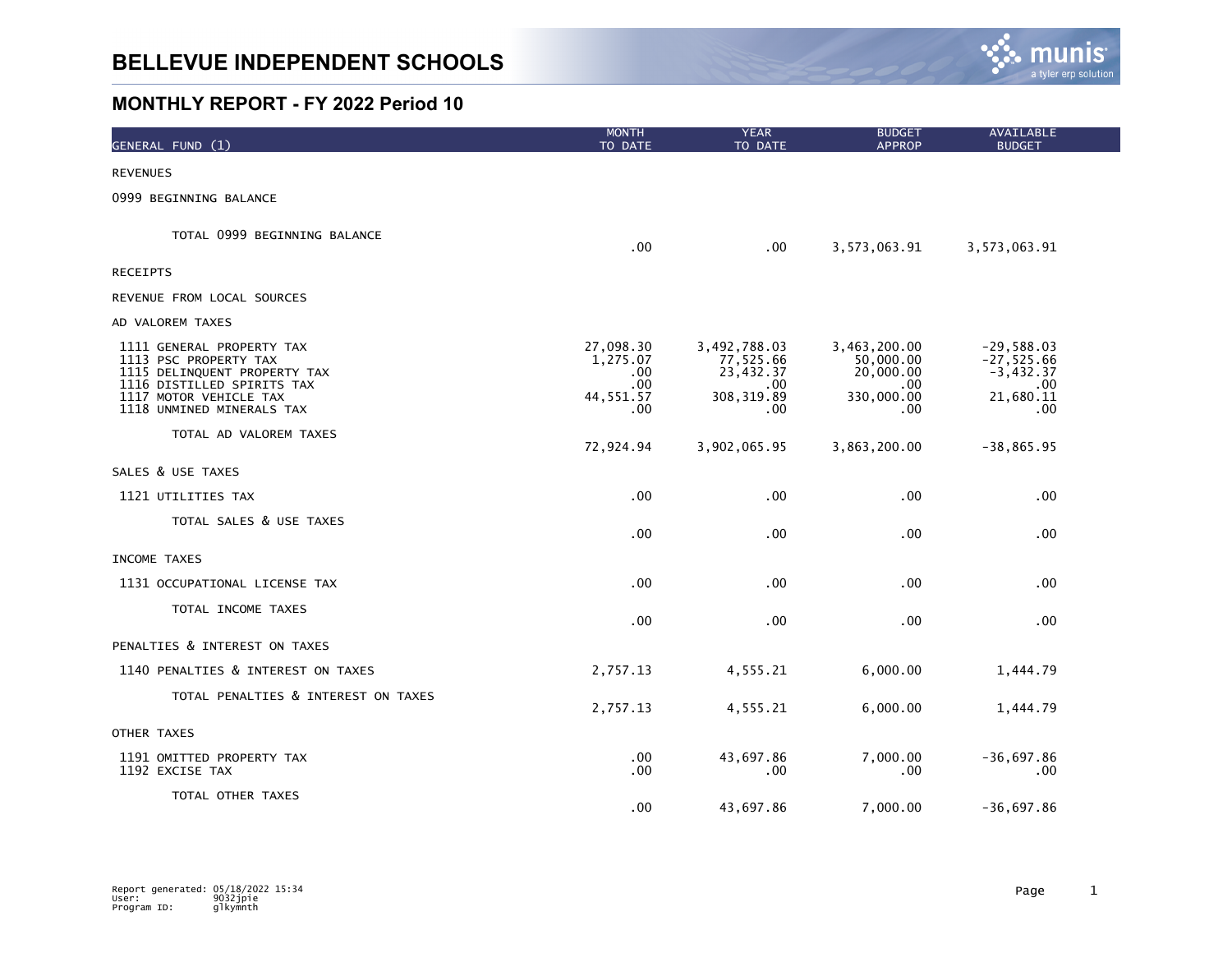| GENERAL FUND (1)                                                                                                                                                                                                     | <b>MONTH</b><br>TO DATE                       | <b>YEAR</b><br>TO DATE                                      | <b>BUDGET</b><br><b>APPROP</b>                           | AVAILABLE<br><b>BUDGET</b>                                          |
|----------------------------------------------------------------------------------------------------------------------------------------------------------------------------------------------------------------------|-----------------------------------------------|-------------------------------------------------------------|----------------------------------------------------------|---------------------------------------------------------------------|
| REVENUE OTHER LOCAL GOVERNMENT UNITS                                                                                                                                                                                 |                                               |                                                             |                                                          |                                                                     |
| 1280 REVENUE IN LIEU OF TAXES                                                                                                                                                                                        | .00                                           | .00                                                         | .00                                                      | .00 <sub>1</sub>                                                    |
| TOTAL REVENUE OTHER LOCAL GOVERNMENT UNITS                                                                                                                                                                           | .00                                           | .00                                                         | .00                                                      | .00.                                                                |
| TUITION                                                                                                                                                                                                              |                                               |                                                             |                                                          |                                                                     |
| 1310 TUITION FROM INDIVIDUALS<br>1310 PRESCHOOL TUITION FROM INDIVID<br>1320 TUIT FRM OTH GOVT SRCS W/IN ST<br>1330 TUIT FRM OTH GOVT SRCS OUT ST<br>1340 OTHER TUITION                                              | .00<br>1,085.00<br>.00.<br>.00<br>.00         | 1,500.00<br>13,995.00<br>.00<br>.00<br>.00                  | 2,000.00<br>4,000.00<br>.00<br>.00<br>.00                | 500.00<br>$-9,995.00$<br>.00<br>.00<br>.00                          |
| TOTAL TUITION                                                                                                                                                                                                        | 1,085.00                                      | 15,495.00                                                   | 6,000.00                                                 | $-9,495.00$                                                         |
| <b>TRANSPORTATION</b>                                                                                                                                                                                                |                                               |                                                             |                                                          |                                                                     |
| 1410 TRANSP FEES FROM INDIVIDUALS<br>1420 TRN FEE FM OTH GVT SRC W/IN ST<br>1430 TRN FEE FRM OTH GVT SRC OUT ST<br>1441 TRANSPORT FRM NON-PUBLIC SCHS<br>1442 TRANSPORT FRM FISCAL COURT                             | .00<br>.00<br>.00<br>.00<br>.00               | .00<br>.00<br>.00<br>314.00<br>.00                          | .00<br>.00<br>.00<br>.00<br>.00                          | .00<br>.00<br>.00<br>$-314.00$<br>.00                               |
| TOTAL TRANSPORTATION                                                                                                                                                                                                 | .00                                           | 314.00                                                      | .00                                                      | $-314.00$                                                           |
| EARNINGS ON INVESTMENTS                                                                                                                                                                                              |                                               |                                                             |                                                          |                                                                     |
| 1510 INTEREST ON INVESTMENTS<br>1540 INVESTMENT INC FROM REAL PRPTY                                                                                                                                                  | 756.54<br>.00.                                | 7,800.46<br>.00                                             | 3,000.00<br>.00                                          | $-4,800.46$<br>.00                                                  |
| TOTAL EARNINGS ON INVESTMENTS                                                                                                                                                                                        | 756.54                                        | 7,800.46                                                    | 3,000.00                                                 | $-4,800.46$                                                         |
| STUDENT ACTIVITIES                                                                                                                                                                                                   |                                               |                                                             |                                                          |                                                                     |
| 1740 STUDENT FEES                                                                                                                                                                                                    | .00                                           | .00                                                         | .00                                                      | .00                                                                 |
| TOTAL STUDENT ACTIVITIES                                                                                                                                                                                             | .00                                           | .00                                                         | .00                                                      | .00                                                                 |
| OTHER REVENUE FROM LOCAL SOURCES                                                                                                                                                                                     |                                               |                                                             |                                                          |                                                                     |
| 1912 BUS RENTAL<br>1920 CONTRIBUTIONS/DONATIONS<br>1941 TEXTBOOK SALES<br>1942 TEXTBOOK RENTALS<br>1951 MISC REV FRM OTH SCH DST IN ST<br>1952 MSC REV FRM OTH SCH DST OUT ST<br>1980 REFUND OF PRIOR YR EXPENDITURE | .00<br>.00<br>.00<br>.00<br>.00<br>.00<br>.00 | .00<br>5,655.00<br>.00<br>.00<br>814.36<br>.00<br>12,072.59 | .00<br>7,000.00<br>.00<br>.00<br>.00<br>.00<br>10,000.00 | .00<br>1,345.00<br>$.00 \,$<br>.00<br>-814.36<br>.00<br>$-2,072.59$ |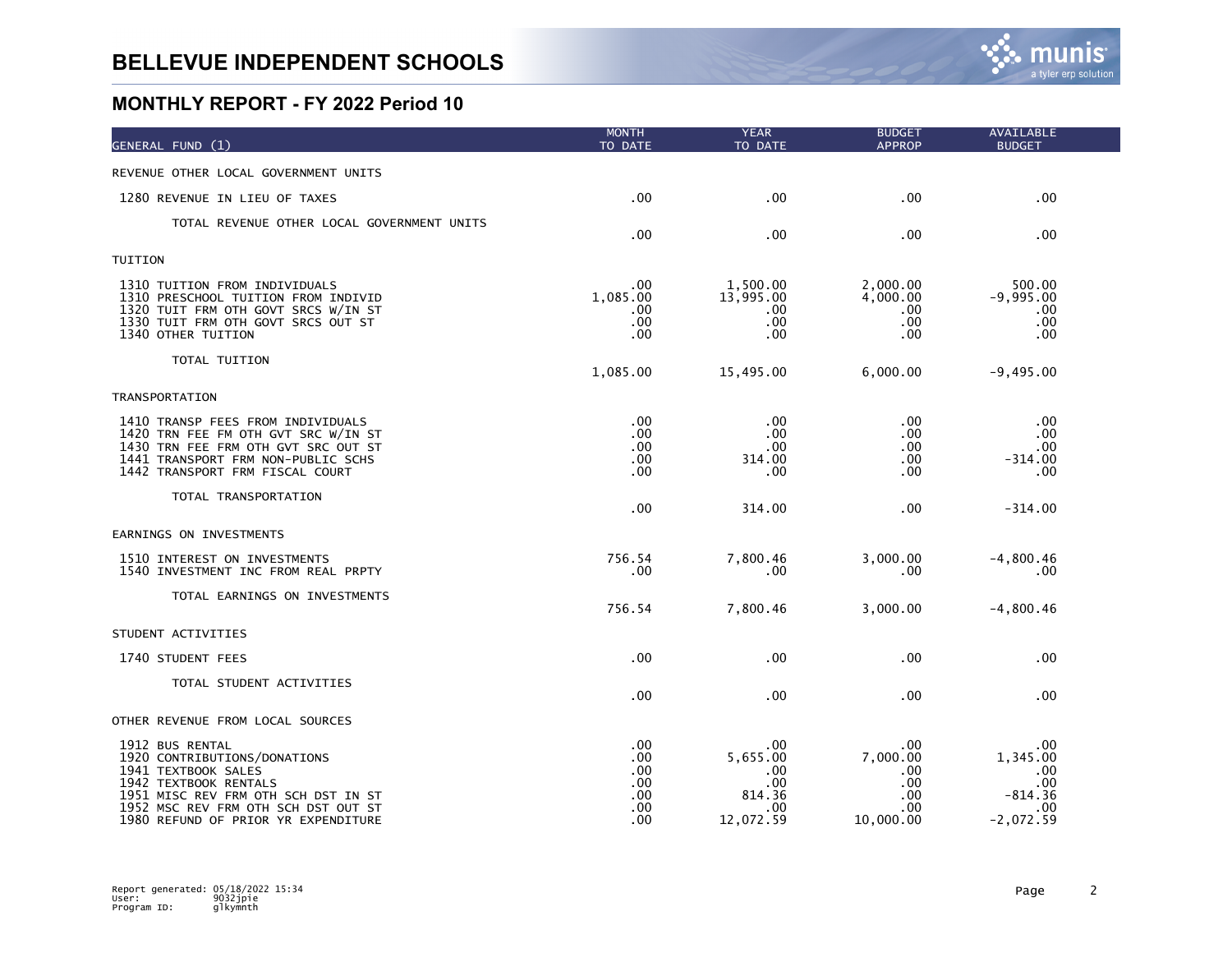| GENERAL FUND (1)                                                                                                                                                | <b>MONTH</b><br>TO DATE                          | <b>YEAR</b><br>TO DATE                  | <b>BUDGET</b><br><b>APPROP</b>     | <b>AVAILABLE</b><br><b>BUDGET</b>     |  |
|-----------------------------------------------------------------------------------------------------------------------------------------------------------------|--------------------------------------------------|-----------------------------------------|------------------------------------|---------------------------------------|--|
| 1990 MISCELLANEOUS REVENUE<br>1990 MISC REVENUE - CROSSING GUARD<br>1991 TRANSCRIPT FEES<br>1999 OTHER MISCELLANEOUS REVENUE                                    | .00<br>.00<br>.00<br>.00                         | 6,129.43<br>2,000.00<br>.00<br>2,000.00 | 7,500.00<br>2,000.00<br>.00<br>.00 | 1,370.57<br>.00<br>.00<br>$-2,000.00$ |  |
| TOTAL OTHER REVENUE FROM LOCAL SOURCES                                                                                                                          | .00                                              | 28,671.38                               | 26,500.00                          | $-2, 171.38$                          |  |
| TOTAL REVENUE FROM LOCAL SOURCES                                                                                                                                | 77,523.61                                        | 4,002,599.86                            | 3,911,700.00                       | $-90,899.86$                          |  |
| REVENUE FROM STATE SOURCES                                                                                                                                      |                                                  |                                         |                                    |                                       |  |
| STATE PROGRAM                                                                                                                                                   |                                                  |                                         |                                    |                                       |  |
| 3111 SEEK PROGRAM                                                                                                                                               | 123,338.00                                       | 1,233,965.00                            | 1,478,727.00                       | 244,762.00                            |  |
| TOTAL STATE PROGRAM                                                                                                                                             | 123,338.00                                       | 1,233,965.00                            | 1,478,727.00                       | 244,762.00                            |  |
| OTHER STATE FUNDING                                                                                                                                             |                                                  |                                         |                                    |                                       |  |
| 3125 BUS DRVR TRAINING REIMB<br>3126 SUB SALARY REIMB (STATE)<br>3127 FLEXIBLE SPENDING REFUND<br>3128 AUDIT REIMBURSEMENT<br>3129 KSB/KSD TRANSP REIMBURSEMENT | .00.<br>$.00 \,$<br>.00.<br>$.00 \,$<br>$.00 \,$ | .00.<br>.00<br>.00<br>.00<br>.00        | .00<br>.00<br>.00<br>.00<br>.00    | .00<br>.00<br>.00<br>.00<br>.00       |  |
| TOTAL OTHER STATE FUNDING                                                                                                                                       | .00                                              | .00                                     | .00                                | .00                                   |  |
| EXPENDITURE REIMBURSEMENTS                                                                                                                                      |                                                  |                                         |                                    |                                       |  |
| 3130 MISCELLANEOUS STATE REVENUE<br>3131 MEMORANDUM OF AGREEMENT                                                                                                | 772.37<br>$.00 \,$                               | 7,710.90<br>34,598.37                   | 9,000.00<br>45,632.00              | 1,289.10<br>11,033.63                 |  |
| TOTAL EXPENDITURE REIMBURSEMENTS                                                                                                                                | 772.37                                           | 42,309.27                               | 54,632.00                          | 12,322.73                             |  |
| RESTRICTED                                                                                                                                                      |                                                  |                                         |                                    |                                       |  |
| 3200 RESTRICTED STATE REVENUE                                                                                                                                   | .00                                              | .00                                     | .00                                | .00                                   |  |
| TOTAL RESTRICTED                                                                                                                                                | .00                                              | .00                                     | .00                                | .00                                   |  |
| REVENUE IN LIEU OF TAXES/STATE                                                                                                                                  |                                                  |                                         |                                    |                                       |  |
| 3800 REVENUE IN LIEU OF TAXES/STATE                                                                                                                             | .00                                              | .00                                     | .00                                | .00                                   |  |
| TOTAL REVENUE IN LIEU OF TAXES/STATE                                                                                                                            | .00                                              | .00                                     | .00                                | .00                                   |  |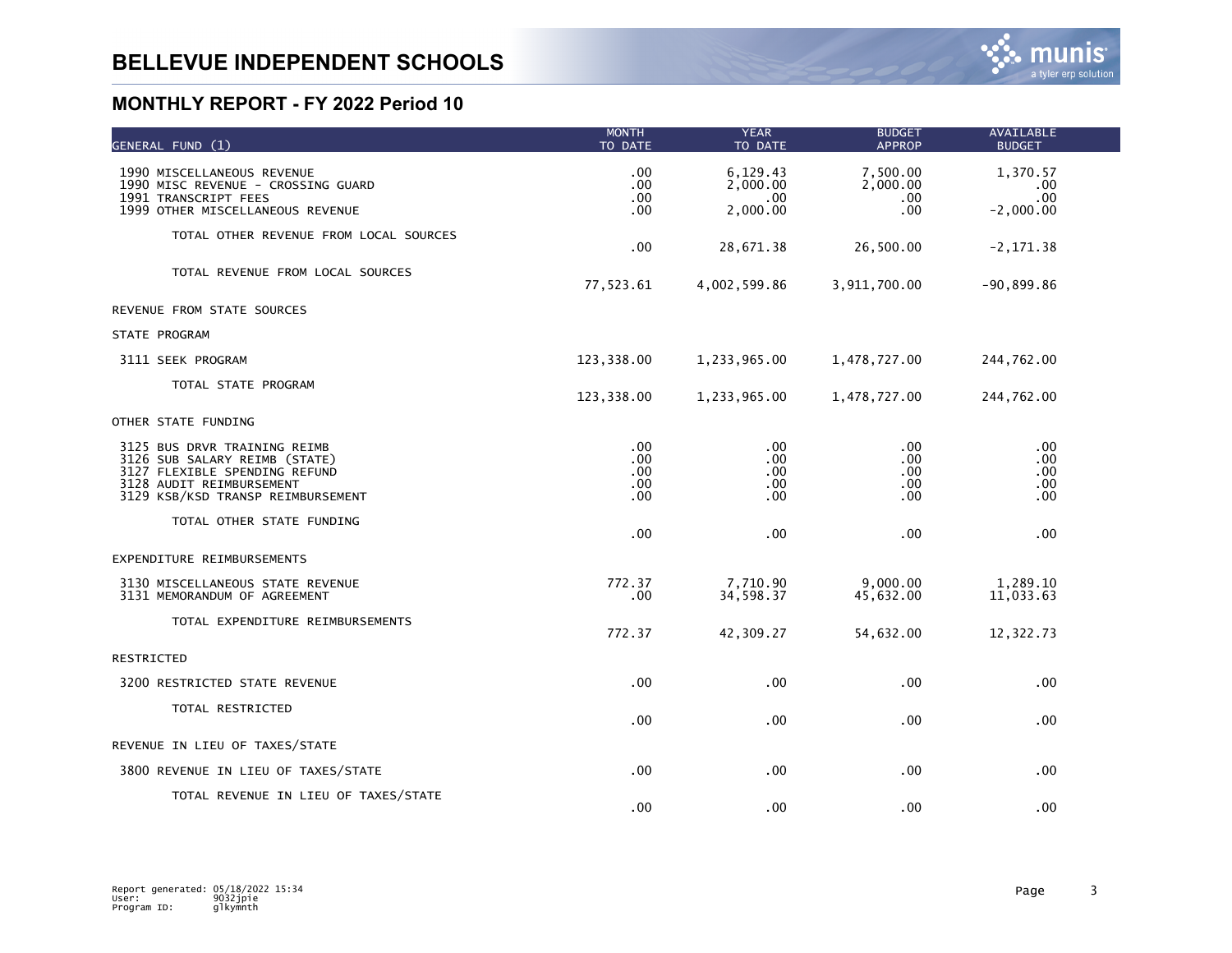| GENERAL FUND (1)                                                                                                                                                                                | <b>MONTH</b><br>TO DATE                             | <b>YEAR</b><br>TO DATE                 | <b>BUDGET</b><br><b>APPROP</b>            | AVAILABLE<br><b>BUDGET</b>             |  |
|-------------------------------------------------------------------------------------------------------------------------------------------------------------------------------------------------|-----------------------------------------------------|----------------------------------------|-------------------------------------------|----------------------------------------|--|
| REVENUE ON BEHALF PAYMENTS                                                                                                                                                                      |                                                     |                                        |                                           |                                        |  |
| 3900 ON-BEHALF FUNDS                                                                                                                                                                            | .00.                                                | .00                                    | .00                                       | .00                                    |  |
| TOTAL REVENUE ON BEHALF PAYMENTS                                                                                                                                                                | $.00 \,$                                            | .00                                    | .00                                       | .00                                    |  |
| TOTAL REVENUE FROM STATE SOURCES                                                                                                                                                                | 124, 110.37                                         | 1,276,274.27                           | 1,533,359.00                              | 257,084.73                             |  |
| REVENUE FROM FEDERAL SOURCES                                                                                                                                                                    |                                                     |                                        |                                           |                                        |  |
| FEDERAL REIMBURSEMENT                                                                                                                                                                           |                                                     |                                        |                                           |                                        |  |
| 4810 MEDICAID REIMBURSEMENT                                                                                                                                                                     | 3,690.51                                            | 52,097.17                              | 55,000.00                                 | 2,902.83                               |  |
| TOTAL FEDERAL REIMBURSEMENT                                                                                                                                                                     | 3,690.51                                            | 52,097.17                              | 55,000.00                                 | 2,902.83                               |  |
| TOTAL REVENUE FROM FEDERAL SOURCES                                                                                                                                                              | 3,690.51                                            | 52,097.17                              | 55,000.00                                 | 2,902.83                               |  |
| OTHER RECEIPTS                                                                                                                                                                                  |                                                     |                                        |                                           |                                        |  |
| INTERFUND TRANSFERS                                                                                                                                                                             |                                                     |                                        |                                           |                                        |  |
| 5210 FUND TRANSFER<br>5220 INDIRECT COSTS TRANSFER                                                                                                                                              | .00<br>3,576.06                                     | .00<br>51,489.71                       | .00<br>45,000.00                          | .00<br>$-6,489.71$                     |  |
| TOTAL INTERFUND TRANSFERS                                                                                                                                                                       | 3,576.06                                            | 51,489.71                              | 45,000.00                                 | $-6,489.71$                            |  |
| SALE OR COMP FOR LOSS OF ASSETS                                                                                                                                                                 |                                                     |                                        |                                           |                                        |  |
| 5311 SALE OF LAND & IMPROVEMENTS<br>5312 LOSS COMP - LAND & IMPROVEMNTS<br>5331 SALE OF BUILDINGS<br>5332 LOSS COMP - BUILDINGS<br>5341 SALE OF EQUIPMENT ETC<br>5342 LOSS COMP - EQUIPMENT ETC | .00<br>$.00 \,$<br>$.00 \,$<br>.00.<br>.00.<br>.00. | .00<br>.00<br>.00<br>.00<br>.00<br>.00 | .00<br>.00.<br>.00<br>.00<br>.00.<br>.00. | .00<br>.00<br>.00<br>.00<br>.00<br>.00 |  |
| TOTAL SALE OR COMP FOR LOSS OF ASSETS                                                                                                                                                           | .00                                                 | .00                                    | .00                                       | .00                                    |  |
| LOAN PROCEEDS                                                                                                                                                                                   |                                                     |                                        |                                           |                                        |  |
| 5400 LOAN PROCEEDS                                                                                                                                                                              | $.00 \,$                                            | .00                                    | .00                                       | .00                                    |  |
| TOTAL LOAN PROCEEDS                                                                                                                                                                             | .00.                                                | .00                                    | .00                                       | .00                                    |  |
| TOTAL OTHER RECEIPTS                                                                                                                                                                            | 3,576.06                                            | 51,489.71                              | 45,000.00                                 | $-6,489.71$                            |  |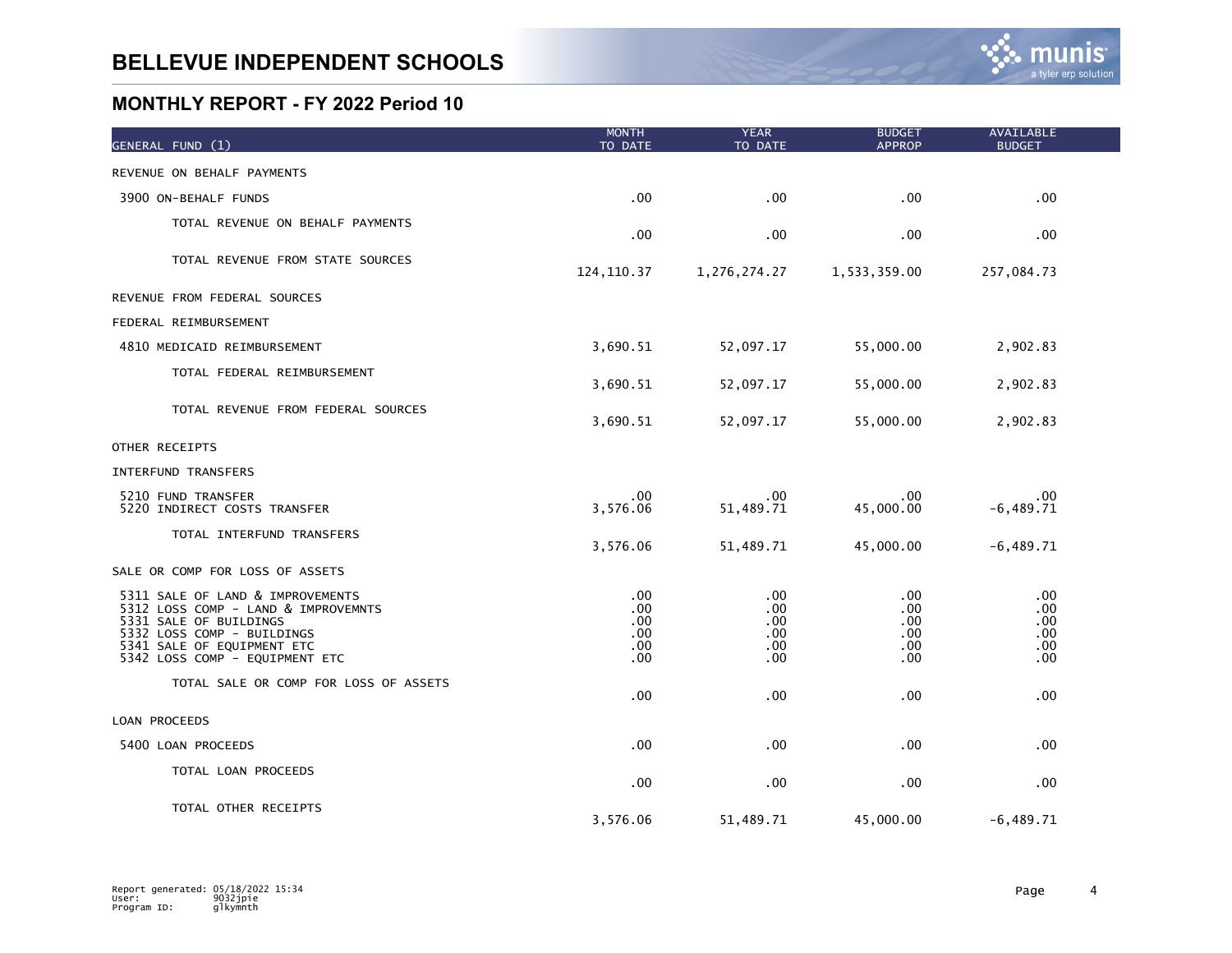

| GENERAL FUND (1) | <b>MONTH</b><br>TO DATE | <b>YEAR</b><br>TO DATE | <b>BUDGET</b><br><b>APPROP</b> | AVAILABLE<br><b>BUDGET</b> |  |
|------------------|-------------------------|------------------------|--------------------------------|----------------------------|--|
|                  |                         |                        |                                |                            |  |
| TOTAL RECEIPTS   | 208,900.55              | 5,382,461.01           | 5,545,059.00                   | 162,597.99                 |  |
| TOTAL REVENUE    | 208,900.55              | 5,382,461.01           | 9,118,122.91                   | 3,735,661.90               |  |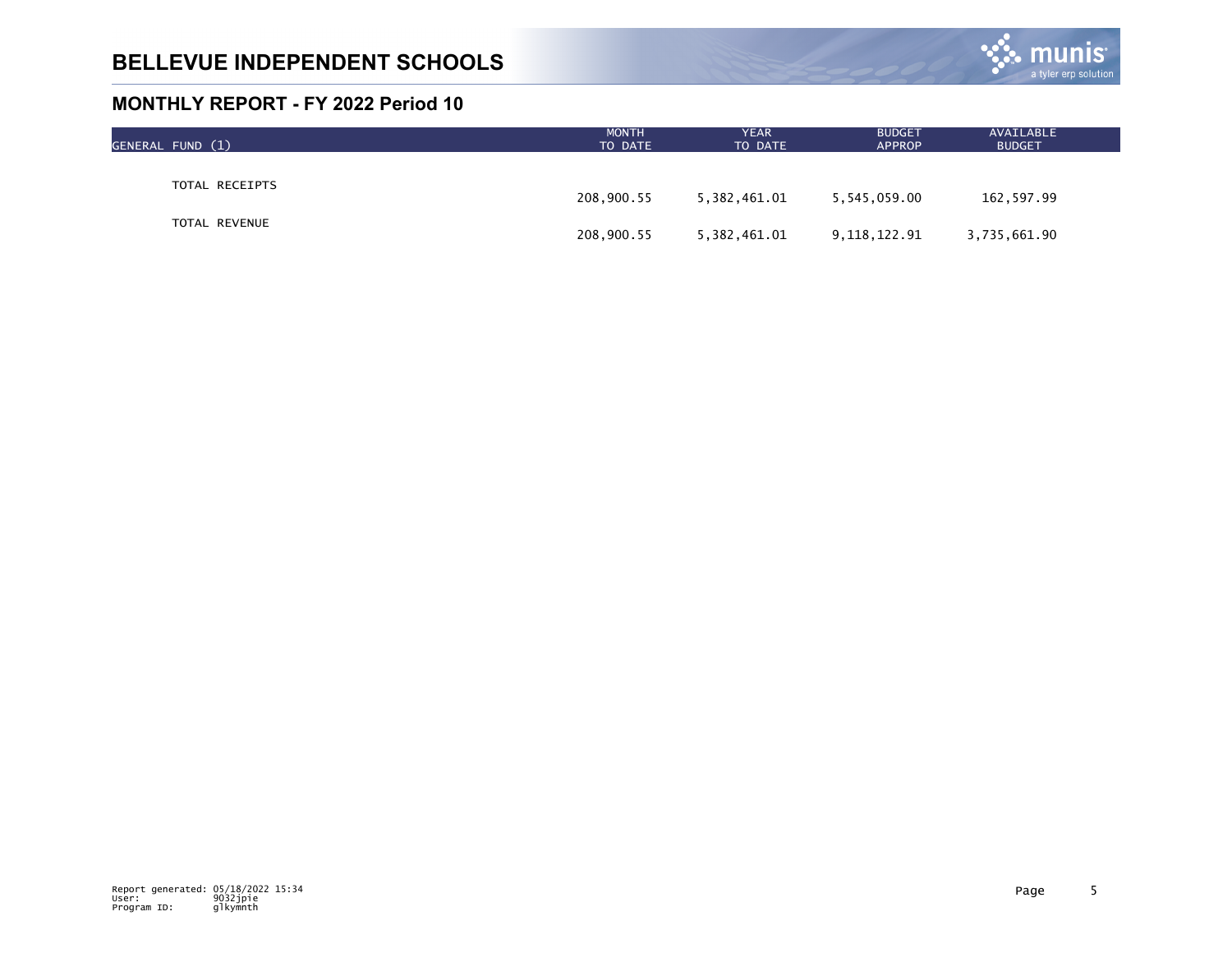

| GENERAL FUND (1)                                                                                                                                                                                                                                                                                                         | <b>MONTH</b><br>TO DATE                                                                                     | <b>YEAR</b><br>TO DATE                                                                                     | <b>BUDGET</b><br><b>APPROP</b>                                                                                                     | <b>AVAILABLE</b><br><b>BUDGET</b>                                                                                           |
|--------------------------------------------------------------------------------------------------------------------------------------------------------------------------------------------------------------------------------------------------------------------------------------------------------------------------|-------------------------------------------------------------------------------------------------------------|------------------------------------------------------------------------------------------------------------|------------------------------------------------------------------------------------------------------------------------------------|-----------------------------------------------------------------------------------------------------------------------------|
| <b>EXPENDITURES</b>                                                                                                                                                                                                                                                                                                      |                                                                                                             |                                                                                                            |                                                                                                                                    |                                                                                                                             |
| 0000 RESTRICT TO REV & BAL SHT ONLY                                                                                                                                                                                                                                                                                      |                                                                                                             |                                                                                                            |                                                                                                                                    |                                                                                                                             |
| UNDEFINED EXP OBJ                                                                                                                                                                                                                                                                                                        | .00.                                                                                                        | $.00 \,$                                                                                                   | .00                                                                                                                                | .00                                                                                                                         |
| TOTAL 0000<br>RESTRICT TO REV & BAL SHT ONLY                                                                                                                                                                                                                                                                             | .00                                                                                                         | $.00 \,$                                                                                                   | .00                                                                                                                                | .00                                                                                                                         |
| 1000<br>INSTRUCTION                                                                                                                                                                                                                                                                                                      |                                                                                                             |                                                                                                            |                                                                                                                                    |                                                                                                                             |
| 0100<br>SALARIES PERSONNEL SERVICES<br>0200<br><b>EMPLOYEE BENEFITS</b><br>0280<br>ON-BEHALF<br>0300<br>PURCHASED PROF AND TECH SERV<br>0400<br>PURCHASED PROPERTY SERVICES<br>0500<br>OTHER PURCHASED SERVICES<br>0600<br>SUPPLIES<br>0700<br>PROPERTY<br>0800<br>DEBT SERVICE AND MISCELLANEOUS<br>0840<br>CONTINGENCY | 175,720.42<br>10,766.01<br>.00<br>895.00<br>1,128.05<br>1,726.99<br>2,189.18<br>$.00 \times$<br>.00<br>.00. | 1,568,351.24<br>99,330.43<br>.00<br>1,625.00<br>10,396.72<br>69,213.52<br>18,599.93<br>34.48<br>.00<br>.00 | 2,536,518.18<br>160, 276.82<br>500,000.00<br>14,700.00<br>15,419.92<br>72,295.00<br>81, 159. 19<br>12,368.00<br>600.00<br>3,000.64 | 968, 166.94<br>60,946.39<br>500,000.00<br>13,075.00<br>5,023.20<br>3,081.48<br>62,559.26<br>12,333.52<br>600.00<br>3,000.64 |
| TOTAL 1000 INSTRUCTION                                                                                                                                                                                                                                                                                                   | 192,425.65                                                                                                  | 1,767,551.32                                                                                               | 3,396,337.75                                                                                                                       | 1,628,786.43                                                                                                                |
| 2100<br>STUDENT SUPPORT SERVICES                                                                                                                                                                                                                                                                                         |                                                                                                             |                                                                                                            |                                                                                                                                    |                                                                                                                             |
| 0100<br>SALARIES PERSONNEL SERVICES<br>0200<br><b>EMPLOYEE BENEFITS</b><br>0280<br>ON-BEHALF<br>0300<br>PURCHASED PROF AND TECH SERV<br>0500<br>OTHER PURCHASED SERVICES<br>0600<br>SUPPLIES<br>0700<br>PROPERTY<br>0800<br>DEBT SERVICE AND MISCELLANEOUS                                                               | 29,226.09<br>2,922.50<br>.00.<br>.00<br>.00<br>.00<br>.00<br>$.00 \,$                                       | 262,994.58<br>27,455.82<br>.00<br>890.00<br>36.96<br>3,383.80<br>3,414.30<br>$.00 \,$                      | 373,700.54<br>39,750.07<br>$.00 \,$<br>13,600.00<br>1,100.00<br>9,000.00<br>8,000.00<br>1,800.00                                   | 110,705.96<br>12,294.25<br>.00<br>12,710.00<br>1,063.04<br>5,616.20<br>4,585.70<br>1,800.00                                 |
| TOTAL 2100 STUDENT SUPPORT SERVICES                                                                                                                                                                                                                                                                                      | 32,148.59                                                                                                   | 298, 175.46                                                                                                | 446,950.61                                                                                                                         | 148,775.15                                                                                                                  |
| 2200<br>INSTRUCTIONAL STAFF SUPP SERV                                                                                                                                                                                                                                                                                    |                                                                                                             |                                                                                                            |                                                                                                                                    |                                                                                                                             |
| 0100<br>SALARIES PERSONNEL SERVICES<br>0200<br><b>EMPLOYEE BENEFITS</b><br>0280<br>ON-BEHALF<br>0300<br>PURCHASED PROF AND TECH SERV<br>0500<br>OTHER PURCHASED SERVICES<br>0600<br>SUPPLIES<br>0700<br>PROPERTY<br>0900<br>OTHER ITEMS                                                                                  | 17,877.44<br>789.70<br>.00<br>471.25<br>259.78<br>750.24<br>625.50<br>.00                                   | 162,687.22<br>7,221.23<br>$.00 \times$<br>36,586.35<br>7,387.46<br>9,560.12<br>924.50<br>.00               | 222, 169.58<br>9,886.56<br>$.00 \cdot$<br>155, 342.05<br>38,500.00<br>20,250.00<br>3,500.00<br>.00                                 | 59,482.36<br>2,665.33<br>$.00 \,$<br>118,755.70<br>31, 112.54<br>10,689.88<br>2,575.50<br>.00                               |
| TOTAL 2200 INSTRUCTIONAL STAFF SUPP SERV                                                                                                                                                                                                                                                                                 | 20,773.91                                                                                                   | 224,366.88                                                                                                 | 449,648.19                                                                                                                         | 225, 281.31                                                                                                                 |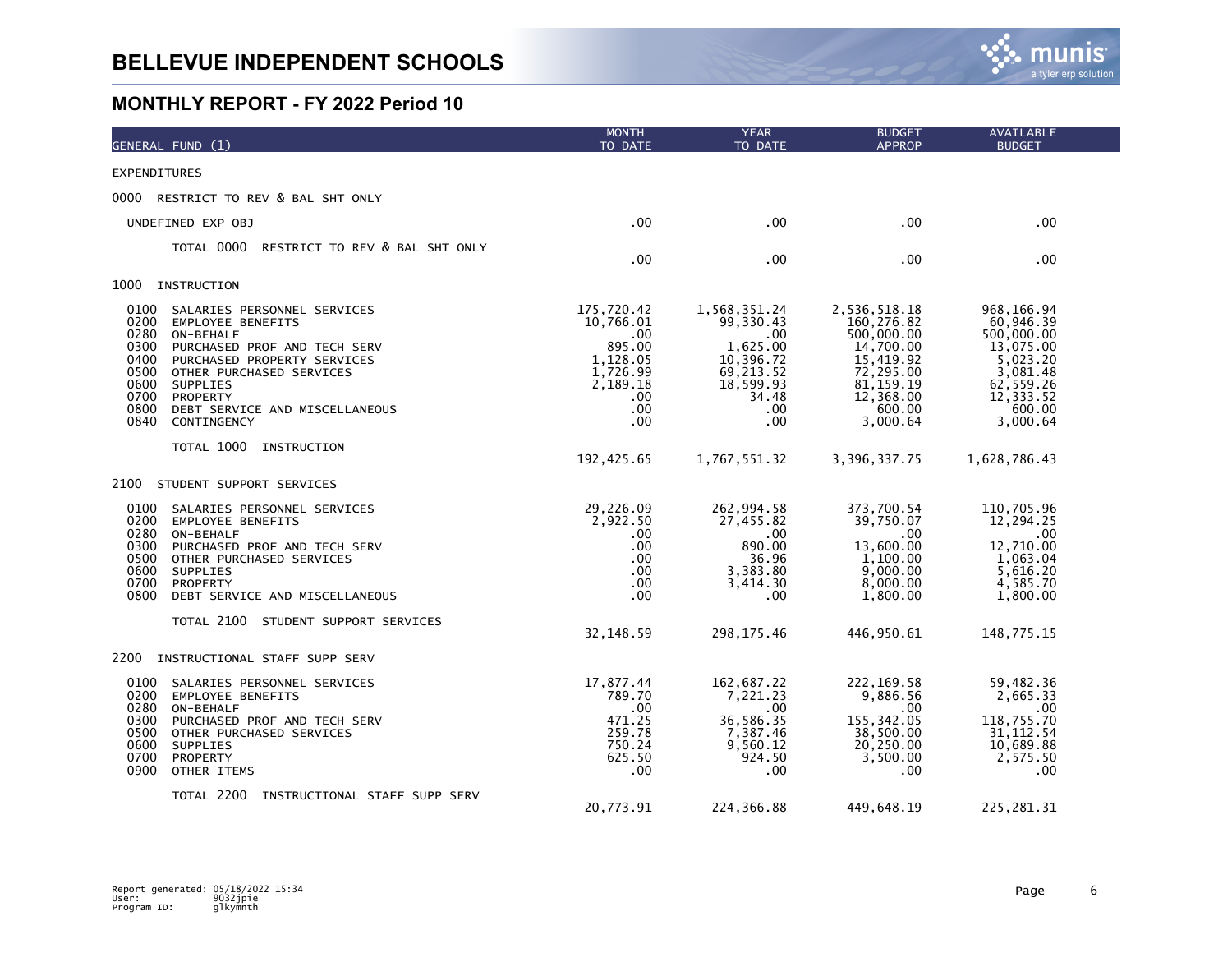| GENERAL FUND (1)                                                                                                                                                                                                                                                                                                                          | <b>MONTH</b><br>TO DATE                                                                                                      | <b>YEAR</b><br>TO DATE                                                                                                                           | <b>BUDGET</b><br><b>APPROP</b>                                                                                                                   | AVAILABLE<br><b>BUDGET</b>                                                                                                       |
|-------------------------------------------------------------------------------------------------------------------------------------------------------------------------------------------------------------------------------------------------------------------------------------------------------------------------------------------|------------------------------------------------------------------------------------------------------------------------------|--------------------------------------------------------------------------------------------------------------------------------------------------|--------------------------------------------------------------------------------------------------------------------------------------------------|----------------------------------------------------------------------------------------------------------------------------------|
| 2300 DISTRICT ADMIN SUPPORT                                                                                                                                                                                                                                                                                                               |                                                                                                                              |                                                                                                                                                  |                                                                                                                                                  |                                                                                                                                  |
| 0100<br>SALARIES PERSONNEL SERVICES<br>0200<br><b>EMPLOYEE BENEFITS</b><br>0280<br>ON-BEHALF<br>0300<br>PURCHASED PROF AND TECH SERV<br>0400<br>PURCHASED PROPERTY SERVICES<br>0500 OTHER PURCHASED SERVICES<br>0600<br>SUPPLIES<br>0700<br>PROPERTY<br>0800<br>DEBT SERVICE AND MISCELLANEOUS<br>0840<br>CONTINGENCY<br>0900 OTHER ITEMS | 20,346.02<br>22,456.49<br>.00<br>7,396.93<br>275.08<br>1,877.77<br>826.95<br>$.00 \times$<br>$.00 \,$<br>.00<br>$.00 \times$ | 203,460.20<br>136,756.35<br>$\sim$ 00<br>113,409.81<br>2,842.77<br>102,037.81<br>8,815.37<br>229.99<br>13,897.18<br>$.00 \,$<br>.00 <sub>1</sub> | 244, 152. 12<br>255,401.34<br>$\sim 00$<br>149,200.00<br>6,360.08<br>139,971.00<br>32,900.00<br>.00<br>28,000.00<br>$.00 \,$<br>.00 <sub>1</sub> | 40,691.92<br>118,644.99<br>$\sim 00$<br>35,790.19<br>3,517.31<br>37,933.19<br>24,084.63<br>$-229.99$<br>14, 102.82<br>.00<br>.00 |
| TOTAL 2300<br>DISTRICT ADMIN SUPPORT                                                                                                                                                                                                                                                                                                      | 53,179.24                                                                                                                    | 581,449.48                                                                                                                                       | 855,984.54                                                                                                                                       | 274,535.06                                                                                                                       |
| 2400 SCHOOL ADMIN SUPPORT                                                                                                                                                                                                                                                                                                                 |                                                                                                                              |                                                                                                                                                  |                                                                                                                                                  |                                                                                                                                  |
| 0100<br>SALARIES PERSONNEL SERVICES<br>0200<br><b>EMPLOYEE BENEFITS</b><br>0280<br>ON-BEHALF<br>0500<br>OTHER PURCHASED SERVICES<br>0600<br>SUPPLIES<br>0700<br>PROPERTY<br>0800<br>DEBT SERVICE AND MISCELLANEOUS                                                                                                                        | 35,330.48<br>3,491.13<br>$.00 \,$<br>$.00 \times$<br>$.00 \,$<br>.00<br>$.00 \,$                                             | 347, 215.42<br>32,896.68<br>$.00 \,$<br>$.00 \,$<br>232.00<br>.00<br>$.00 \,$                                                                    | 423,965.89<br>42,546.65<br>.00<br>500.44<br>1,000.00<br>$.00\,$<br>$.00 \,$                                                                      | 76,750.47<br>9,649.97<br>.00<br>500.44<br>768.00<br>.00<br>.00                                                                   |
| TOTAL 2400 SCHOOL ADMIN SUPPORT                                                                                                                                                                                                                                                                                                           | 38,821.61                                                                                                                    | 380, 344.10                                                                                                                                      | 468,012.98                                                                                                                                       | 87,668.88                                                                                                                        |
| 2500<br>BUSINESS SUPPORT SERVICES                                                                                                                                                                                                                                                                                                         |                                                                                                                              |                                                                                                                                                  |                                                                                                                                                  |                                                                                                                                  |
| 0100 SALARIES PERSONNEL SERVICES<br>0200 EMPLOYEE BENEFITS<br>0280 ON-BEHALF<br>0300<br>PURCHASED PROF AND TECH SERV<br>0400 PURCHASED PROPERTY SERVICES<br>0500<br>OTHER PURCHASED SERVICES<br>0600<br>SUPPLIES<br>0700 PROPERTY<br>0800<br>DEBT SERVICE AND MISCELLANEOUS                                                               | 16,913.06<br>5,783.73<br>.00<br>$.00 \,$<br>.00<br>.00<br>2,127.05<br>1,933.77<br>.00 <sub>1</sub>                           | 167,791.99<br>57,371.27<br>.00<br>1,864.30<br>.00<br>535.26<br>13,003.09<br>29, 284.57<br>1,440.00                                               | 201,617.88<br>69,759.79<br>.00<br>4,250.00<br>.00<br>2,100.00<br>43,600.00<br>39,050.00<br>2,000.00                                              | 33,825.89<br>12,388.52<br>$\sim$ .00<br>2,385.70<br>.00<br>1,564.74<br>30,596.91<br>9,765.43<br>560.00                           |
| TOTAL 2500 BUSINESS SUPPORT SERVICES                                                                                                                                                                                                                                                                                                      | 26,757.61                                                                                                                    | 271,290.48                                                                                                                                       | 362, 377.67                                                                                                                                      | 91,087.19                                                                                                                        |
| 2600 PLANT OPERATIONS AND MAINTENANCE                                                                                                                                                                                                                                                                                                     |                                                                                                                              |                                                                                                                                                  |                                                                                                                                                  |                                                                                                                                  |
| 0100<br>SALARIES PERSONNEL SERVICES<br>0200 EMPLOYEE BENEFITS<br>0280<br>ON-BEHALF<br>0300<br>PURCHASED PROF AND TECH SERV<br>0400<br>PURCHASED PROPERTY SERVICES<br>0500<br>OTHER PURCHASED SERVICES                                                                                                                                     | 23,899.85<br>8,158.66<br>.00<br>3,026.36<br>1,611.69<br>2,320.16                                                             | 210,093.21<br>71,840.65<br>$\sim$ 00<br>22,401.80<br>80, 552.35<br>23,803.92                                                                     | 300,935.53<br>104,094.60<br>$\sim$ 00<br>130,900.00<br>1,170,885.44<br>39,500.00                                                                 | 90,842.32<br>32,253.95<br>.00<br>108,498.20<br>1,090,333.09<br>15,696.08                                                         |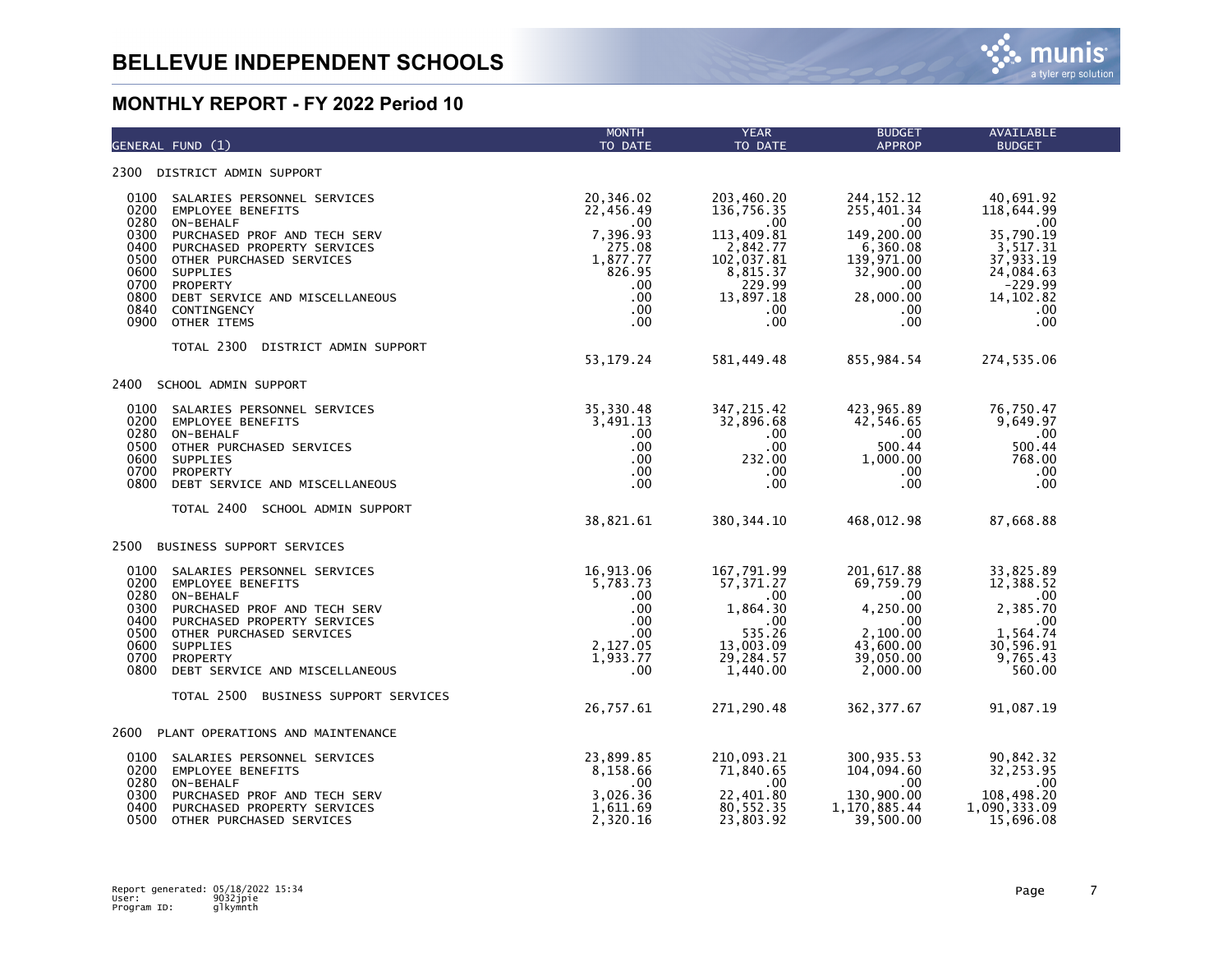|                                                                      | GENERAL FUND (1)                                                                                                                                                                                                          | <b>MONTH</b><br>TO DATE                                                       | <b>YEAR</b><br>TO DATE                                                                         | <b>BUDGET</b><br><b>APPROP</b>                                                                      | <b>AVAILABLE</b><br><b>BUDGET</b>                                                                |  |
|----------------------------------------------------------------------|---------------------------------------------------------------------------------------------------------------------------------------------------------------------------------------------------------------------------|-------------------------------------------------------------------------------|------------------------------------------------------------------------------------------------|-----------------------------------------------------------------------------------------------------|--------------------------------------------------------------------------------------------------|--|
| 0600<br>0700<br>0800                                                 | <b>SUPPLIES</b><br>PROPERTY<br>DEBT SERVICE AND MISCELLANEOUS                                                                                                                                                             | 17, 194.83<br>4,002.65<br>.00                                                 | 149,608.09<br>7,559.11<br>4,507.26                                                             | 451,873.97<br>148,489.90<br>10,000.00                                                               | 302, 265.88<br>140,930.79<br>5,492.74                                                            |  |
|                                                                      | TOTAL 2600<br>PLANT OPERATIONS AND MAINTENANCE                                                                                                                                                                            | 60,214.20                                                                     | 570, 366.39                                                                                    | 2,356,679.44                                                                                        | 1,786,313.05                                                                                     |  |
| 2700                                                                 | STUDENT TRANSPORTATION                                                                                                                                                                                                    |                                                                               |                                                                                                |                                                                                                     |                                                                                                  |  |
| 0100<br>0200<br>0280<br>0300<br>0400<br>0500<br>0600<br>0700<br>0800 | SALARIES PERSONNEL SERVICES<br><b>EMPLOYEE BENEFITS</b><br>ON-BEHALF<br>PURCHASED PROF AND TECH SERV<br>PURCHASED PROPERTY SERVICES<br>OTHER PURCHASED SERVICES<br>SUPPLIES<br>PROPERTY<br>DEBT SERVICE AND MISCELLANEOUS | 1,933.07<br>662.02<br>.00<br>.00<br>.00<br>1,726.84<br>1,545.24<br>.00<br>.00 | 14,881.34<br>4,496.70<br>.00<br>474.80<br>2,419.54<br>10,889.25<br>8,229.61<br>$.00 \,$<br>.00 | 31,000.00<br>10,726.00<br>.00<br>3,050.00<br>5,000.00<br>16,000.00<br>16,800.00<br>50,000.00<br>.00 | 16,118.66<br>6,229.30<br>.00<br>2,575.20<br>2,580.46<br>5,110.75<br>8,570.39<br>50,000.00<br>.00 |  |
|                                                                      | TOTAL 2700 STUDENT TRANSPORTATION                                                                                                                                                                                         | 5,867.17                                                                      | 41,391.24                                                                                      | 132,576.00                                                                                          | 91, 184. 76                                                                                      |  |
| 3100                                                                 | FOOD SERVICE OPERATION                                                                                                                                                                                                    |                                                                               |                                                                                                |                                                                                                     |                                                                                                  |  |
| 0280                                                                 | ON-BEHALF                                                                                                                                                                                                                 | .00                                                                           | .00                                                                                            | .00                                                                                                 | .00                                                                                              |  |
|                                                                      | TOTAL 3100<br>FOOD SERVICE OPERATION                                                                                                                                                                                      | .00                                                                           | .00                                                                                            | .00                                                                                                 | .00                                                                                              |  |
| 3300                                                                 | COMMUNITY SERVICES                                                                                                                                                                                                        |                                                                               |                                                                                                |                                                                                                     |                                                                                                  |  |
| 0100<br>0200<br>0280<br>0400<br>0500<br>0600<br>0800                 | SALARIES PERSONNEL SERVICES<br><b>EMPLOYEE BENEFITS</b><br>ON-BEHALF<br>PURCHASED PROPERTY SERVICES<br>OTHER PURCHASED SERVICES<br>SUPPLIES<br>DEBT SERVICE AND MISCELLANEOUS                                             | .00<br>.00<br>.00<br>.00<br>.00<br>.00<br>.00                                 | .00.<br>.00<br>.00<br>.00<br>.00<br>.00<br>.00                                                 | 1,338.18<br>424.25<br>.00<br>.00<br>.00<br>.00<br>.00                                               | 1,338.18<br>424.25<br>.00<br>.00<br>.00<br>.00.<br>.00                                           |  |
|                                                                      | TOTAL 3300<br>COMMUNITY SERVICES                                                                                                                                                                                          | .00                                                                           | .00                                                                                            | 1,762.43                                                                                            | 1,762.43                                                                                         |  |
| 4300                                                                 | ARCHITECTURAL/ENGIN                                                                                                                                                                                                       |                                                                               |                                                                                                |                                                                                                     |                                                                                                  |  |
| 0300                                                                 | PURCHASED PROF AND TECH SERV                                                                                                                                                                                              | .00                                                                           | .00                                                                                            | 25,000.00                                                                                           | 25,000.00                                                                                        |  |
|                                                                      | TOTAL 4300 ARCHITECTURAL/ENGIN                                                                                                                                                                                            | .00                                                                           | .00                                                                                            | 25,000.00                                                                                           | 25,000.00                                                                                        |  |
| 5100                                                                 | DEBT SERVICE                                                                                                                                                                                                              |                                                                               |                                                                                                |                                                                                                     |                                                                                                  |  |
|                                                                      | 0800 DEBT SERVICE AND MISCELLANEOUS                                                                                                                                                                                       | .00                                                                           | 10,793.30                                                                                      | 10,793.30                                                                                           | .00                                                                                              |  |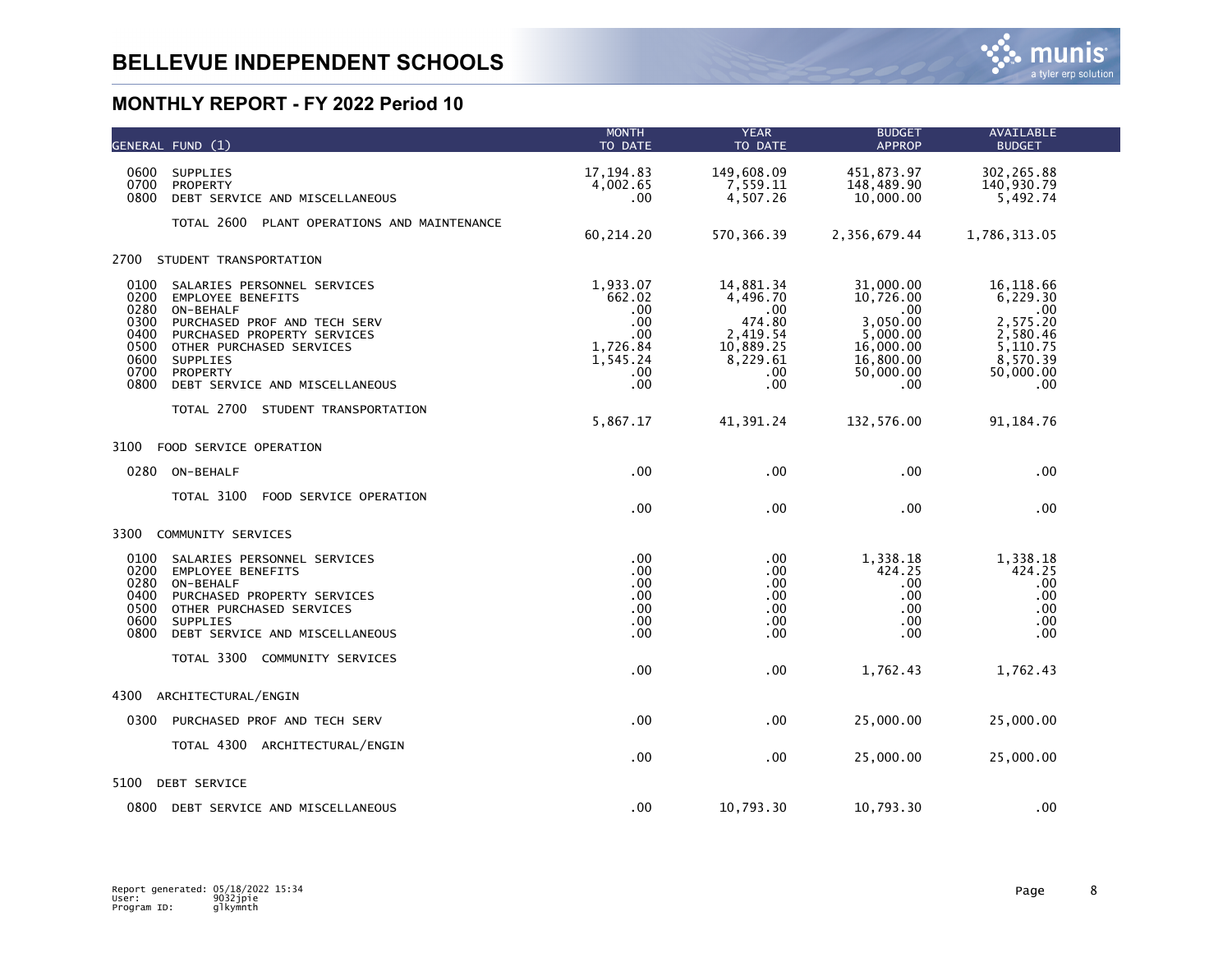| GENERAL FUND (1)              | <b>MONTH</b><br>TO DATE | <b>YEAR</b><br>TO DATE | <b>BUDGET</b><br><b>APPROP</b> | <b>AVAILABLE</b><br><b>BUDGET</b> |  |
|-------------------------------|-------------------------|------------------------|--------------------------------|-----------------------------------|--|
| TOTAL 5100 DEBT SERVICE       | .00                     | 10,793.30              | 10,793.30                      | $.00 \,$                          |  |
| 5200<br><b>FUND TRANSFERS</b> |                         |                        |                                |                                   |  |
| 0900<br>OTHER ITEMS           | $.00 \,$                | $-69,585.21$           | 12,000.00                      | 81,585.21                         |  |
| TOTAL 5200<br>FUND TRANSFERS  | .00                     | $-69,585.21$           | 12,000.00                      | 81,585.21                         |  |
| 5300 CONTINGENCY              |                         |                        |                                |                                   |  |
| 0840<br>CONTINGENCY           | .00                     | .00                    | 600,000.00                     | 600,000.00                        |  |
| TOTAL 5300 CONTINGENCY        | $.00 \,$                | $.00 \,$               | 600,000.00                     | 600,000.00                        |  |
| TOTAL EXPENDITURES            | 430,187.98              | 4,076,143.44           | 9, 118, 122.91                 | 5,041,979.47                      |  |
| TOTAL FOR GENERAL FUND (1)    | $-221, 287.43$          | 1,306,317.57           | .00                            | $-1, 306, 317.57$                 |  |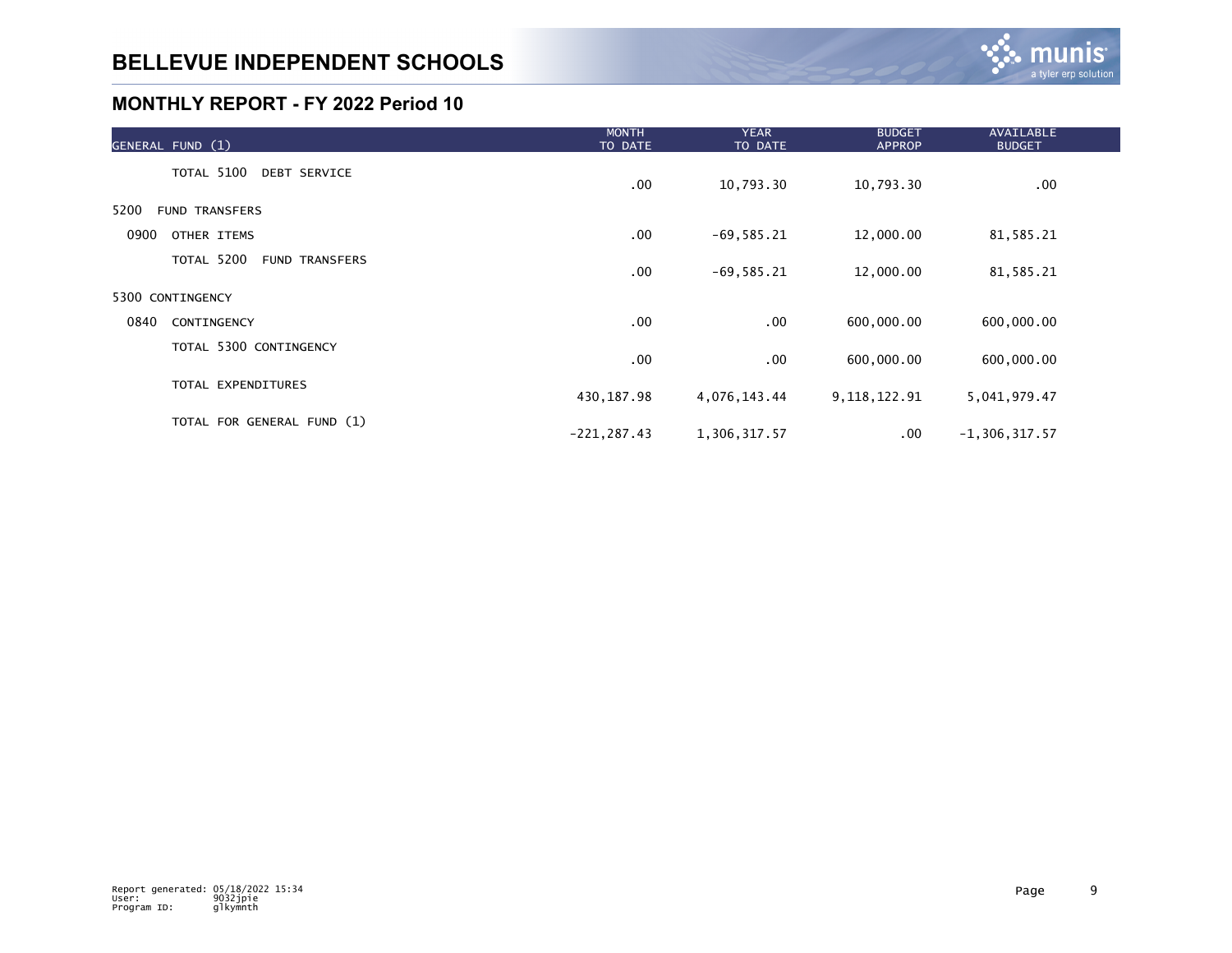

| SPECIAL REVENUE (2)                                        | <b>MONTH</b><br>TO DATE | <b>YEAR</b><br>TO DATE | <b>BUDGET</b><br><b>APPROP</b> | AVAILABLE<br><b>BUDGET</b> |  |
|------------------------------------------------------------|-------------------------|------------------------|--------------------------------|----------------------------|--|
| <b>REVENUES</b>                                            |                         |                        |                                |                            |  |
| 0999 BEGINNING BALANCE                                     |                         |                        |                                |                            |  |
| TOTAL 0999 BEGINNING BALANCE                               | .00                     | .00                    | .00 <sub>1</sub>               | .00                        |  |
| <b>RECEIPTS</b>                                            |                         |                        |                                |                            |  |
| REVENUE FROM LOCAL SOURCES                                 |                         |                        |                                |                            |  |
| EARNINGS ON INVESTMENTS                                    |                         |                        |                                |                            |  |
| 1510 INTEREST ON INVESTMENTS                               | .00                     | .00                    | .00                            | .00                        |  |
| TOTAL EARNINGS ON INVESTMENTS                              | .00                     | .00                    | .00                            | .00                        |  |
| OTHER REVENUE FROM LOCAL SOURCES                           |                         |                        |                                |                            |  |
| 1920 CONTRIBUTIONS/DONATIONS<br>1990 MISCELLANEOUS REVENUE | .00<br>.00              | 74, 207. 77<br>.00.    | $.00 \,$<br>$.00 \,$           | $-74, 207.77$<br>.00       |  |
| TOTAL OTHER REVENUE FROM LOCAL SOURCES                     | .00                     | 74,207.77              | .00                            | $-74, 207.77$              |  |
| TOTAL REVENUE FROM LOCAL SOURCES                           | .00                     | 74, 207. 77            | .00                            | $-74, 207.77$              |  |
| REVENUE FROM STATE SOURCES                                 |                         |                        |                                |                            |  |
| STATE PROGRAM                                              |                         |                        |                                |                            |  |
| 3111 SEEK PROGRAM                                          | .00                     | .00                    | .00                            | .00                        |  |
| TOTAL STATE PROGRAM                                        | .00                     | .00                    | .00                            | .00                        |  |
| RESTRICTED                                                 |                         |                        |                                |                            |  |
| 3200 RESTRICTED STATE REVENUE                              | .00                     | 406,110.67             | 370,438.42                     | $-35,672.25$               |  |
| TOTAL RESTRICTED                                           | .00                     | 406,110.67             | 370,438.42                     | $-35,672.25$               |  |
| TOTAL REVENUE FROM STATE SOURCES                           | .00                     | 406,110.67             | 370,438.42                     | $-35,672.25$               |  |
| REVENUE FROM FEDERAL SOURCES                               |                         |                        |                                |                            |  |

RESTRICTED DIRECT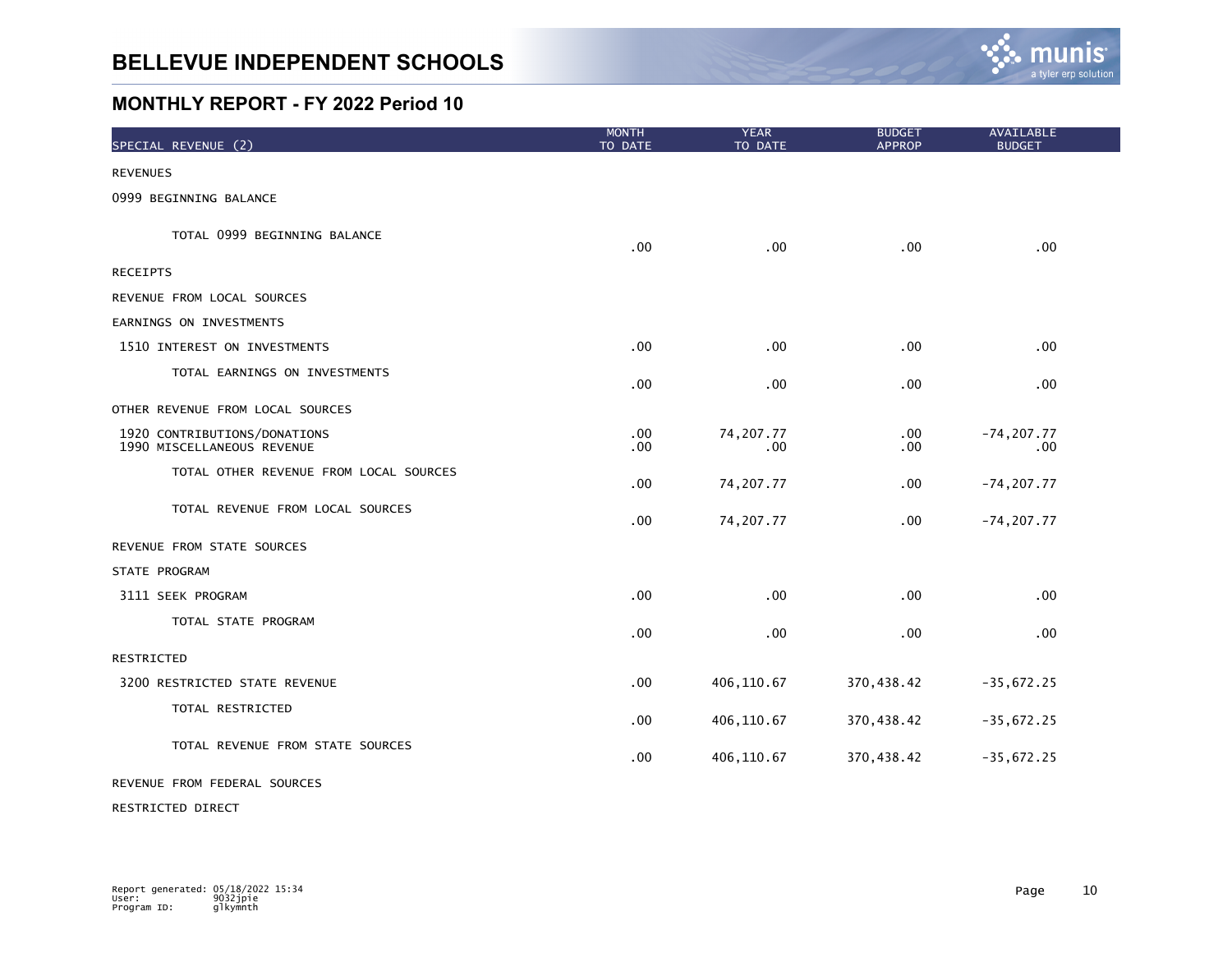| SPECIAL REVENUE (2)                                                                                                                                                                  | <b>MONTH</b><br>TO DATE                                            | <b>YEAR</b><br>TO DATE                             | <b>BUDGET</b><br><b>APPROP</b>                          | AVAILABLE<br><b>BUDGET</b>                 |  |
|--------------------------------------------------------------------------------------------------------------------------------------------------------------------------------------|--------------------------------------------------------------------|----------------------------------------------------|---------------------------------------------------------|--------------------------------------------|--|
| 4300 RESTRICTED DIRECT FEDERAL                                                                                                                                                       | .00                                                                | 437,586.92                                         | .00                                                     | $-437,586.92$                              |  |
| TOTAL RESTRICTED DIRECT                                                                                                                                                              | .00                                                                | 437,586.92                                         | .00                                                     | $-437,586.92$                              |  |
| RESTRICTED THROUGH THE STATE                                                                                                                                                         |                                                                    |                                                    |                                                         |                                            |  |
| 4500 RESTRICTED FED THRU STATE                                                                                                                                                       | .00                                                                | 609, 913. 18                                       | 2,474,932.00                                            | 1,865,018.82                               |  |
| TOTAL RESTRICTED THROUGH THE STATE                                                                                                                                                   | .00                                                                | 609, 913. 18                                       | 2,474,932.00                                            | 1,865,018.82                               |  |
| THROUGH INTERMEDIATE AGENCIES                                                                                                                                                        |                                                                    |                                                    |                                                         |                                            |  |
| 4700 FEDERAL REV THRU INTERMED SRC                                                                                                                                                   | .00                                                                | .00                                                | .00                                                     | .00                                        |  |
| TOTAL THROUGH INTERMEDIATE AGENCIES                                                                                                                                                  | .00                                                                | .00                                                | .00                                                     | $.00 \,$                                   |  |
| TOTAL REVENUE FROM FEDERAL SOURCES                                                                                                                                                   | .00                                                                | 1,047,500.10                                       | 2,474,932.00                                            | 1,427,431.90                               |  |
| OTHER RECEIPTS                                                                                                                                                                       |                                                                    |                                                    |                                                         |                                            |  |
| <b>INTERFUND TRANSFERS</b>                                                                                                                                                           |                                                                    |                                                    |                                                         |                                            |  |
| 5210 FUND TRANSFER<br>5232 NCLB TRANSFER FR TITLE IV<br>5234 NCLB TRANSFER FROM TITLE II<br>5251 FLEX FOCUS TRANS FR ESS<br>5253 FUND TRANSFER<br>5261 FLEX FOCUS TRANS TO FLEX OPER | .00.<br>.00 <sub>1</sub><br>$.00 \times$<br>$.00 \,$<br>.00<br>.00 | 12,009.00<br>14,991.00<br>.00<br>.00<br>.00<br>.00 | 12,000.00<br>14,991.00<br>$.00 \,$<br>.00<br>.00<br>.00 | $-9.00$<br>.00<br>.00<br>.00<br>.00<br>.00 |  |
| TOTAL INTERFUND TRANSFERS                                                                                                                                                            | .00                                                                | 27,000.00                                          | 26,991.00                                               | $-9.00$                                    |  |
| TOTAL OTHER RECEIPTS                                                                                                                                                                 | .00                                                                | 27,000.00                                          | 26,991.00                                               | $-9.00$                                    |  |
| TOTAL RECEIPTS                                                                                                                                                                       | .00                                                                | 1,554,818.54                                       | 2,872,361.42                                            | 1, 317, 542.88                             |  |
| TOTAL REVENUE                                                                                                                                                                        | .00                                                                | 1,554,818.54                                       | 2,872,361.42                                            | 1, 317, 542.88                             |  |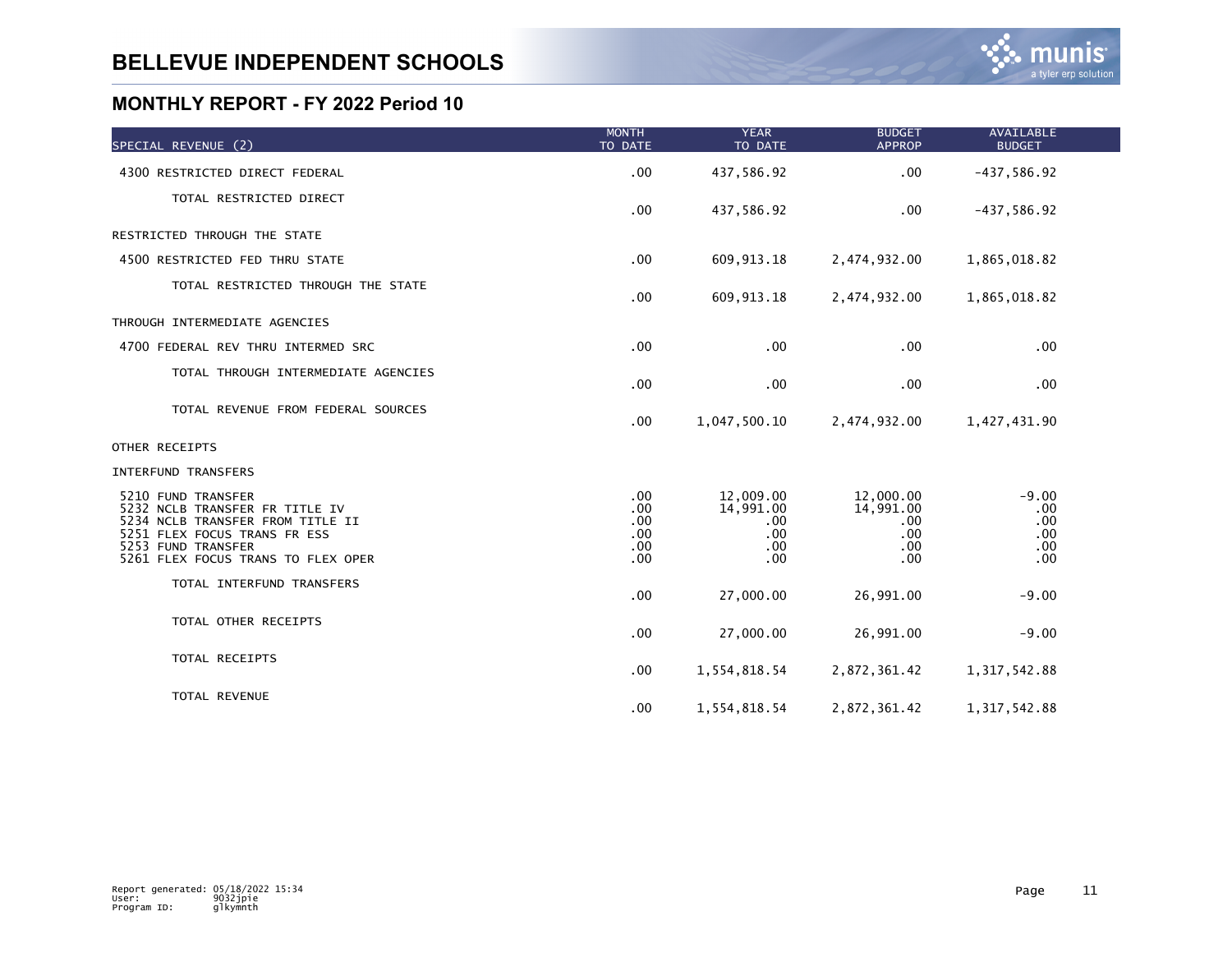|                                                                      | SPECIAL REVENUE (2)                                                                                                                                                                                                                | <b>MONTH</b><br>TO DATE                                                                                  | <b>YEAR</b><br>TO DATE                                                                                         | <b>BUDGET</b><br><b>APPROP</b>                                                                            | AVAILABLE<br><b>BUDGET</b>                                                                                      |
|----------------------------------------------------------------------|------------------------------------------------------------------------------------------------------------------------------------------------------------------------------------------------------------------------------------|----------------------------------------------------------------------------------------------------------|----------------------------------------------------------------------------------------------------------------|-----------------------------------------------------------------------------------------------------------|-----------------------------------------------------------------------------------------------------------------|
| EXPENDITURES                                                         |                                                                                                                                                                                                                                    |                                                                                                          |                                                                                                                |                                                                                                           |                                                                                                                 |
| 1000                                                                 | INSTRUCTION                                                                                                                                                                                                                        |                                                                                                          |                                                                                                                |                                                                                                           |                                                                                                                 |
| 0100<br>0200<br>0300<br>0400<br>0500<br>0600<br>0700<br>0800<br>0840 | SALARIES PERSONNEL SERVICES<br><b>EMPLOYEE BENEFITS</b><br>PURCHASED PROF AND TECH SERV<br>PURCHASED PROPERTY SERVICES<br>OTHER PURCHASED SERVICES<br><b>SUPPLIES</b><br>PROPERTY<br>DEBT SERVICE AND MISCELLANEOUS<br>CONTINGENCY | 36,611.16<br>5,350.37<br>18,568.00<br>$.00 \,$<br>.00 <sub>1</sub><br>19,914.27<br>.00.<br>428.31<br>.00 | 379,933.60<br>86, 351.41<br>276, 101.47<br>$.00 \,$<br>6,586.92<br>189,644.34<br>181,058.77<br>4,465.24<br>.00 | 796, 592.88<br>91,591.82<br>58,279.12<br>.00<br>32,558.86<br>107,736.84<br>168,436.33<br>75,000.00<br>.00 | 416,659.28<br>5,240.41<br>$-217,822.35$<br>.00<br>25,971.94<br>$-81,907.50$<br>$-12,622.44$<br>70,534.76<br>.00 |
|                                                                      | TOTAL 1000<br>INSTRUCTION                                                                                                                                                                                                          | 80,872.11                                                                                                | 1, 124, 141. 75                                                                                                | 1,330,195.85                                                                                              | 206,054.10                                                                                                      |
| 2100                                                                 | STUDENT SUPPORT SERVICES                                                                                                                                                                                                           |                                                                                                          |                                                                                                                |                                                                                                           |                                                                                                                 |
| 0100<br>0200<br>0300<br>0500<br>0600<br>0700<br>0800                 | SALARIES PERSONNEL SERVICES<br><b>EMPLOYEE BENEFITS</b><br>PURCHASED PROF AND TECH SERV<br>OTHER PURCHASED SERVICES<br>SUPPLIES<br><b>PROPERTY</b><br>DEBT SERVICE AND MISCELLANEOUS                                               | $.00 \,$<br>.00<br>.00<br>.00<br>.00<br>.00<br>$.00 \,$                                                  | 8,600.00<br>.00<br>.00<br>.00<br>.00<br>.00<br>.00                                                             | 100,000.00<br>.00<br>.00<br>.00<br>.00<br>.00<br>.00                                                      | 91,400.00<br>.00<br>.00<br>.00<br>.00<br>.00<br>.00                                                             |
|                                                                      | TOTAL 2100 STUDENT SUPPORT SERVICES                                                                                                                                                                                                | .00                                                                                                      | 8,600.00                                                                                                       | 100,000.00                                                                                                | 91,400.00                                                                                                       |
| 2200                                                                 | INSTRUCTIONAL STAFF SUPP SERV                                                                                                                                                                                                      |                                                                                                          |                                                                                                                |                                                                                                           |                                                                                                                 |
| 0100<br>0200<br>0300<br>0500<br>0600<br>0700<br>0800<br>0840         | SALARIES PERSONNEL SERVICES<br><b>EMPLOYEE BENEFITS</b><br>PURCHASED PROF AND TECH SERV<br>OTHER PURCHASED SERVICES<br>SUPPLIES<br>PROPERTY<br>DEBT SERVICE AND MISCELLANEOUS<br>CONTINGENCY                                       | 1,053.02<br>184.81<br>620.87<br>4,512.77<br>5,139.64<br>.00.<br>.00<br>.00                               | 20, 152.90<br>2,107.74<br>18,502.17<br>130, 369.83<br>24,721.09<br>11,885.74<br>.00<br>.00                     | 114,281.00<br>6,864.11<br>126,444.21<br>53, 157.81<br>58,923.67<br>7,500.00<br>.00.<br>.00                | 94, 128. 10<br>4,756.37<br>107,942.04<br>$-77, 212.02$<br>34,202.58<br>$-4, 385.74$<br>.00<br>.00               |
|                                                                      | TOTAL 2200<br>INSTRUCTIONAL STAFF SUPP SERV                                                                                                                                                                                        | 11,511.11                                                                                                | 207,739.47                                                                                                     | 367,170.80                                                                                                | 159,431.33                                                                                                      |
| 2300                                                                 | DISTRICT ADMIN SUPPORT                                                                                                                                                                                                             |                                                                                                          |                                                                                                                |                                                                                                           |                                                                                                                 |
| 0100<br>0200<br>0500<br>0600                                         | SALARIES PERSONNEL SERVICES<br><b>EMPLOYEE BENEFITS</b><br>OTHER PURCHASED SERVICES<br>SUPPLIES                                                                                                                                    | .00.<br>.00 <sub>1</sub><br>.00<br>.00                                                                   | $.00 \,$<br>.00<br>$.00 \,$<br>.00                                                                             | .00<br>.00<br>.00<br>.00                                                                                  | .00<br>.00<br>.00<br>.00                                                                                        |
|                                                                      | TOTAL 2300<br>DISTRICT ADMIN SUPPORT                                                                                                                                                                                               | .00                                                                                                      | .00                                                                                                            | .00                                                                                                       | .00                                                                                                             |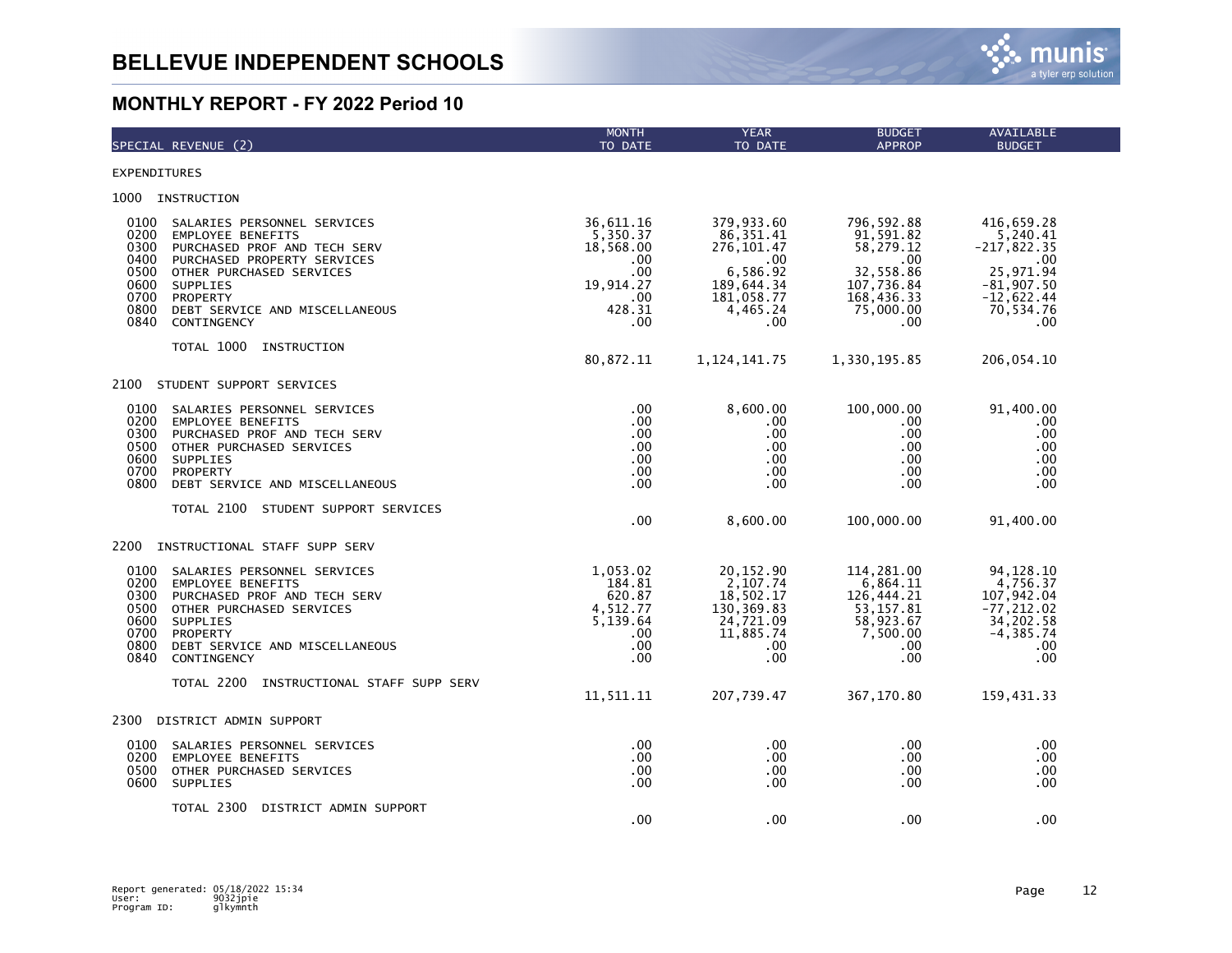| SPECIAL REVENUE (2)                                                                                                                                                                                                                                                          | <b>MONTH</b><br>TO DATE                                              | <b>YEAR</b><br>TO DATE                                                  | <b>BUDGET</b><br><b>APPROP</b>                                                  | AVAILABLE<br><b>BUDGET</b>                                                    |
|------------------------------------------------------------------------------------------------------------------------------------------------------------------------------------------------------------------------------------------------------------------------------|----------------------------------------------------------------------|-------------------------------------------------------------------------|---------------------------------------------------------------------------------|-------------------------------------------------------------------------------|
|                                                                                                                                                                                                                                                                              |                                                                      |                                                                         |                                                                                 |                                                                               |
| 2400<br>SCHOOL ADMIN SUPPORT                                                                                                                                                                                                                                                 |                                                                      |                                                                         |                                                                                 |                                                                               |
| 0100<br>SALARIES PERSONNEL SERVICES<br>0200<br><b>EMPLOYEE BENEFITS</b><br>0600<br>SUPPLIES                                                                                                                                                                                  | .00<br>.00<br>.00                                                    | .00<br>.00<br>.00                                                       | .00<br>.00<br>.00.                                                              | .00<br>.00<br>.00                                                             |
| TOTAL 2400<br>SCHOOL ADMIN SUPPORT                                                                                                                                                                                                                                           | .00                                                                  | .00                                                                     | .00                                                                             | .00                                                                           |
| 2500<br>BUSINESS SUPPORT SERVICES                                                                                                                                                                                                                                            |                                                                      |                                                                         |                                                                                 |                                                                               |
| 0100<br>SALARIES PERSONNEL SERVICES<br>0200<br>EMPLOYEE BENEFITS<br>0300<br>PURCHASED PROF AND TECH SERV<br>0700<br>PROPERTY                                                                                                                                                 | .00<br>.00<br>.00<br>.00                                             | .00<br>.00<br>.00<br>.00                                                | .00<br>.00.<br>.00<br>.00                                                       | .00<br>.00<br>.00<br>.00                                                      |
| TOTAL 2500<br>BUSINESS SUPPORT SERVICES                                                                                                                                                                                                                                      | .00                                                                  | .00                                                                     | .00                                                                             | .00                                                                           |
| PLANT OPERATIONS AND MAINTENANCE<br>2600                                                                                                                                                                                                                                     |                                                                      |                                                                         |                                                                                 |                                                                               |
| 0100<br>SALARIES PERSONNEL SERVICES<br>0200<br><b>EMPLOYEE BENEFITS</b><br>0300<br>PURCHASED PROF AND TECH SERV<br>0400<br>PURCHASED PROPERTY SERVICES<br>0600<br>SUPPLIES                                                                                                   | .00<br>.00<br>.00<br>.00<br>.00                                      | .00<br>.00<br>.00<br>.00<br>.00                                         | 100,000.00<br>.00<br>.00<br>470,000.00<br>100,000.00                            | 100,000.00<br>.00<br>.00<br>470,000.00<br>100,000.00                          |
| TOTAL 2600<br>PLANT OPERATIONS AND MAINTENANCE                                                                                                                                                                                                                               | .00                                                                  | .00                                                                     | 670,000.00                                                                      | 670,000.00                                                                    |
| 2700<br>STUDENT TRANSPORTATION                                                                                                                                                                                                                                               |                                                                      |                                                                         |                                                                                 |                                                                               |
| 0100<br>SALARIES PERSONNEL SERVICES<br>0200<br><b>EMPLOYEE BENEFITS</b><br>0500<br>OTHER PURCHASED SERVICES                                                                                                                                                                  | .00<br>.00<br>.00                                                    | 245.94<br>47.80<br>.00                                                  | 2,067.66<br>171.69<br>.00                                                       | 1,821.72<br>123.89<br>.00                                                     |
| TOTAL 2700 STUDENT TRANSPORTATION                                                                                                                                                                                                                                            | .00                                                                  | 293.74                                                                  | 2,239.35                                                                        | 1,945.61                                                                      |
| 3300<br>COMMUNITY SERVICES                                                                                                                                                                                                                                                   |                                                                      |                                                                         |                                                                                 |                                                                               |
| 0100<br>SALARIES PERSONNEL SERVICES<br>0200<br><b>EMPLOYEE BENEFITS</b><br>0300<br>PURCHASED PROF AND TECH SERV<br>0400<br>PURCHASED PROPERTY SERVICES<br>0500<br>OTHER PURCHASED SERVICES<br>0600<br>SUPPLIES<br>0700<br>PROPERTY<br>0800<br>DEBT SERVICE AND MISCELLANEOUS | 11,917.32<br>2,405.75<br>.00<br>.00<br>.00<br>1,655.66<br>.00<br>.00 | 102, 275.92<br>21,029.88<br>.00<br>.00<br>.00<br>5,276.61<br>.00<br>.00 | 286, 977.87<br>23,597.93<br>10,300.00<br>.00.<br>.00<br>66,888.62<br>.00<br>.00 | 184,701.95<br>2,568.05<br>10,300.00<br>.00<br>.00<br>61, 612.01<br>.00<br>.00 |
| TOTAL 3300 COMMUNITY SERVICES                                                                                                                                                                                                                                                | 15,978.73                                                            | 128,582.41                                                              | 387,764.42                                                                      | 259,182.01                                                                    |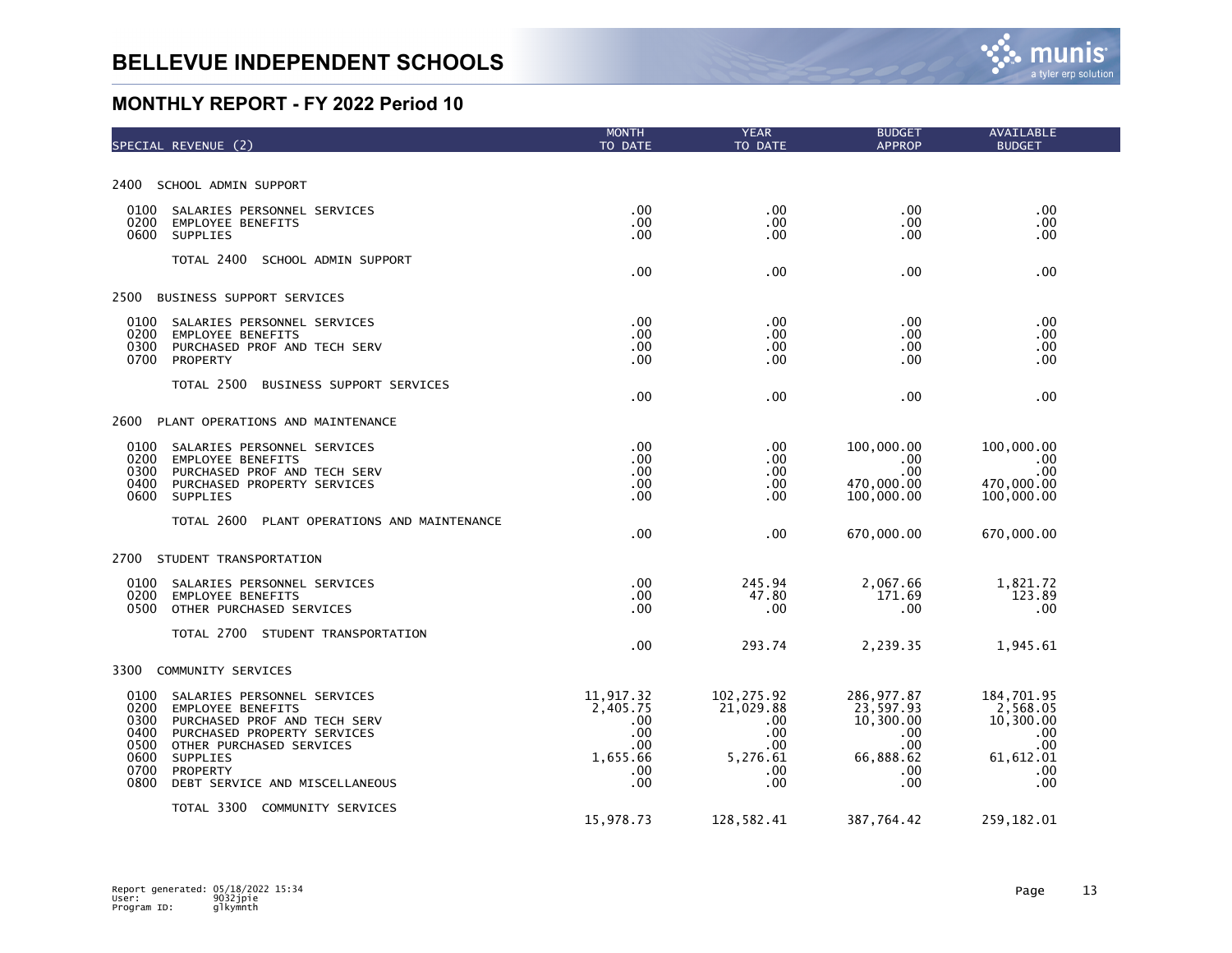

| SPECIAL REVENUE (2)                 | <b>MONTH</b><br>TO DATE | <b>YEAR</b><br>TO DATE | <b>BUDGET</b><br><b>APPROP</b> | AVAILABLE<br><b>BUDGET</b> |  |
|-------------------------------------|-------------------------|------------------------|--------------------------------|----------------------------|--|
|                                     |                         |                        |                                |                            |  |
| 4200<br><b>LAND IMPROVEMENTS</b>    |                         |                        |                                |                            |  |
| 0600<br><b>SUPPLIES</b>             | .00                     | .00                    | .00                            | .00                        |  |
| TOTAL 4200 LAND IMPROVEMENTS        | .00 <sub>1</sub>        | .00                    | .00                            | .00                        |  |
| 5200<br><b>FUND TRANSFERS</b>       |                         |                        |                                |                            |  |
| 0900<br>OTHER ITEMS                 | .00                     | 47,842.00              | 14,991.00                      | $-32,851.00$               |  |
| TOTAL 5200<br><b>FUND TRANSFERS</b> | .00                     | 47,842.00              | 14,991.00                      | $-32,851.00$               |  |
| TOTAL EXPENDITURES                  | 108,361.95              | 1,517,199.37           | 2,872,361.42                   | 1,355,162.05               |  |
| TOTAL FOR SPECIAL REVENUE (2)       | $-108, 361.95$          | 37,619.17              | $.00 \,$                       | $-37,619.17$               |  |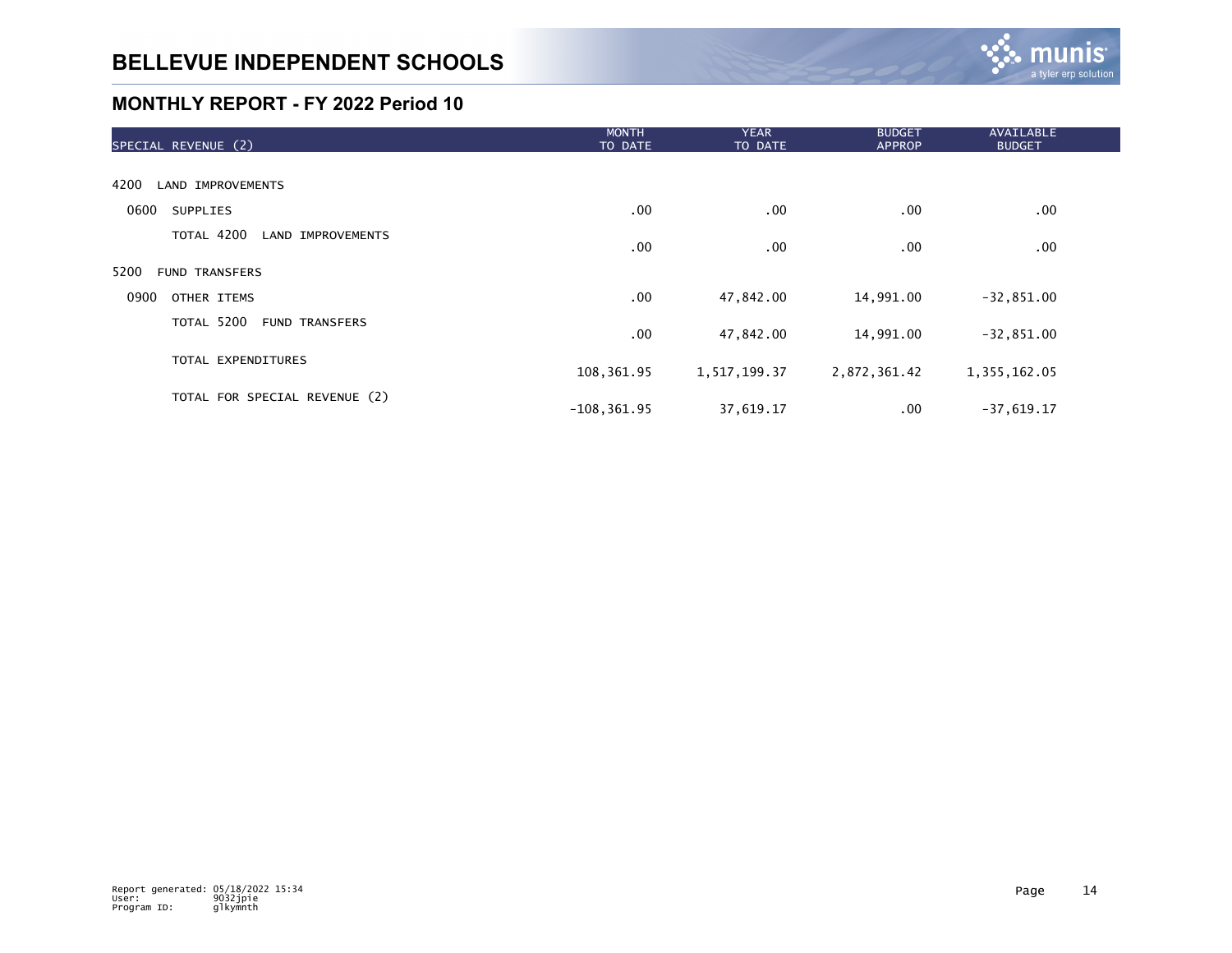

| DIST ACTIVITY (SPEC REV ANN)                                                                                      | <b>MONTH</b><br>TO DATE             | <b>YEAR</b><br>TO DATE                    | <b>BUDGET</b><br><b>APPROP</b>   | <b>AVAILABLE</b><br><b>BUDGET</b>                  |
|-------------------------------------------------------------------------------------------------------------------|-------------------------------------|-------------------------------------------|----------------------------------|----------------------------------------------------|
| <b>REVENUES</b>                                                                                                   |                                     |                                           |                                  |                                                    |
| 0999 BEGINNING BALANCE                                                                                            |                                     |                                           |                                  |                                                    |
| TOTAL 0999 BEGINNING BALANCE                                                                                      | .00                                 | .00                                       | .00.                             | .00                                                |
| <b>RECEIPTS</b>                                                                                                   |                                     |                                           |                                  |                                                    |
| REVENUE FROM LOCAL SOURCES                                                                                        |                                     |                                           |                                  |                                                    |
| FOOD SERVICE                                                                                                      |                                     |                                           |                                  |                                                    |
| 1630 SPECIAL FUNCTIONS<br>1633 GROUPS SALES<br>1637 VENDING                                                       | .00<br>.00<br>.00                   | .00<br>.00<br>.00                         | .00<br>.00<br>.00                | $.00 \,$<br>.00<br>.00.                            |
| TOTAL FOOD SERVICE                                                                                                | .00                                 | .00                                       | .00                              | .00                                                |
| STUDENT ACTIVITIES                                                                                                |                                     |                                           |                                  |                                                    |
| 1710 ADMISSIONS<br>1720 SALES<br>1740 STUDENT FEES<br>1740 BAND STUDENT FEES<br>1750 REV FR ENTERPRISE ACTIVITIES | .00<br>.00<br>.00.<br>620.00<br>.00 | .00<br>.00<br>2,400.00<br>2,341.00<br>.00 | .00<br>.00<br>.00.<br>.00<br>.00 | .00.<br>.00<br>$-2,400.00$<br>$-2, 341.00$<br>.00. |
| TOTAL STUDENT ACTIVITIES                                                                                          | 620.00                              | 4,741.00                                  | .00                              | $-4,741.00$                                        |
| OTHER REVENUE FROM LOCAL SOURCES                                                                                  |                                     |                                           |                                  |                                                    |
| 1920 CONTRIBUTIONS/DONATIONS<br>1990 MISCELLANEOUS REVENUE                                                        | .00<br>.00                          | $.00 \,$<br>.00                           | .00<br>.00                       | $.00 \,$<br>.00.                                   |
| TOTAL OTHER REVENUE FROM LOCAL SOURCES                                                                            | .00                                 | .00                                       | .00                              | .00.                                               |
| TOTAL REVENUE FROM LOCAL SOURCES                                                                                  | 620.00                              | 4,741.00                                  | .00                              | $-4,741.00$                                        |
| OTHER RECEIPTS                                                                                                    |                                     |                                           |                                  |                                                    |
| INTERFUND TRANSFERS                                                                                               |                                     |                                           |                                  |                                                    |
| 5210 FUND TRANSFER                                                                                                | .00                                 | 4,978.51                                  | $.00 \,$                         | $-4,978.51$                                        |
| TOTAL INTERFUND TRANSFERS                                                                                         | .00                                 | 4,978.51                                  | .00                              | $-4,978.51$                                        |
| TOTAL OTHER RECEIPTS                                                                                              |                                     |                                           |                                  |                                                    |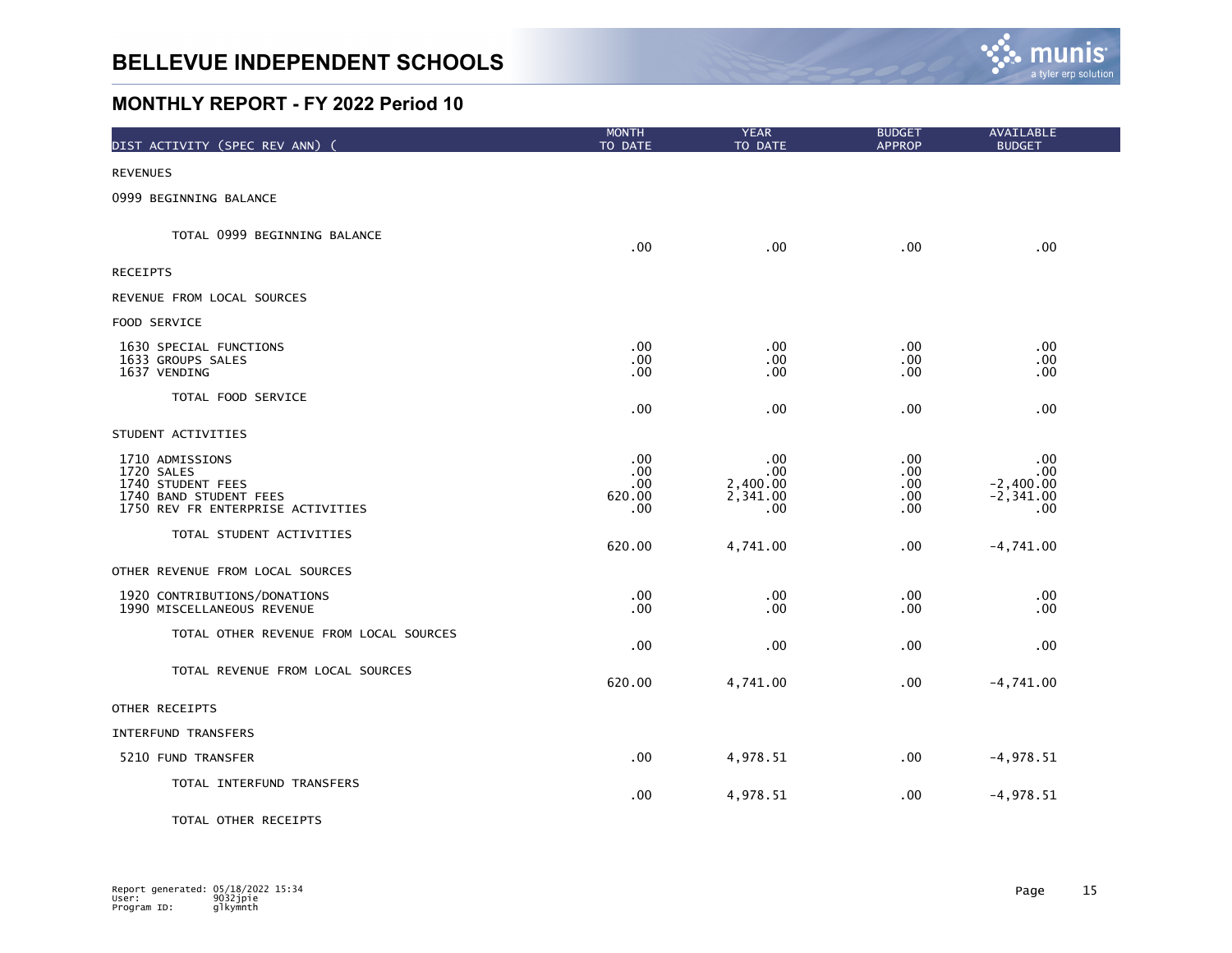

| DIST ACTIVITY (SPEC REV ANN) ( | <b>MONTH</b><br>TO DATE | <b>YEAR</b><br>TO DATE | <b>BUDGET</b><br>APPROP | AVAILABLE<br><b>BUDGET</b> |  |
|--------------------------------|-------------------------|------------------------|-------------------------|----------------------------|--|
|                                | .00                     | 4,978.51               | .00                     | $-4,978.51$                |  |
| TOTAL RECEIPTS                 | 620.00                  | 9,719.51               | .00                     | $-9,719.51$                |  |
| TOTAL REVENUE                  | 620.00                  | 9,719.51               | .00                     | $-9,719.51$                |  |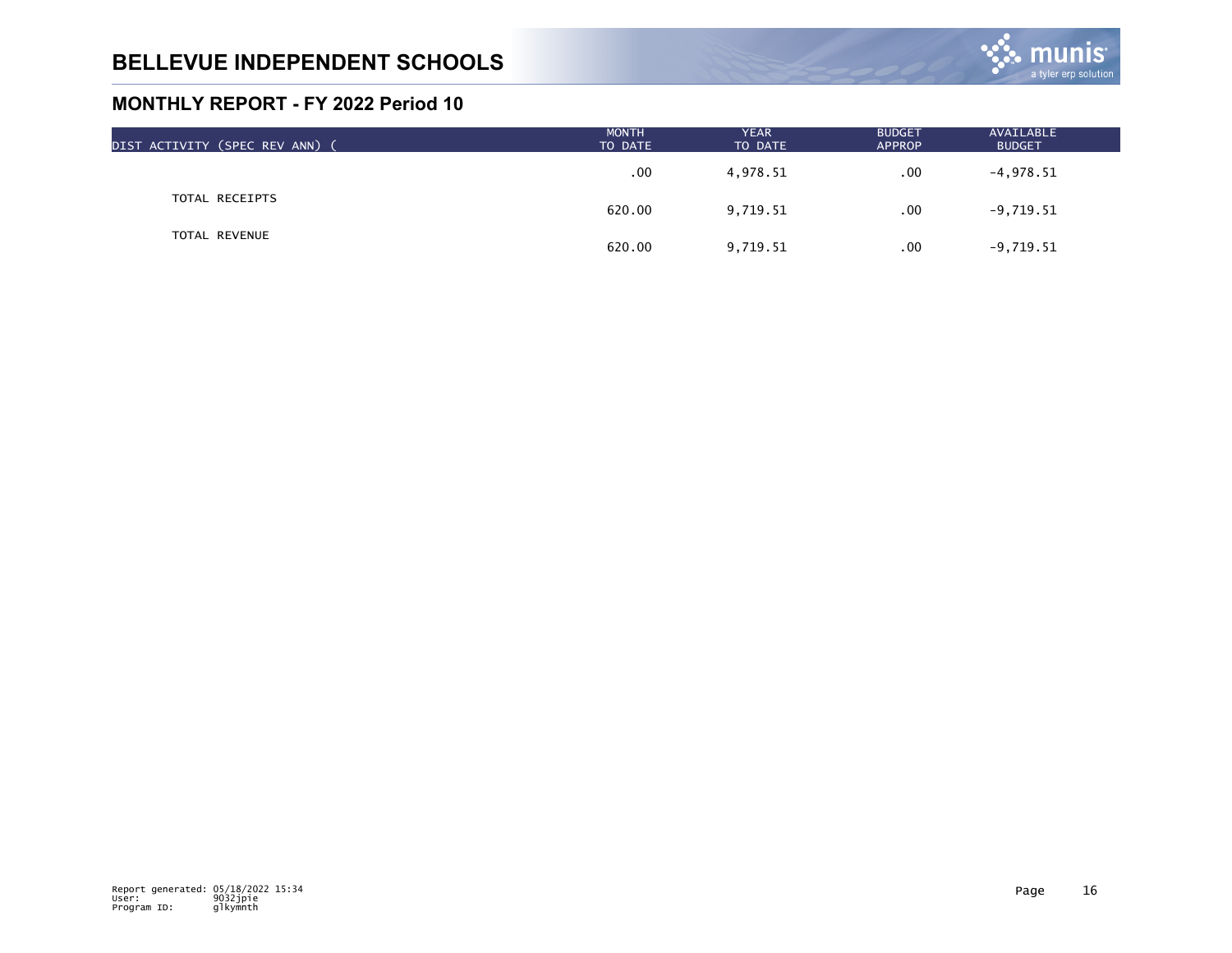

| DIST ACTIVITY (SPEC REV ANN) (                                                                                                                                                                                                        | <b>MONTH</b><br>TO DATE                         | <b>YEAR</b><br>TO DATE                                     | <b>BUDGET</b><br><b>APPROP</b>                     | <b>AVAILABLE</b><br><b>BUDGET</b>                                   |
|---------------------------------------------------------------------------------------------------------------------------------------------------------------------------------------------------------------------------------------|-------------------------------------------------|------------------------------------------------------------|----------------------------------------------------|---------------------------------------------------------------------|
| <b>EXPENDITURES</b>                                                                                                                                                                                                                   |                                                 |                                                            |                                                    |                                                                     |
| 1000<br>INSTRUCTION                                                                                                                                                                                                                   |                                                 |                                                            |                                                    |                                                                     |
| 0100<br>SALARIES PERSONNEL SERVICES<br>0200<br><b>EMPLOYEE BENEFITS</b><br>0300<br>PURCHASED PROF AND TECH SERV<br>0500<br>OTHER PURCHASED SERVICES<br>0600<br>SUPPLIES<br>0700<br>PROPERTY<br>0800<br>DEBT SERVICE AND MISCELLANEOUS | .00<br>.00<br>.00<br>.00<br>51.25<br>.00<br>.00 | 3,745.00<br>326.94<br>.00<br>.00<br>1,680.12<br>.00<br>.00 | $.00 \,$<br>.00<br>.00<br>.00<br>.00<br>.00<br>.00 | $-3,745.00$<br>$-326.94$<br>.00<br>.00<br>$-1,680.12$<br>.00<br>.00 |
| TOTAL 1000<br>INSTRUCTION                                                                                                                                                                                                             | 51.25                                           | 5,752.06                                                   | .00                                                | $-5,752.06$                                                         |
| 2200<br>INSTRUCTIONAL STAFF SUPP SERV                                                                                                                                                                                                 |                                                 |                                                            |                                                    |                                                                     |
| 0600<br><b>SUPPLIES</b><br>0700<br>PROPERTY                                                                                                                                                                                           | .00<br>.00                                      | .00<br>.00                                                 | $.00 \,$<br>.00                                    | .00<br>.00                                                          |
| TOTAL 2200<br>INSTRUCTIONAL STAFF SUPP SERV                                                                                                                                                                                           | .00                                             | .00                                                        | .00                                                | .00                                                                 |
| 2700<br>STUDENT TRANSPORTATION                                                                                                                                                                                                        |                                                 |                                                            |                                                    |                                                                     |
| 0800<br>DEBT SERVICE AND MISCELLANEOUS                                                                                                                                                                                                | .00                                             | .00                                                        | .00                                                | .00                                                                 |
| TOTAL 2700<br>STUDENT TRANSPORTATION                                                                                                                                                                                                  | .00                                             | .00                                                        | .00                                                | .00                                                                 |
| TOTAL EXPENDITURES                                                                                                                                                                                                                    | 51.25                                           | 5,752.06                                                   | .00                                                | $-5,752.06$                                                         |
| TOTAL FOR DIST ACTIVITY (SPEC REV ANN) (21)                                                                                                                                                                                           | 568.75                                          | 3,967.45                                                   | $.00 \,$                                           | $-3,967.45$                                                         |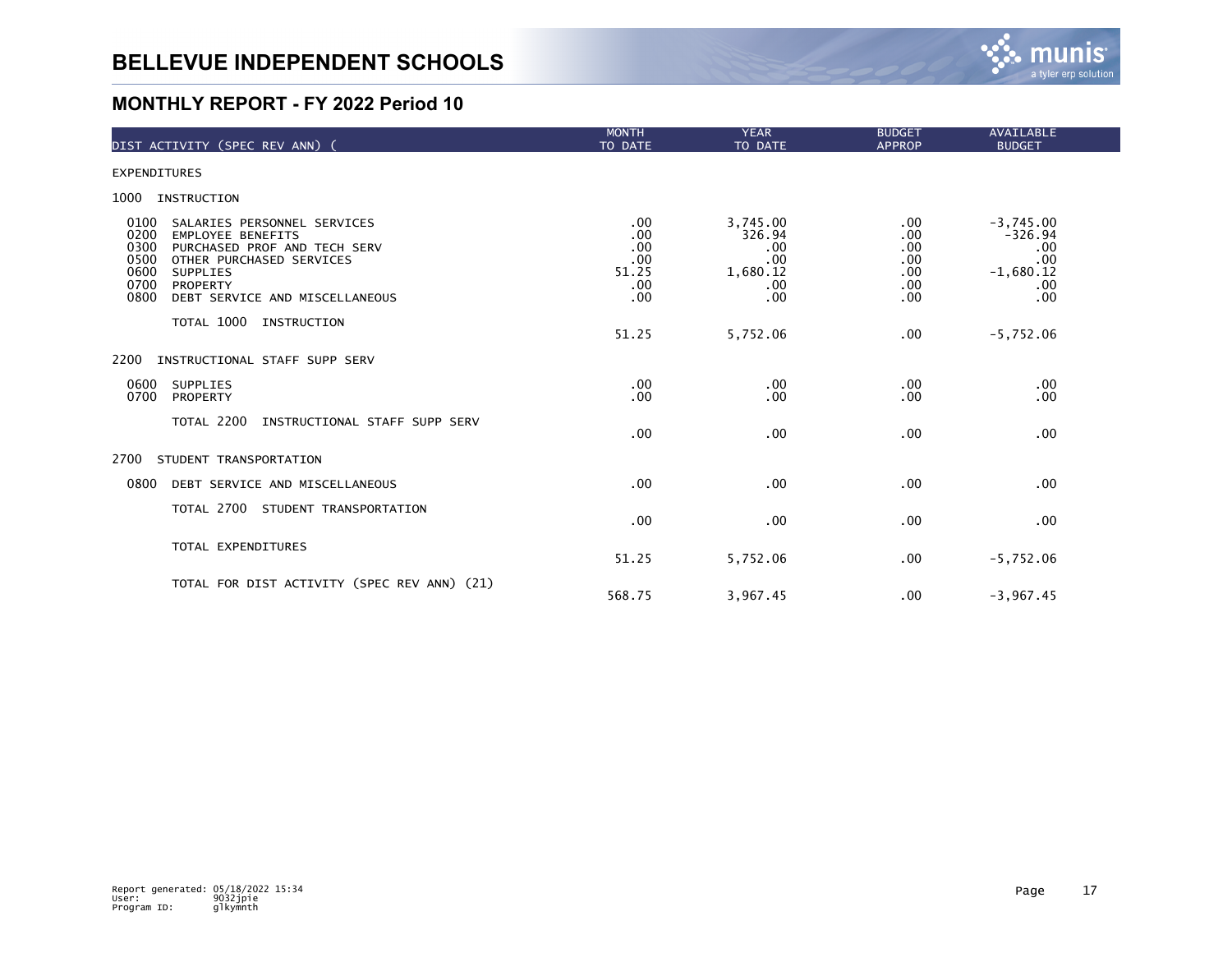

| SR STUDENT ACTIVITY FUND (AF)          | <b>MONTH</b><br>TO DATE | <b>YEAR</b><br>TO DATE | <b>BUDGET</b><br><b>APPROP</b> | AVAILABLE<br><b>BUDGET</b> |
|----------------------------------------|-------------------------|------------------------|--------------------------------|----------------------------|
| <b>REVENUES</b>                        |                         |                        |                                |                            |
| 0999 BEGINNING BALANCE                 |                         |                        |                                |                            |
| TOTAL 0999 BEGINNING BALANCE           | .00                     | $.00 \,$               | .00                            | .00                        |
| <b>RECEIPTS</b>                        |                         |                        |                                |                            |
| REVENUE FROM LOCAL SOURCES             |                         |                        |                                |                            |
| EARNINGS ON INVESTMENTS                |                         |                        |                                |                            |
| 1510 INTEREST ON INVESTMENTS           | .00                     | .00                    | .00                            | .00                        |
| TOTAL EARNINGS ON INVESTMENTS          | .00                     | .00                    | .00                            | .00                        |
| OTHER REVENUE FROM LOCAL SOURCES       |                         |                        |                                |                            |
| 1990 MISCELLANEOUS REVENUE             | .00                     | .00                    | .00                            | .00                        |
| TOTAL OTHER REVENUE FROM LOCAL SOURCES | .00                     | .00                    | .00                            | .00                        |
| TOTAL REVENUE FROM LOCAL SOURCES       | .00                     | .00                    | .00                            | .00                        |
| TOTAL RECEIPTS                         | .00                     | .00                    | .00                            | .00                        |
| TOTAL REVENUE                          | .00                     | .00                    | .00                            | .00                        |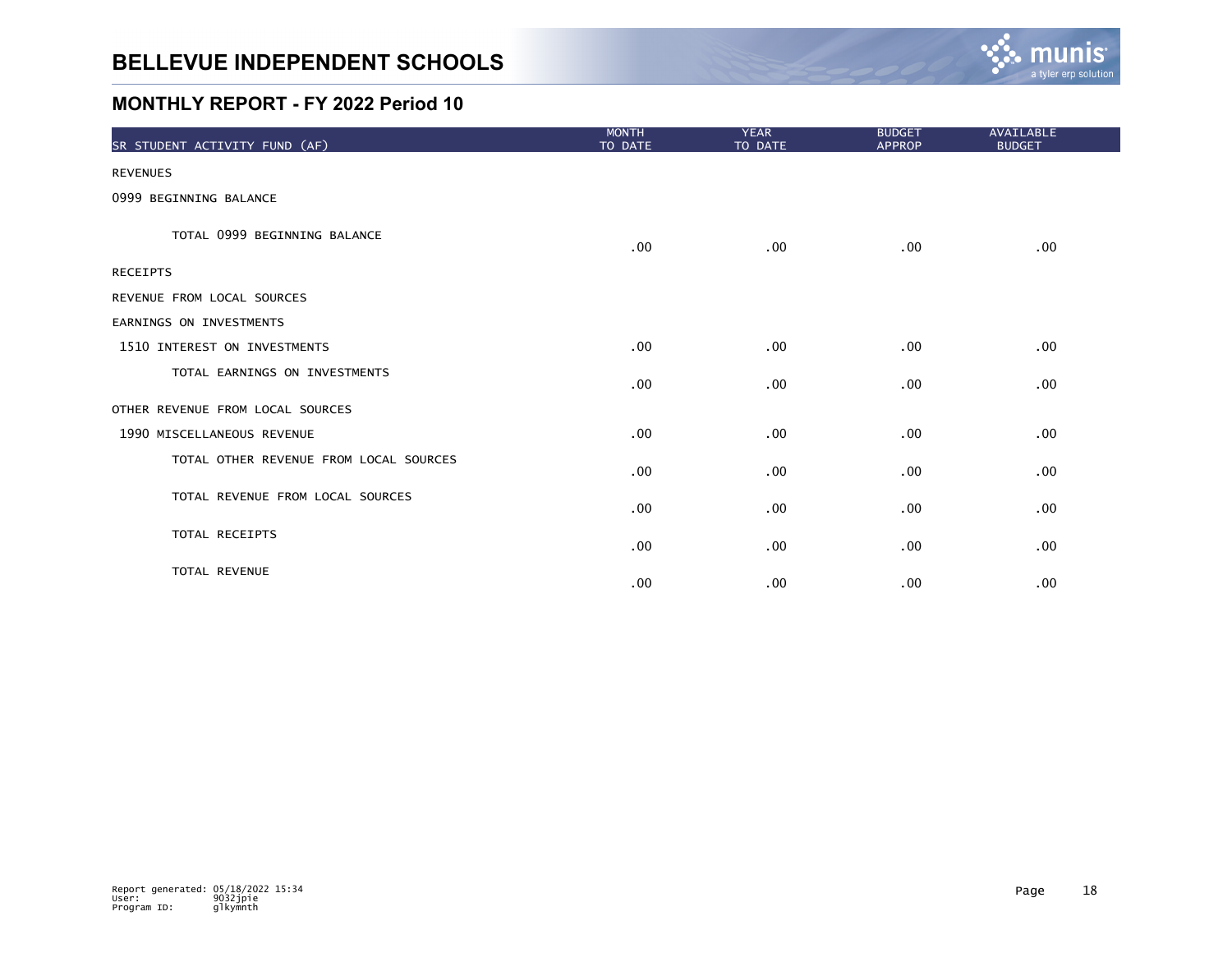

| SR STUDENT ACTIVITY FUND (AF)                                                                                                                                                                                            | <b>MONTH</b><br>TO DATE                | <b>YEAR</b><br>TO DATE                 | <b>BUDGET</b><br><b>APPROP</b>         | AVAILABLE<br><b>BUDGET</b>             |
|--------------------------------------------------------------------------------------------------------------------------------------------------------------------------------------------------------------------------|----------------------------------------|----------------------------------------|----------------------------------------|----------------------------------------|
| <b>EXPENDITURES</b>                                                                                                                                                                                                      |                                        |                                        |                                        |                                        |
| 1000<br>INSTRUCTION                                                                                                                                                                                                      |                                        |                                        |                                        |                                        |
| 0100<br>SALARIES PERSONNEL SERVICES<br>0200<br><b>EMPLOYEE BENEFITS</b><br>0300<br>PURCHASED PROF AND TECH SERV<br>0500<br>OTHER PURCHASED SERVICES<br>0600<br><b>SUPPLIES</b><br>0800<br>DEBT SERVICE AND MISCELLANEOUS | .00<br>.00<br>.00<br>.00<br>.00<br>.00 | .00<br>.00<br>.00<br>.00<br>.00<br>.00 | .00<br>.00<br>.00<br>.00<br>.00<br>.00 | .00<br>.00<br>.00<br>.00<br>.00<br>.00 |
| TOTAL 1000<br>INSTRUCTION                                                                                                                                                                                                | .00                                    | .00                                    | .00                                    | .00                                    |
| 2200<br>INSTRUCTIONAL STAFF SUPP SERV                                                                                                                                                                                    |                                        |                                        |                                        |                                        |
| SUPPLIES<br>0600                                                                                                                                                                                                         | .00                                    | .00                                    | .00                                    | .00                                    |
| TOTAL 2200<br>INSTRUCTIONAL STAFF SUPP SERV                                                                                                                                                                              | .00                                    | .00                                    | .00                                    | .00                                    |
| 5200<br><b>FUND TRANSFERS</b>                                                                                                                                                                                            |                                        |                                        |                                        |                                        |
| 0900<br>OTHER ITEMS                                                                                                                                                                                                      | .00                                    | .00                                    | .00                                    | .00                                    |
| TOTAL 5200 FUND TRANSFERS                                                                                                                                                                                                | .00                                    | .00                                    | .00                                    | .00                                    |
| TOTAL EXPENDITURES                                                                                                                                                                                                       | .00                                    | .00                                    | .00                                    | .00                                    |
| TOTAL FOR SR STUDENT ACTIVITY FUND (AF) (25)                                                                                                                                                                             | .00                                    | .00                                    | .00                                    | .00                                    |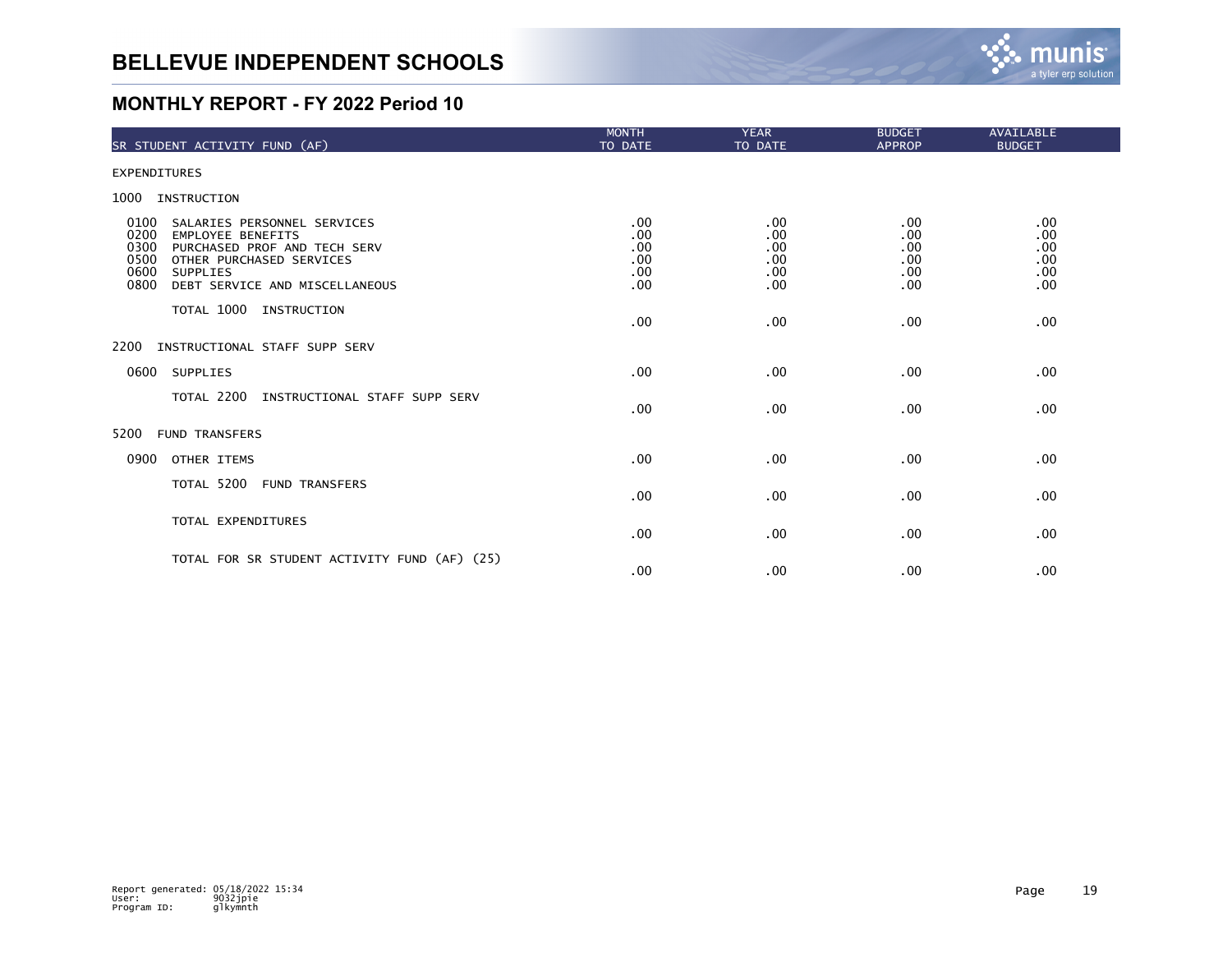

| CAPITAL OUTLAY FUND (310)        | <b>MONTH</b><br>TO DATE | <b>YEAR</b><br>TO DATE | <b>BUDGET</b><br><b>APPROP</b> | <b>AVAILABLE</b><br><b>BUDGET</b> |
|----------------------------------|-------------------------|------------------------|--------------------------------|-----------------------------------|
| <b>REVENUES</b>                  |                         |                        |                                |                                   |
| 0999 BEGINNING BALANCE           |                         |                        |                                |                                   |
| TOTAL 0999 BEGINNING BALANCE     | .00                     | .00                    | .00                            | .00                               |
| <b>RECEIPTS</b>                  |                         |                        |                                |                                   |
| REVENUE FROM LOCAL SOURCES       |                         |                        |                                |                                   |
| EARNINGS ON INVESTMENTS          |                         |                        |                                |                                   |
| 1510 INTEREST ON INVESTMENTS     | .00                     | .00                    | .00                            | .00                               |
| TOTAL EARNINGS ON INVESTMENTS    | .00                     | .00                    | .00                            | .00                               |
| TOTAL REVENUE FROM LOCAL SOURCES | .00                     | .00                    | .00                            | .00                               |
| REVENUE FROM STATE SOURCES       |                         |                        |                                |                                   |
| RESTRICTED                       |                         |                        |                                |                                   |
| 3200 RESTRICTED STATE REVENUE    | .00                     | 28,593.00              | 57,186.00                      | 28,593.00                         |
| TOTAL RESTRICTED                 | .00                     | 28,593.00              | 57,186.00                      | 28,593.00                         |
| TOTAL REVENUE FROM STATE SOURCES | .00                     | 28,593.00              | 57,186.00                      | 28,593.00                         |
| OTHER RECEIPTS                   |                         |                        |                                |                                   |
| <b>INTERFUND TRANSFERS</b>       |                         |                        |                                |                                   |
| 5210 FUND TRANSFER               | .00                     | .00                    | .00                            | .00                               |
| TOTAL INTERFUND TRANSFERS        | .00                     | .00                    | .00                            | .00                               |
| TOTAL OTHER RECEIPTS             | .00                     | .00 <sub>1</sub>       | .00                            | .00                               |
| TOTAL RECEIPTS                   | .00                     | 28,593.00              | 57,186.00                      | 28,593.00                         |
| TOTAL REVENUE                    | .00                     | 28,593.00              | 57,186.00                      | 28,593.00                         |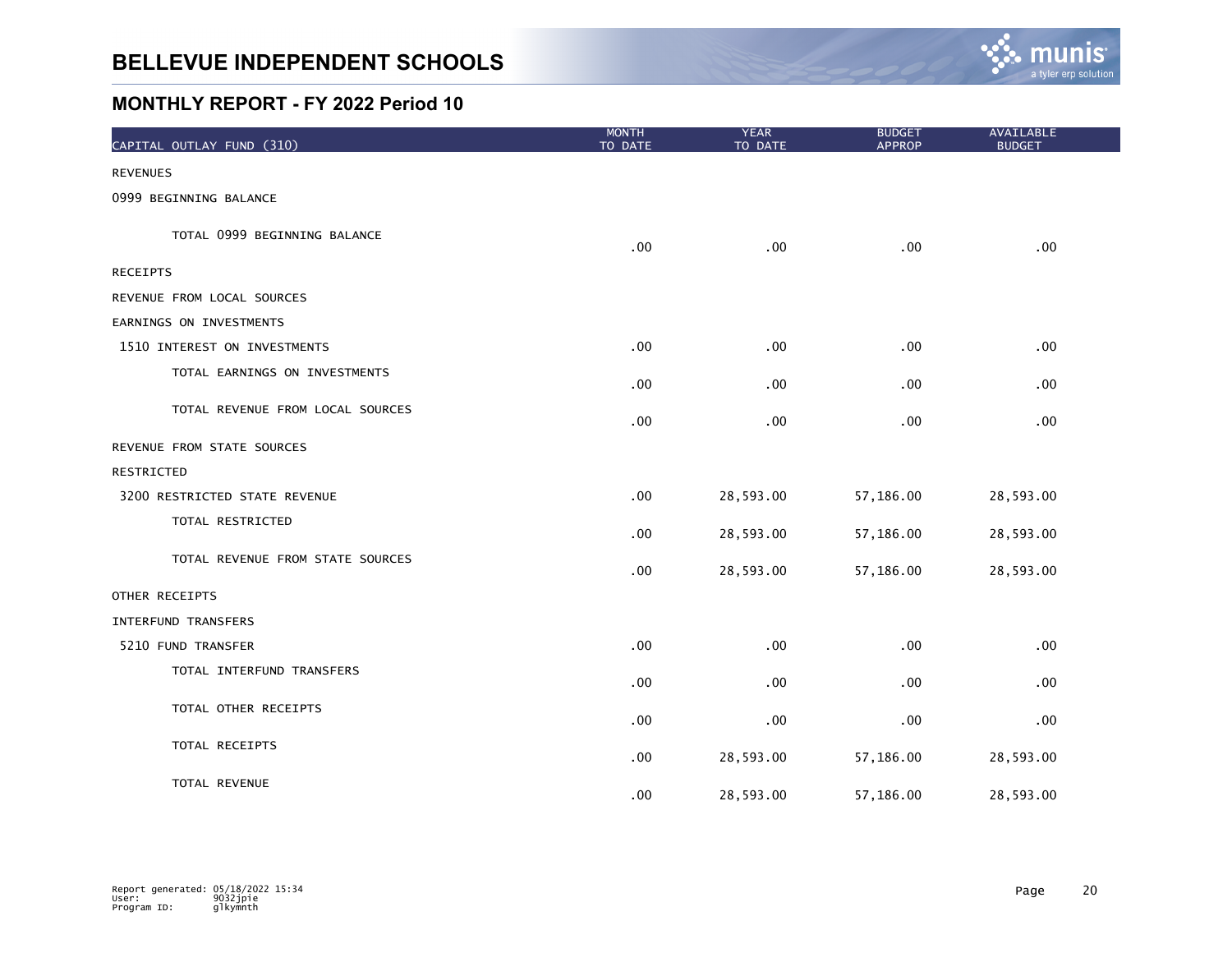

| CAPITAL OUTLAY FUND (310)                                                                                    | <b>MONTH</b><br>TO DATE  | <b>YEAR</b><br>TO DATE   | <b>BUDGET</b><br><b>APPROP</b> | AVAILABLE<br><b>BUDGET</b> |  |
|--------------------------------------------------------------------------------------------------------------|--------------------------|--------------------------|--------------------------------|----------------------------|--|
| <b>EXPENDITURES</b>                                                                                          |                          |                          |                                |                            |  |
| 2600<br>PLANT OPERATIONS AND MAINTENANCE                                                                     |                          |                          |                                |                            |  |
| 0400<br>PURCHASED PROPERTY SERVICES<br>0500<br>OTHER PURCHASED SERVICES                                      | .00<br>.00               | $.00 \,$<br>.00          | 57,186.00<br>.00               | 57,186.00<br>.00           |  |
| TOTAL 2600 PLANT OPERATIONS AND MAINTENANCE                                                                  | .00                      | .00                      | 57,186.00                      | 57,186.00                  |  |
| 5100<br><b>DEBT SERVICE</b>                                                                                  |                          |                          |                                |                            |  |
| 0600<br><b>SUPPLIES</b><br>0700<br>PROPERTY<br>0800<br>DEBT SERVICE AND MISCELLANEOUS<br>0840<br>CONTINGENCY | .00<br>.00<br>.00<br>.00 | .00<br>.00<br>.00<br>.00 | .00<br>.00<br>.00<br>.00       | .00<br>.00<br>.00<br>.00   |  |
| TOTAL 5100<br><b>DEBT SERVICE</b>                                                                            | .00                      | .00                      | .00                            | .00                        |  |
| 5200<br><b>FUND TRANSFERS</b>                                                                                |                          |                          |                                |                            |  |
| 0900<br>OTHER ITEMS                                                                                          | .00                      | .00                      | .00                            | .00                        |  |
| TOTAL 5200 FUND TRANSFERS                                                                                    | .00                      | .00                      | .00                            | .00                        |  |
| TOTAL EXPENDITURES                                                                                           | .00                      | .00                      | 57,186.00                      | 57,186.00                  |  |
| TOTAL FOR CAPITAL OUTLAY FUND (310)                                                                          | .00                      | 28,593.00                | .00                            | $-28,593.00$               |  |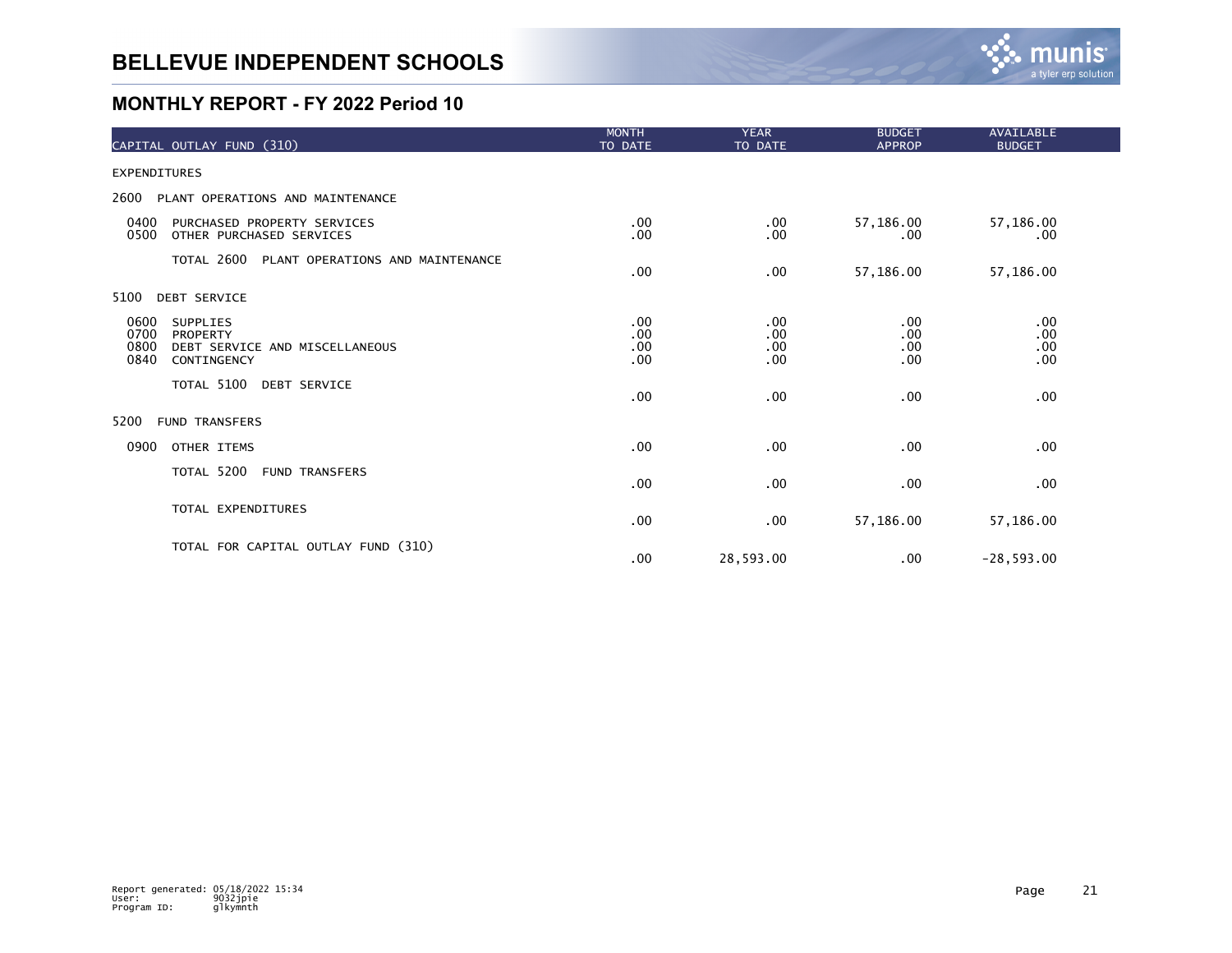

| BUILDING FUND (5 CENT LEVY) (3                                                                               | <b>MONTH</b><br>TO DATE  | <b>YEAR</b><br>TO DATE            | <b>BUDGET</b><br><b>APPROP</b>    | AVAILABLE<br><b>BUDGET</b>    |  |
|--------------------------------------------------------------------------------------------------------------|--------------------------|-----------------------------------|-----------------------------------|-------------------------------|--|
| <b>REVENUES</b>                                                                                              |                          |                                   |                                   |                               |  |
| 0999 BEGINNING BALANCE                                                                                       |                          |                                   |                                   |                               |  |
| TOTAL 0999 BEGINNING BALANCE                                                                                 | .00                      | .00                               | .00                               | .00                           |  |
| <b>RECEIPTS</b>                                                                                              |                          |                                   |                                   |                               |  |
| REVENUE FROM LOCAL SOURCES                                                                                   |                          |                                   |                                   |                               |  |
| AD VALOREM TAXES                                                                                             |                          |                                   |                                   |                               |  |
| 1111 GENERAL PROPERTY TAX<br>1113 PSC PROPERTY TAX<br>1115 DELINQUENT PROPERTY TAX<br>1117 MOTOR VEHICLE TAX | .00<br>.00<br>.00<br>.00 | 482,050.00<br>.00.<br>.00.<br>.00 | 482,874.00<br>.00.<br>.00.<br>.00 | 824.00<br>.00.<br>.00.<br>.00 |  |
| TOTAL AD VALOREM TAXES                                                                                       | .00                      | 482,050.00                        | 482,874.00                        | 824.00                        |  |
| OTHER TAXES                                                                                                  |                          |                                   |                                   |                               |  |
| 1191 OMITTED PROPERTY TAX                                                                                    | .00                      | .00                               | .00                               | .00.                          |  |
| TOTAL OTHER TAXES                                                                                            | .00                      | .00                               | .00                               | .00                           |  |
| EARNINGS ON INVESTMENTS                                                                                      |                          |                                   |                                   |                               |  |
| 1510 INTEREST ON INVESTMENTS                                                                                 | .00                      | .00                               | .00                               | .00                           |  |
| TOTAL EARNINGS ON INVESTMENTS                                                                                | .00                      | .00                               | .00                               | .00                           |  |
| TOTAL REVENUE FROM LOCAL SOURCES                                                                             | .00                      | 482,050.00                        | 482,874.00                        | 824.00                        |  |
| REVENUE FROM STATE SOURCES                                                                                   |                          |                                   |                                   |                               |  |
| RESTRICTED                                                                                                   |                          |                                   |                                   |                               |  |
| 3200 RESTRICTED STATE REVENUE                                                                                | .00                      | 12,797.00                         | 25,593.00                         | 12,796.00                     |  |
| TOTAL RESTRICTED                                                                                             | .00                      | 12,797.00                         | 25,593.00                         | 12,796.00                     |  |
| TOTAL REVENUE FROM STATE SOURCES                                                                             | .00                      | 12,797.00                         | 25,593.00                         | 12,796.00                     |  |

#### OTHER RECEIPTS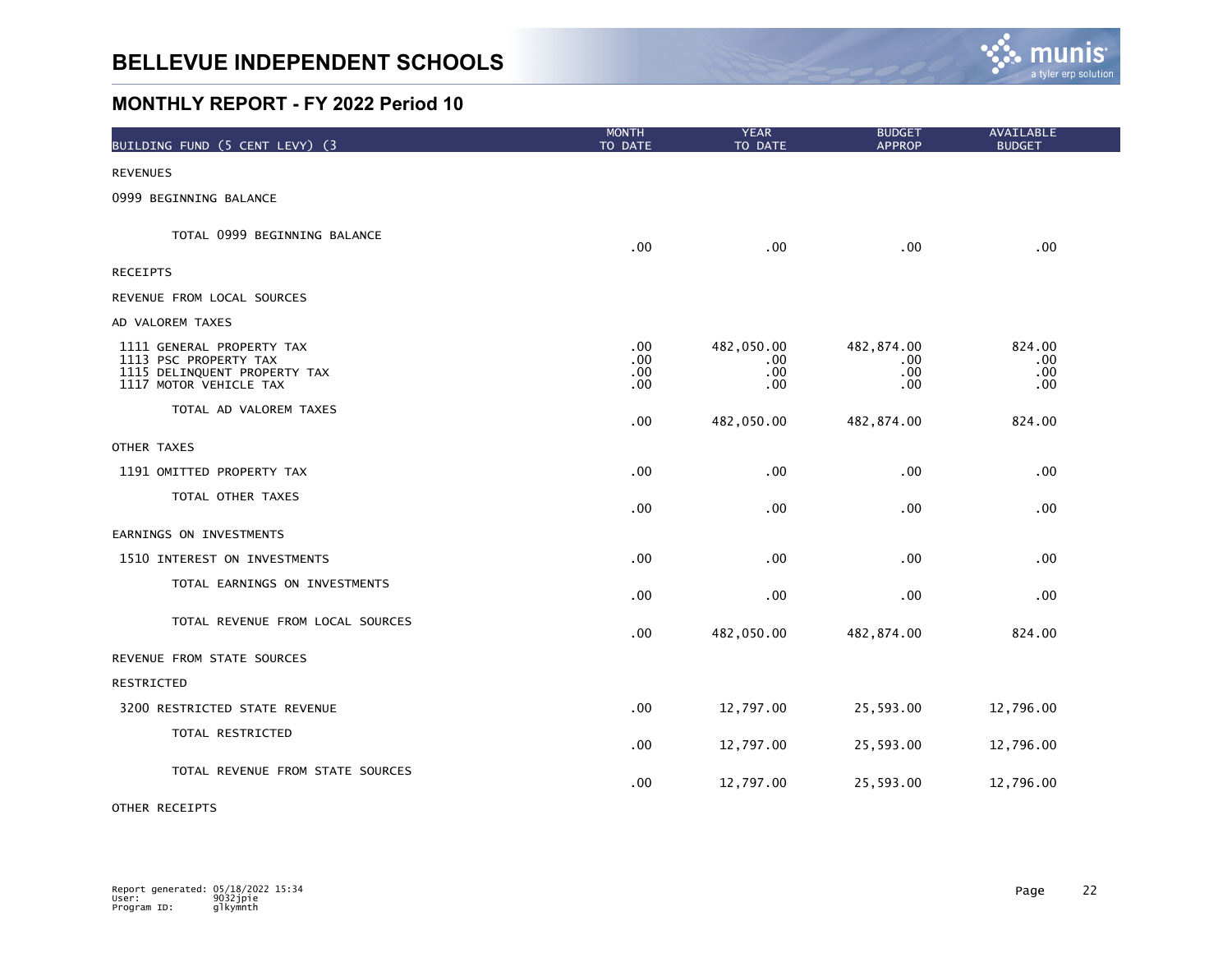| BUILDING FUND (5 CENT LEVY) (3 | <b>MONTH</b><br>TO DATE | <b>YEAR</b><br>TO DATE | <b>BUDGET</b><br><b>APPROP</b> | AVAILABLE<br><b>BUDGET</b> |  |
|--------------------------------|-------------------------|------------------------|--------------------------------|----------------------------|--|
| <b>BOND ISSUANCE</b>           |                         |                        |                                |                            |  |
| 5110 BOND PRINCIPAL PROCEEDS   | .00                     | $.00 \,$               | $.00 \,$                       | .00                        |  |
| TOTAL BOND ISSUANCE            | $.00 \,$                | $.00 \,$               | $.00 \,$                       | .00                        |  |
| INTERFUND TRANSFERS            |                         |                        |                                |                            |  |
| 5210 FUND TRANSFER             | $.00 \,$                | $.00 \,$               | $.00 \,$                       | .00                        |  |
| TOTAL INTERFUND TRANSFERS      | $.00 \,$                | $.00 \,$               | $.00 \,$                       | .00                        |  |
| TOTAL OTHER RECEIPTS           | $.00 \,$                | $.00 \,$               | $.00 \,$                       | $.00 \,$                   |  |
| TOTAL RECEIPTS                 | $.00 \,$                | 494,847.00             | 508,467.00                     | 13,620.00                  |  |
| <b>TOTAL REVENUE</b>           | .00                     | 494,847.00             | 508,467.00                     | 13,620.00                  |  |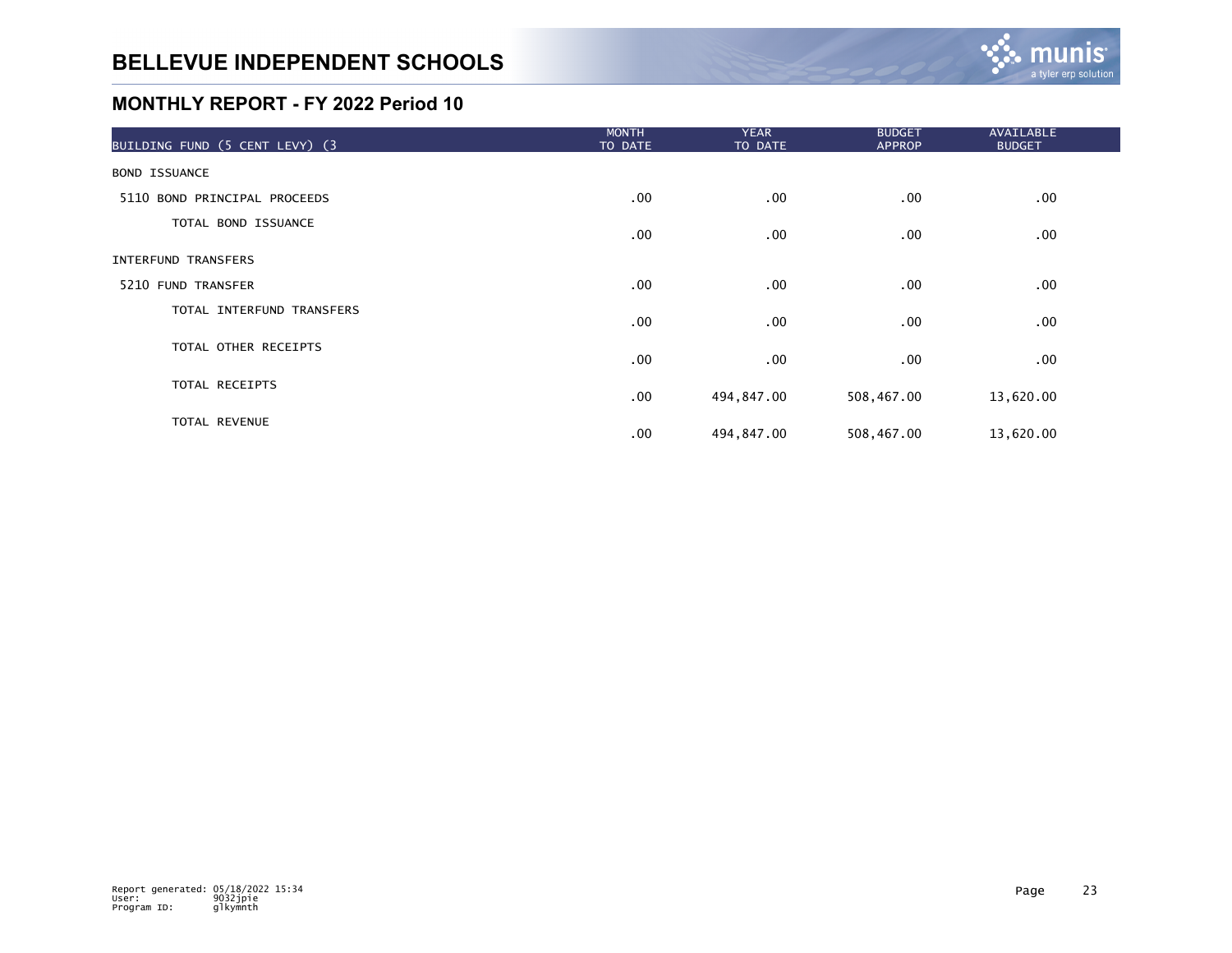

| BUILDING FUND (5 CENT LEVY) (3                                                                                                  | <b>MONTH</b><br>TO DATE  | <b>YEAR</b><br>TO DATE             | <b>BUDGET</b><br><b>APPROP</b>           | <b>AVAILABLE</b><br><b>BUDGET</b> |
|---------------------------------------------------------------------------------------------------------------------------------|--------------------------|------------------------------------|------------------------------------------|-----------------------------------|
| <b>EXPENDITURES</b>                                                                                                             |                          |                                    |                                          |                                   |
| 5100<br><b>DEBT SERVICE</b>                                                                                                     |                          |                                    |                                          |                                   |
| 0400<br>PURCHASED PROPERTY SERVICES<br>0600<br><b>SUPPLIES</b><br>0800<br>DEBT SERVICE AND MISCELLANEOUS<br>0840<br>CONTINGENCY | .00<br>.00<br>.00<br>.00 | $.00 \,$<br>.00<br>.00<br>$.00 \,$ | 122, 147. 19<br>$.00 \,$<br>.00.<br>.00. | 122, 147. 19<br>.00<br>.00<br>.00 |
| TOTAL 5100<br><b>DEBT SERVICE</b>                                                                                               | .00.                     | $.00 \,$                           | 122, 147. 19                             | 122, 147. 19                      |
| 5200<br><b>FUND TRANSFERS</b>                                                                                                   |                          |                                    |                                          |                                   |
| 0900<br>OTHER ITEMS                                                                                                             | .00.                     | $.00 \,$                           | 386, 319.81                              | 386, 319.81                       |
| TOTAL 5200<br><b>FUND TRANSFERS</b>                                                                                             | .00.                     | $.00 \,$                           | 386, 319.81                              | 386, 319.81                       |
| TOTAL EXPENDITURES                                                                                                              | .00                      | .00                                | 508,467.00                               | 508,467.00                        |
| TOTAL FOR BUILDING FUND (5 CENT LEVY) (320)                                                                                     | .00                      | 494,847.00                         | .00                                      | $-494, 847.00$                    |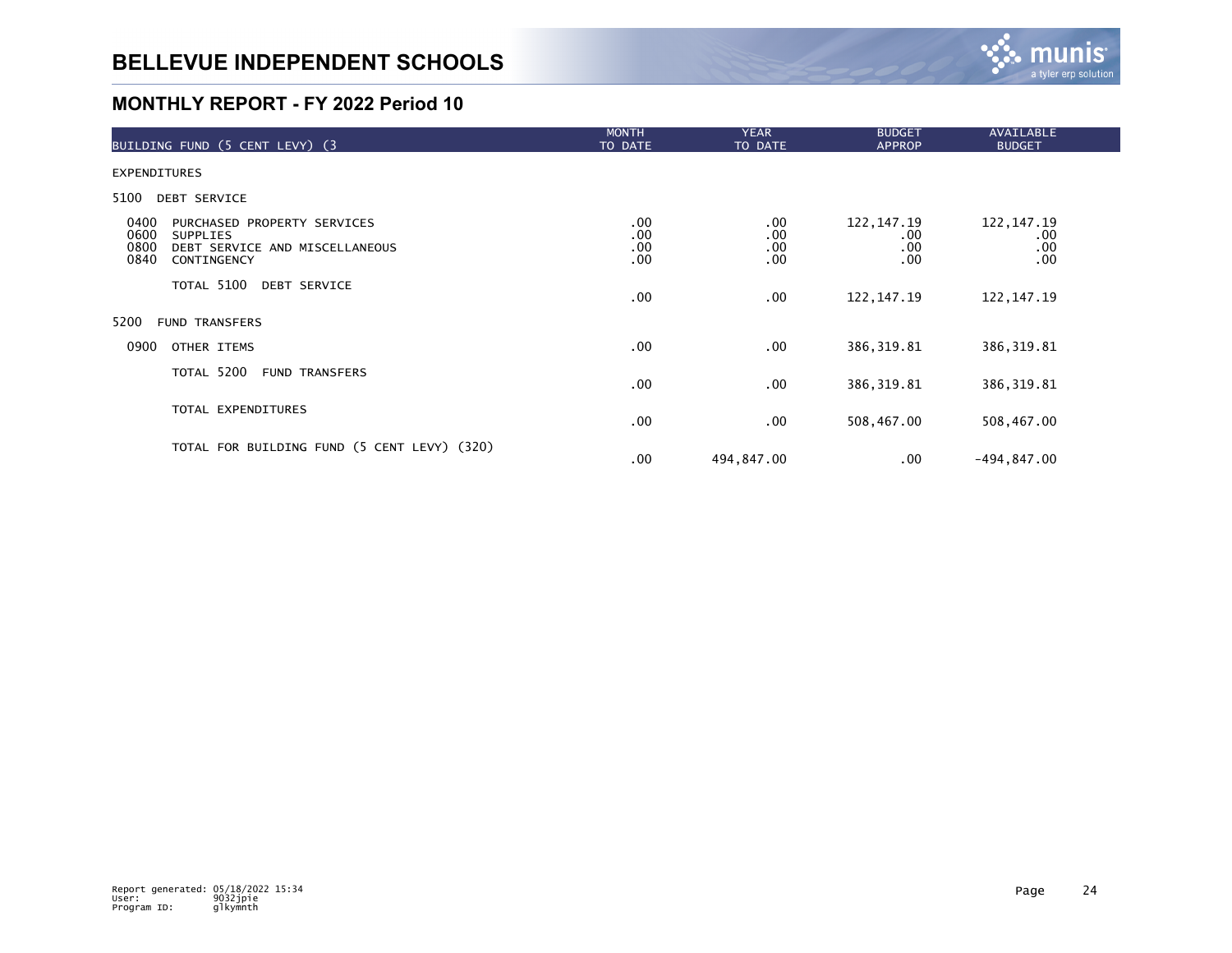

| CONSTRUCTION FUND (360)                | <b>MONTH</b><br>TO DATE | <b>YEAR</b><br>TO DATE | <b>BUDGET</b><br><b>APPROP</b> | AVAILABLE<br><b>BUDGET</b> |  |
|----------------------------------------|-------------------------|------------------------|--------------------------------|----------------------------|--|
| <b>REVENUES</b>                        |                         |                        |                                |                            |  |
| 0999 BEGINNING BALANCE                 |                         |                        |                                |                            |  |
| TOTAL 0999 BEGINNING BALANCE           | .00                     | $.00 \,$               | $-1,099,043.16$                | $-1,099,043.16$            |  |
| <b>RECEIPTS</b>                        |                         |                        |                                |                            |  |
| REVENUE FROM LOCAL SOURCES             |                         |                        |                                |                            |  |
| EARNINGS ON INVESTMENTS                |                         |                        |                                |                            |  |
| 1510 INTEREST ON INVESTMENTS           | .00.                    | .00                    | 4,055.87                       | 4,055.87                   |  |
| TOTAL EARNINGS ON INVESTMENTS          | .00                     | .00                    | 4,055.87                       | 4,055.87                   |  |
| OTHER REVENUE FROM LOCAL SOURCES       |                         |                        |                                |                            |  |
| 1920 CONTRIBUTIONS/DONATIONS           | .00.                    | .00                    | .00                            | .00                        |  |
| TOTAL OTHER REVENUE FROM LOCAL SOURCES | .00.                    | .00                    | $.00 \,$                       | .00                        |  |
| TOTAL REVENUE FROM LOCAL SOURCES       | .00                     | .00                    | 4,055.87                       | 4,055.87                   |  |
| REVENUE FROM STATE SOURCES             |                         |                        |                                |                            |  |
| RESTRICTED                             |                         |                        |                                |                            |  |
| 3200 RESTRICTED STATE REVENUE          | .00                     | .00                    | .00                            | .00                        |  |
| TOTAL RESTRICTED                       | .00                     | .00                    | .00                            | .00                        |  |
| TOTAL REVENUE FROM STATE SOURCES       | .00                     | .00                    | .00                            | .00                        |  |
| OTHER RECEIPTS                         |                         |                        |                                |                            |  |
| <b>BOND ISSUANCE</b>                   |                         |                        |                                |                            |  |
| 5110 BOND PRINCIPAL PROCEEDS           | .00                     | 6, 384, 704. 16        | 5,769,427.66                   | $-615, 276.50$             |  |
| TOTAL BOND ISSUANCE                    | .00.                    | 6, 384, 704. 16        | 5,769,427.66                   | $-615, 276.50$             |  |
| <b>INTERFUND TRANSFERS</b>             |                         |                        |                                |                            |  |
| 5210 FUND TRANSFER                     | .00                     | $-66, 128.89$          | $-66, 129.57$                  | $-.68$                     |  |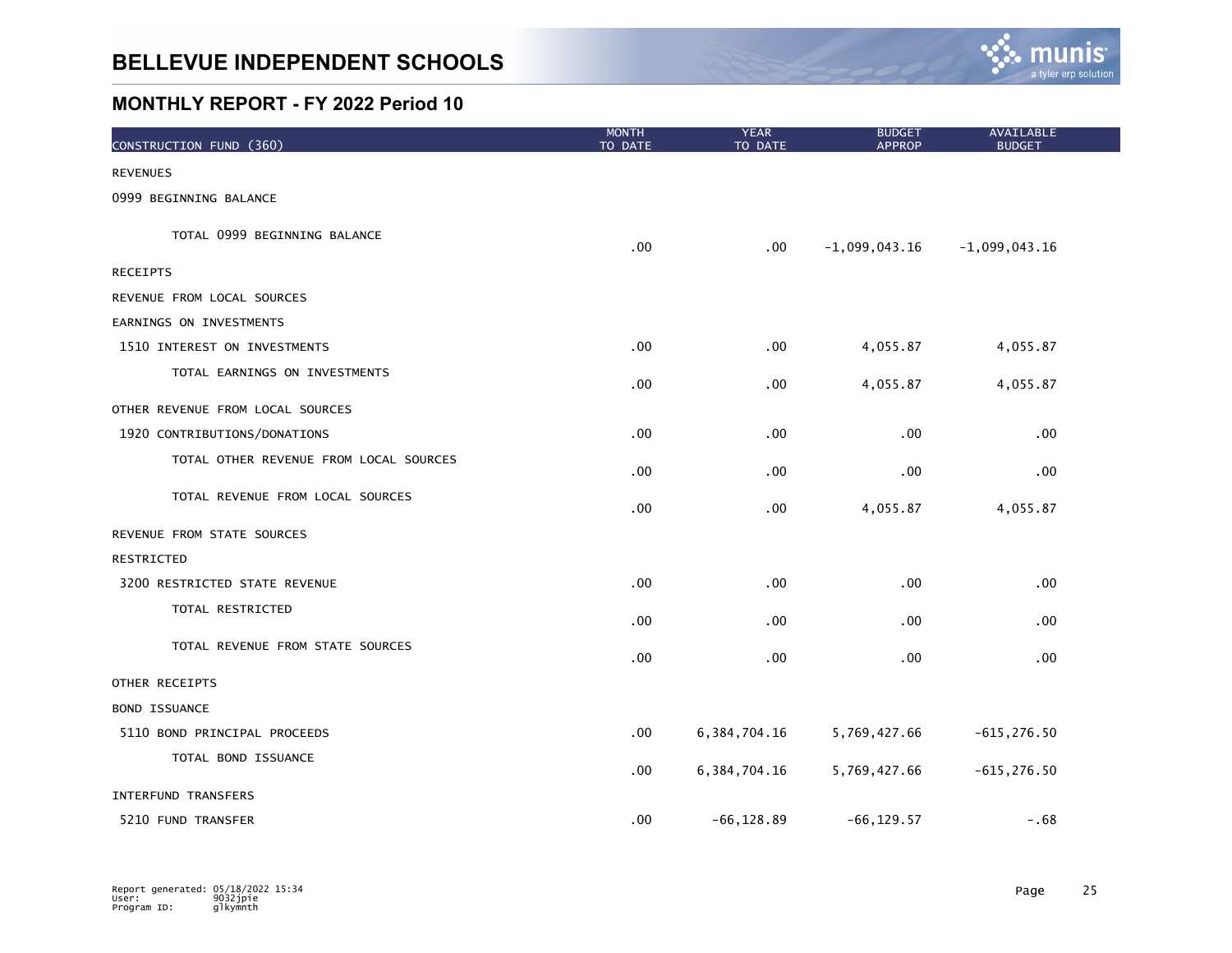

| CONSTRUCTION FUND (360)   | <b>MONTH</b><br>TO DATE | <b>YEAR</b><br>TO DATE | <b>BUDGET</b><br><b>APPROP</b> | <b>AVAILABLE</b><br><b>BUDGET</b> |  |
|---------------------------|-------------------------|------------------------|--------------------------------|-----------------------------------|--|
|                           |                         |                        |                                |                                   |  |
| TOTAL INTERFUND TRANSFERS | .00                     | $-66, 128.89$          | $-66, 129.57$                  | $-0.68$                           |  |
| TOTAL OTHER RECEIPTS      | .00                     | 6,318,575.27           | 5,703,298.09                   | $-615, 277.18$                    |  |
| TOTAL RECEIPTS            |                         |                        |                                |                                   |  |
|                           | .00                     | 6, 318, 575. 27        | 5,707,353.96                   | $-611, 221.31$                    |  |
| TOTAL REVENUE             | .00                     | 6, 318, 575.27         | 4,608,310.80                   | $-1,710,264.47$                   |  |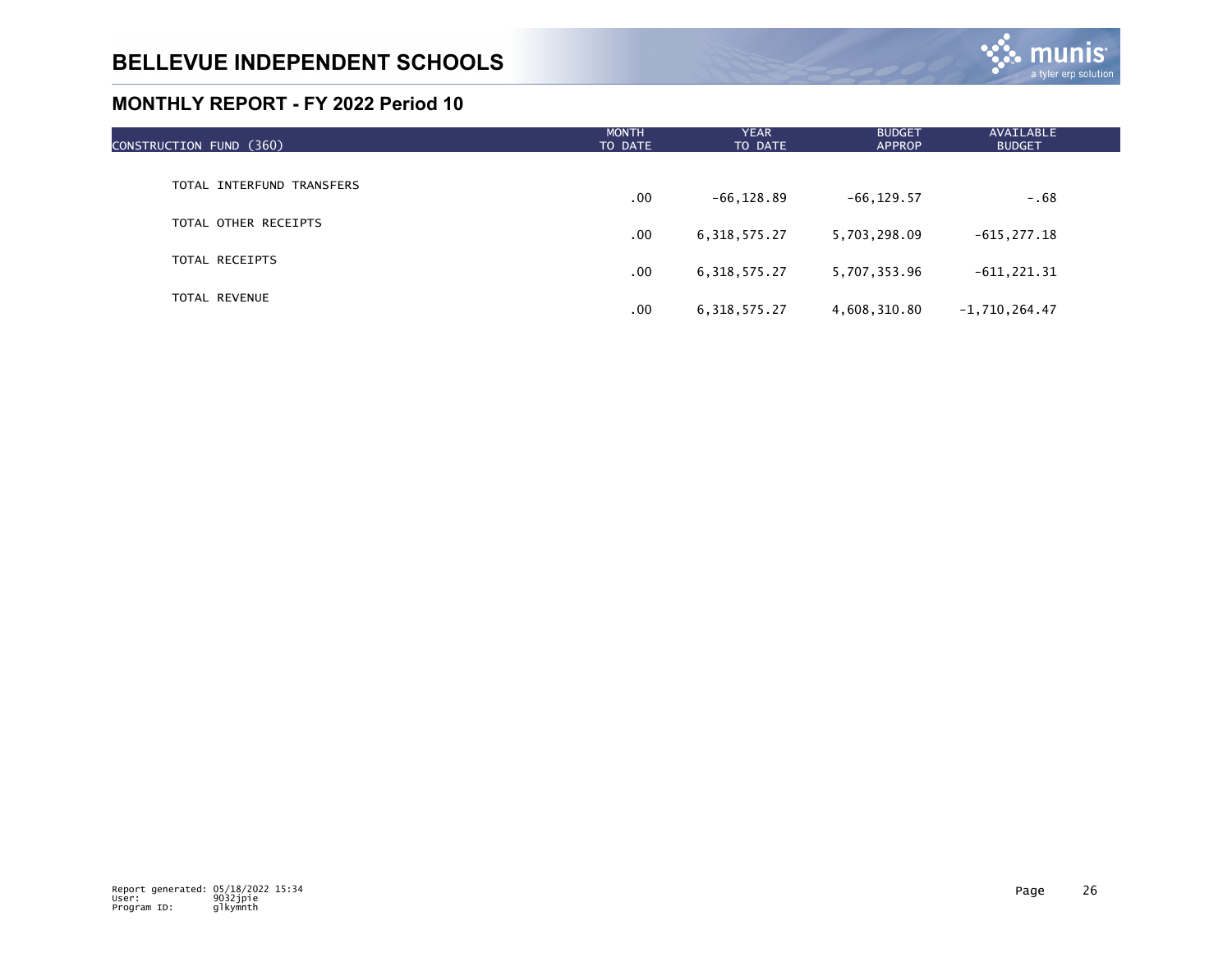

| CONSTRUCTION FUND (360)                                                                                                                                                                                                                                                                                                           | <b>MONTH</b><br>TO DATE                                                        | <b>YEAR</b><br>TO DATE                                                                  | <b>BUDGET</b><br><b>APPROP</b>                                                                         | <b>AVAILABLE</b><br><b>BUDGET</b>                                                                    |
|-----------------------------------------------------------------------------------------------------------------------------------------------------------------------------------------------------------------------------------------------------------------------------------------------------------------------------------|--------------------------------------------------------------------------------|-----------------------------------------------------------------------------------------|--------------------------------------------------------------------------------------------------------|------------------------------------------------------------------------------------------------------|
| <b>EXPENDITURES</b>                                                                                                                                                                                                                                                                                                               |                                                                                |                                                                                         |                                                                                                        |                                                                                                      |
| 4300<br>ARCHITECTURAL/ENGIN                                                                                                                                                                                                                                                                                                       |                                                                                |                                                                                         |                                                                                                        |                                                                                                      |
| 0300<br>PURCHASED PROF AND TECH SERV                                                                                                                                                                                                                                                                                              | .00                                                                            | .00                                                                                     | $-59,815.00$                                                                                           | $-59,815.00$                                                                                         |
| TOTAL 4300 ARCHITECTURAL/ENGIN                                                                                                                                                                                                                                                                                                    | .00                                                                            | .00                                                                                     | $-59,815.00$                                                                                           | $-59,815.00$                                                                                         |
| 4600<br>SITE IMPROVEMENT                                                                                                                                                                                                                                                                                                          |                                                                                |                                                                                         |                                                                                                        |                                                                                                      |
| 0600<br>SUPPLIES<br>0700<br>PROPERTY<br>0900<br>OTHER ITEMS                                                                                                                                                                                                                                                                       | .00<br>.00<br>.00                                                              | .00<br>.00<br>.00                                                                       | $.00 \,$<br>.00<br>.00                                                                                 | .00<br>.00<br>.00.                                                                                   |
| TOTAL 4600<br>SITE IMPROVEMENT                                                                                                                                                                                                                                                                                                    | .00                                                                            | .00                                                                                     | .00                                                                                                    | .00                                                                                                  |
| 4700<br>BUILDING IMPROVEMENTS                                                                                                                                                                                                                                                                                                     |                                                                                |                                                                                         |                                                                                                        |                                                                                                      |
| 0100<br>SALARIES PERSONNEL SERVICES<br>0200<br><b>EMPLOYEE BENEFITS</b><br>0300<br>PURCHASED PROF AND TECH SERV<br>0400<br>PURCHASED PROPERTY SERVICES<br>0500<br>OTHER PURCHASED SERVICES<br>0600<br>SUPPLIES<br>0700<br>PROPERTY<br>0800<br>DEBT SERVICE AND MISCELLANEOUS<br>0840<br>CONTINGENCY<br>0900<br><b>OTHER ITEMS</b> | .00<br>.00<br>4,279.37<br>288,945.00<br>.00<br>.00<br>.00<br>.00<br>.00<br>.00 | .00<br>.00<br>147,816.26<br>3,623,760.00<br>.00<br>.00<br>.00<br>.00<br>.00<br>1,016.32 | .00<br>.00<br>659,180.80<br>5,676,187.87<br>22,000.00<br>.00.<br>.00<br>.00<br>430, 121.00<br>1,293.56 | .00<br>.00<br>511, 364.54<br>2,052,427.87<br>22,000.00<br>.00<br>.00<br>.00<br>430, 121.00<br>277.24 |
| TOTAL 4700<br>BUILDING IMPROVEMENTS                                                                                                                                                                                                                                                                                               | 293, 224.37                                                                    | 3,772,592.58                                                                            | 6,788,783.23                                                                                           | 3,016,190.65                                                                                         |
| <b>FUND TRANSFERS</b><br>5200                                                                                                                                                                                                                                                                                                     |                                                                                |                                                                                         |                                                                                                        |                                                                                                      |
| 0900<br>OTHER ITEMS                                                                                                                                                                                                                                                                                                               | .00                                                                            | .00                                                                                     | .00                                                                                                    | .00                                                                                                  |
| TOTAL 5200 FUND TRANSFERS                                                                                                                                                                                                                                                                                                         | .00                                                                            | .00                                                                                     | .00                                                                                                    | .00                                                                                                  |
| TOTAL EXPENDITURES                                                                                                                                                                                                                                                                                                                | 293, 224.37                                                                    | 3,772,592.58                                                                            | 6,728,968.23                                                                                           | 2,956,375.65                                                                                         |
| TOTAL FOR CONSTRUCTION FUND (360)                                                                                                                                                                                                                                                                                                 | $-293, 224.37$                                                                 | 2,545,982.69                                                                            | $-2, 120, 657.43$                                                                                      | $-4,666,640.12$                                                                                      |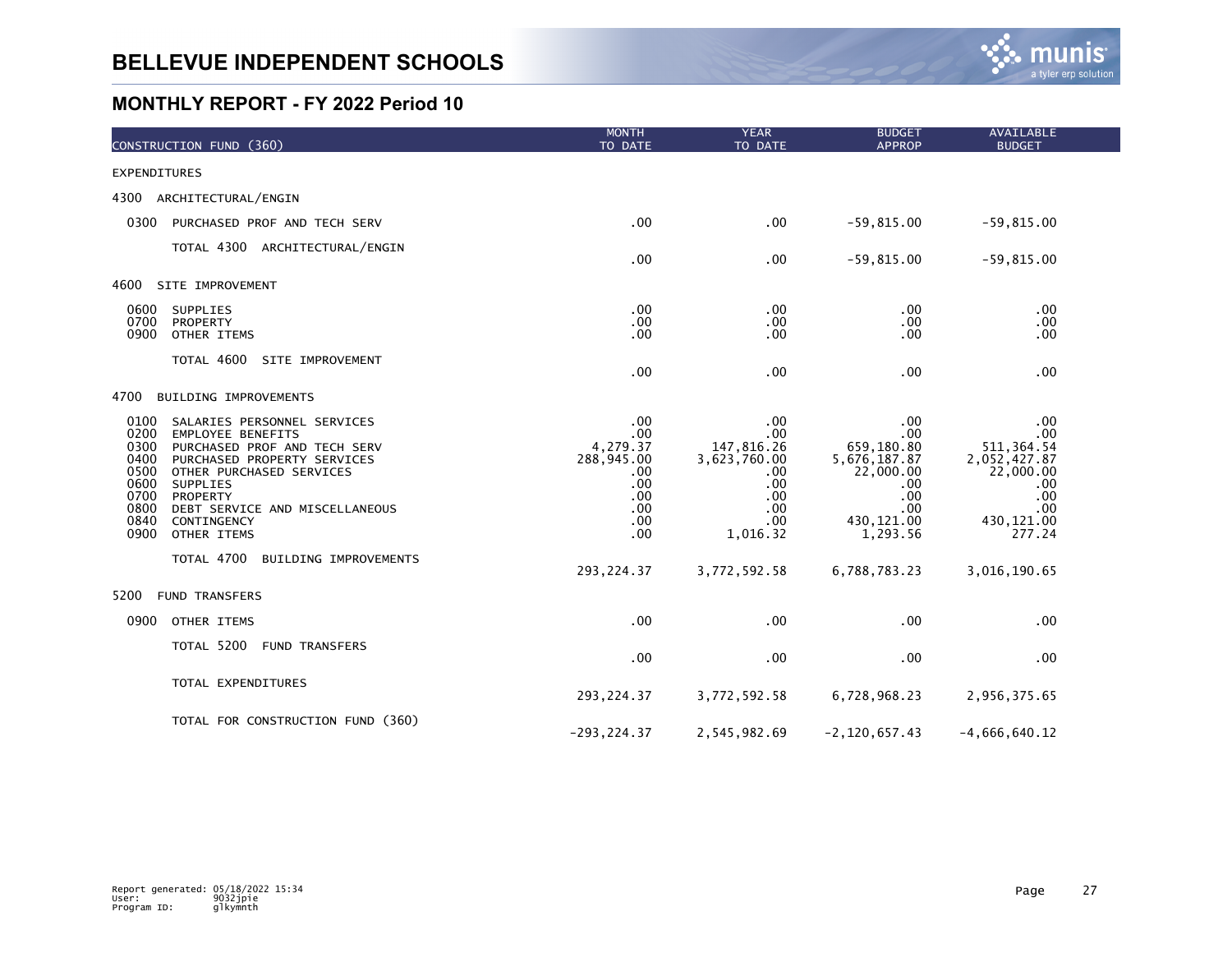

| DEBT SERVICE FUND (400)                           | <b>MONTH</b><br>TO DATE | <b>YEAR</b><br>TO DATE | <b>BUDGET</b><br><b>APPROP</b> | <b>AVAILABLE</b><br><b>BUDGET</b> |
|---------------------------------------------------|-------------------------|------------------------|--------------------------------|-----------------------------------|
| <b>REVENUES</b>                                   |                         |                        |                                |                                   |
| <b>RECEIPTS</b>                                   |                         |                        |                                |                                   |
| REVENUE FROM STATE SOURCES                        |                         |                        |                                |                                   |
| RESTRICTED                                        |                         |                        |                                |                                   |
| 3200 RESTRICTED STATE REVENUE                     | .00                     | .00                    | .00                            | .00                               |
| TOTAL RESTRICTED                                  | .00                     | .00                    | .00                            | .00                               |
| REVENUE ON BEHALF PAYMENTS                        |                         |                        |                                |                                   |
| 3900 ON-BEHALF FUNDS                              | .00                     | .00                    | .00                            | .00                               |
| TOTAL REVENUE ON BEHALF PAYMENTS                  | .00                     | .00                    | .00                            | .00                               |
| TOTAL REVENUE FROM STATE SOURCES                  | .00                     | .00                    | .00                            | .00                               |
| OTHER RECEIPTS                                    |                         |                        |                                |                                   |
| <b>BOND ISSUANCE</b>                              |                         |                        |                                |                                   |
| 5110 BOND PRINCIPAL PROCEEDS<br>5120 BOND PREMIUM | .00<br>.00              | .00<br>.00             | .00<br>.00                     | .00<br>.00                        |
| TOTAL BOND ISSUANCE                               | .00                     | .00                    | .00                            | .00                               |
| INTERFUND TRANSFERS                               |                         |                        |                                |                                   |
| 5210 FUND TRANSFER                                | .00                     | .00                    | 386, 319.81                    | 386, 319.81                       |
| TOTAL INTERFUND TRANSFERS                         | .00                     | .00                    | 386, 319.81                    | 386, 319.81                       |
| TOTAL OTHER RECEIPTS                              | .00                     | .00                    | 386, 319.81                    | 386, 319.81                       |
| TOTAL RECEIPTS                                    | .00                     | .00                    | 386, 319.81                    | 386, 319.81                       |
| TOTAL REVENUE                                     | .00                     | .00                    | 386, 319.81                    | 386, 319.81                       |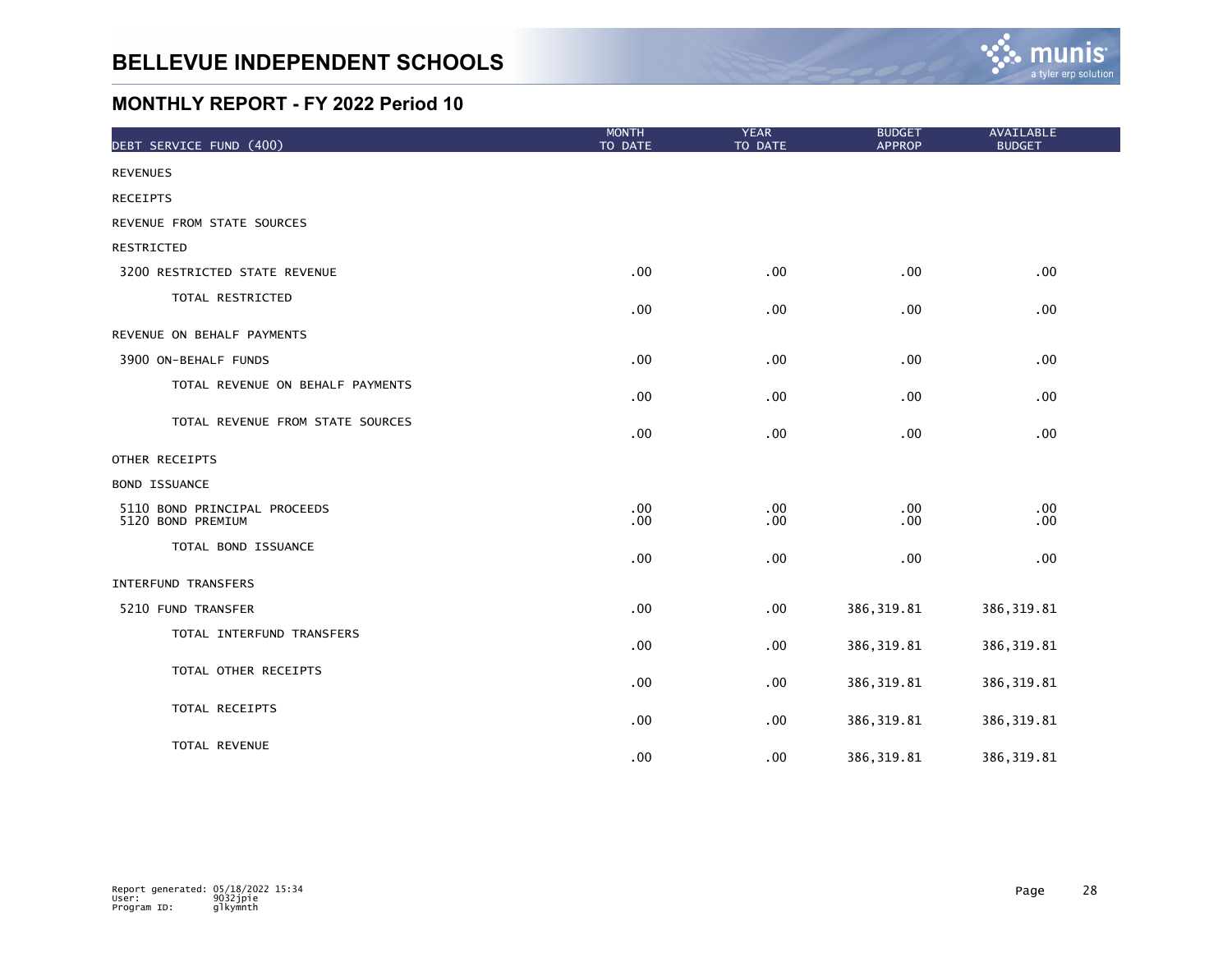

| DEBT SERVICE FUND (400)                                       | <b>MONTH</b><br>TO DATE | <b>YEAR</b><br>TO DATE | <b>BUDGET</b><br><b>APPROP</b> | <b>AVAILABLE</b><br><b>BUDGET</b> |
|---------------------------------------------------------------|-------------------------|------------------------|--------------------------------|-----------------------------------|
| <b>EXPENDITURES</b>                                           |                         |                        |                                |                                   |
| 5100<br><b>DEBT SERVICE</b>                                   |                         |                        |                                |                                   |
| 0800<br>DEBT SERVICE AND MISCELLANEOUS<br>0900<br>OTHER ITEMS | 1,938.88<br>.00         | 99,430.37<br>.00       | 386, 319.81<br>.00             | 286,889.44<br>.00                 |
| TOTAL 5100<br>DEBT SERVICE                                    | 1,938.88                | 99,430.37              | 386, 319.81                    | 286,889.44                        |
| TOTAL EXPENDITURES                                            | 1,938.88                | 99,430.37              | 386, 319.81                    | 286,889.44                        |
| TOTAL FOR DEBT SERVICE FUND (400)                             | $-1,938.88$             | $-99,430.37$           | .00                            | 99,430.37                         |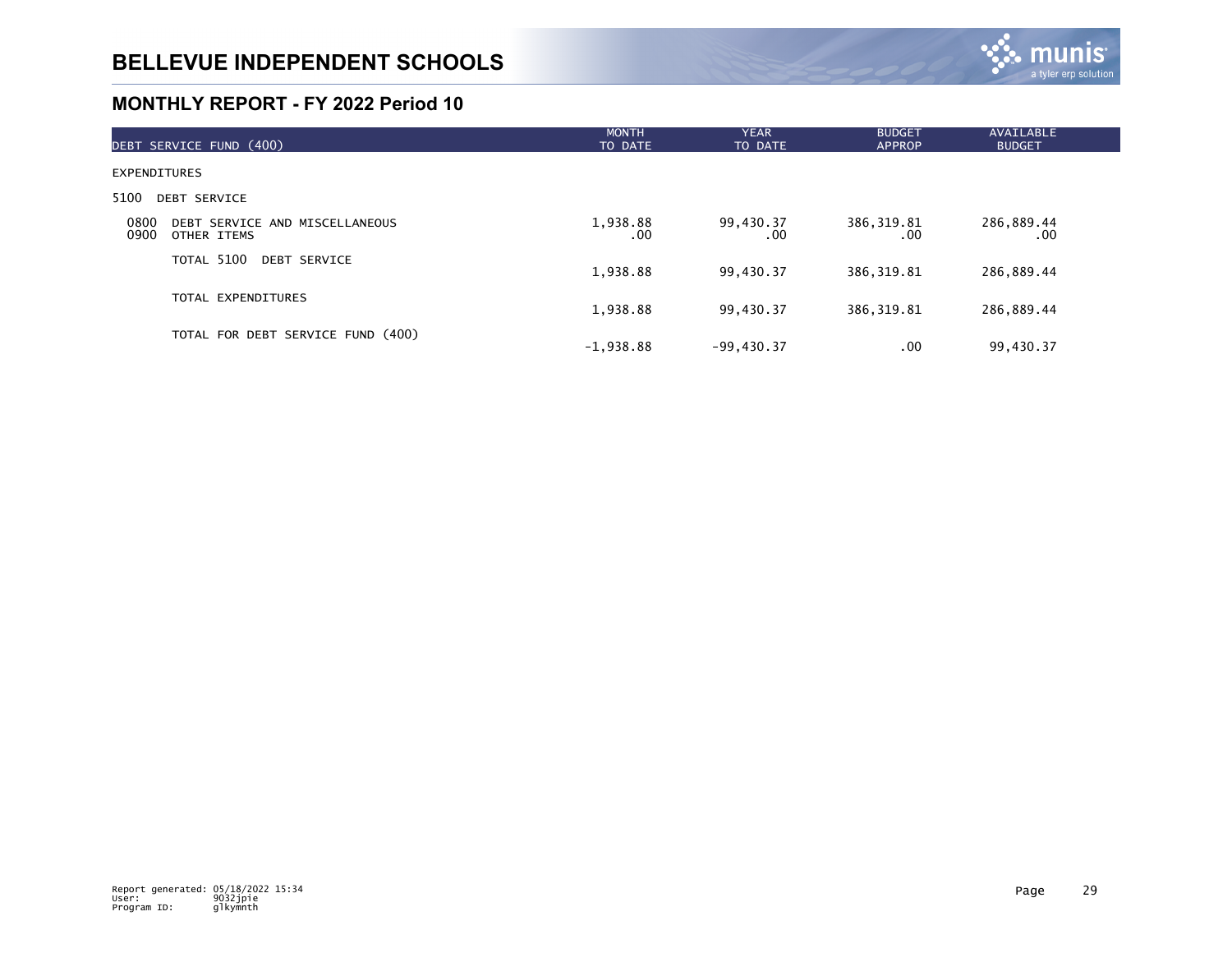

| FOOD SERVICE FUND (51)                                                                                                                                                                                                                                                                                                                                                                                                                                                                                                                                                                                   | <b>MONTH</b><br>TO DATE                                                                                              | <b>YEAR</b><br>TO DATE                                                                                                    | <b>BUDGET</b><br><b>APPROP</b>                                                                                      | AVAILABLE<br><b>BUDGET</b>                                                                                                      |
|----------------------------------------------------------------------------------------------------------------------------------------------------------------------------------------------------------------------------------------------------------------------------------------------------------------------------------------------------------------------------------------------------------------------------------------------------------------------------------------------------------------------------------------------------------------------------------------------------------|----------------------------------------------------------------------------------------------------------------------|---------------------------------------------------------------------------------------------------------------------------|---------------------------------------------------------------------------------------------------------------------|---------------------------------------------------------------------------------------------------------------------------------|
| <b>REVENUES</b>                                                                                                                                                                                                                                                                                                                                                                                                                                                                                                                                                                                          |                                                                                                                      |                                                                                                                           |                                                                                                                     |                                                                                                                                 |
| 0999 BEGINNING BALANCE                                                                                                                                                                                                                                                                                                                                                                                                                                                                                                                                                                                   |                                                                                                                      |                                                                                                                           |                                                                                                                     |                                                                                                                                 |
| TOTAL 0999 BEGINNING BALANCE                                                                                                                                                                                                                                                                                                                                                                                                                                                                                                                                                                             | .00.                                                                                                                 | $.00 \,$                                                                                                                  | 215,403.00                                                                                                          | 215,403.00                                                                                                                      |
| <b>RECEIPTS</b>                                                                                                                                                                                                                                                                                                                                                                                                                                                                                                                                                                                          |                                                                                                                      |                                                                                                                           |                                                                                                                     |                                                                                                                                 |
| REVENUE FROM LOCAL SOURCES                                                                                                                                                                                                                                                                                                                                                                                                                                                                                                                                                                               |                                                                                                                      |                                                                                                                           |                                                                                                                     |                                                                                                                                 |
| EARNINGS ON INVESTMENTS                                                                                                                                                                                                                                                                                                                                                                                                                                                                                                                                                                                  |                                                                                                                      |                                                                                                                           |                                                                                                                     |                                                                                                                                 |
| 1510 INTEREST ON INVESTMENTS                                                                                                                                                                                                                                                                                                                                                                                                                                                                                                                                                                             | .00                                                                                                                  | .00                                                                                                                       | .00                                                                                                                 | .00.                                                                                                                            |
| TOTAL EARNINGS ON INVESTMENTS                                                                                                                                                                                                                                                                                                                                                                                                                                                                                                                                                                            | .00                                                                                                                  | .00                                                                                                                       | .00                                                                                                                 | .00                                                                                                                             |
| FOOD SERVICE                                                                                                                                                                                                                                                                                                                                                                                                                                                                                                                                                                                             |                                                                                                                      |                                                                                                                           |                                                                                                                     |                                                                                                                                 |
| 1611 REIMBURSABLE SCHOOL LUNCH PROG<br>1611 FREE LUNCH REIMBURSABLE<br>1611 REDUCED LUNCH REIMBURSABLE<br>1611 PAID LUNCHES HEARTLAND<br>1612 REIMBURSABLE SCH BREAKFAST PRG<br>1612 FREE BREAKFAST REIMBURSABLE<br>1612 REDUCED BREAKFAST REIMBURSABLE<br>1613 REIMBURSABLE SPECIAL MILK PROG<br>1621 NON-REIMBURSABLE LUNCH PROG<br>1622 NON-REIMBURSABLE BREAKFAST PRG<br>1624 NON-REIMBURSBLE A LA CARTE PRG<br>1625 NON-REIMB A LA CARTE BKFST PRG<br>1626 NON-REIMB A LA CARTE LUNCH PRG<br>1629 NON-REIMBURSBLE OTHER FOOD PRG<br>1630 SPECIAL FUNCTIONS<br>1636 IN SERVICE<br>TOTAL FOOD SERVICE | .00<br>.00<br>.00<br>.00<br>.00<br>.00<br>.00<br>.00<br>.00<br>.00<br>.00<br>.00<br>.00<br>.00<br>.00<br>.00<br>.00. | .00<br>.00<br>.00<br>.00<br>.00<br>.00<br>.00<br>.00<br>.00<br>.00<br>.00<br>.00<br>.00<br>.00<br>108.00<br>.00<br>108.00 | .00<br>.00<br>.00<br>.00<br>.00<br>.00<br>.00<br>.00<br>.00<br>.00<br>.00<br>.00<br>.00<br>.00<br>.00<br>.00<br>.00 | .00<br>.00<br>.00<br>.00<br>.00<br>.00<br>.00<br>.00<br>.00<br>.00<br>.00<br>.00<br>.00<br>.00<br>$-108.00$<br>.00<br>$-108.00$ |
| OTHER REVENUE FROM LOCAL SOURCES                                                                                                                                                                                                                                                                                                                                                                                                                                                                                                                                                                         |                                                                                                                      |                                                                                                                           |                                                                                                                     |                                                                                                                                 |
| 1920 CONTRIBUTIONS/DONATIONS<br>1980 REFUND OF PRIOR YR EXPENDITURE<br>1990 MISCELLANEOUS REVENUE<br>1990 MISC REV COVID-19                                                                                                                                                                                                                                                                                                                                                                                                                                                                              | .00<br>.00<br>$.00 \,$<br>.00                                                                                        | .00<br>.00<br>100.00<br>.00                                                                                               | .00<br>.00<br>.00<br>.00                                                                                            | .00<br>.00<br>$-100.00$<br>.00                                                                                                  |
| TOTAL OTHER REVENUE FROM LOCAL SOURCES                                                                                                                                                                                                                                                                                                                                                                                                                                                                                                                                                                   | .00                                                                                                                  | 100.00                                                                                                                    | .00                                                                                                                 | $-100.00$                                                                                                                       |
| TOTAL REVENUE FROM LOCAL SOURCES                                                                                                                                                                                                                                                                                                                                                                                                                                                                                                                                                                         | .00                                                                                                                  | 208.00                                                                                                                    | .00                                                                                                                 | $-208.00$                                                                                                                       |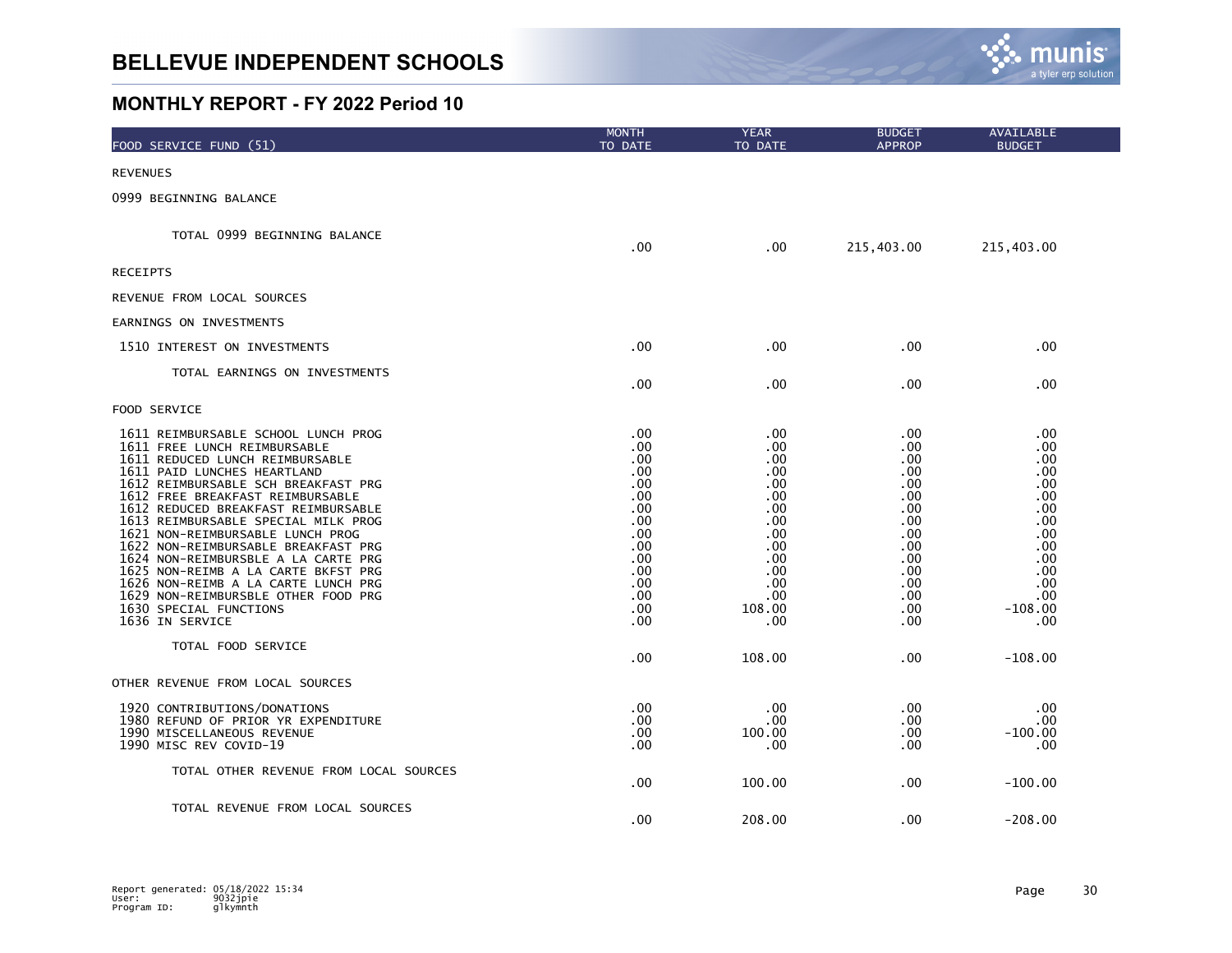

| FOOD SERVICE FUND (51)                                       | <b>MONTH</b><br>TO DATE | <b>YEAR</b><br>TO DATE | <b>BUDGET</b><br><b>APPROP</b> | AVAILABLE<br><b>BUDGET</b> |
|--------------------------------------------------------------|-------------------------|------------------------|--------------------------------|----------------------------|
| REVENUE FROM STATE SOURCES                                   |                         |                        |                                |                            |
| RESTRICTED                                                   |                         |                        |                                |                            |
| 3200 RESTRICTED STATE REVENUE                                | .00                     | 965.52                 | 5,000.00                       | 4,034.48                   |
| TOTAL RESTRICTED                                             | .00                     | 965.52                 | 5,000.00                       | 4,034.48                   |
| REVENUE ON BEHALF PAYMENTS                                   |                         |                        |                                |                            |
| 3900 ON-BEHALF FUNDS                                         | .00                     | .00                    | .00                            | .00                        |
| TOTAL REVENUE ON BEHALF PAYMENTS                             | $.00 \,$                | .00                    | .00                            | .00                        |
| TOTAL REVENUE FROM STATE SOURCES                             | .00                     | 965.52                 | 5,000.00                       | 4,034.48                   |
| REVENUE FROM FEDERAL SOURCES                                 |                         |                        |                                |                            |
| RESTRICTED THROUGH THE STATE                                 |                         |                        |                                |                            |
| 4500 RESTRICTED FED THRU STATE                               | 122,680.05              | 417,680.99             | 400,000.00                     | $-17,680.99$               |
| TOTAL RESTRICTED THROUGH THE STATE                           | 122,680.05              | 417,680.99             | 400,000.00                     | $-17,680.99$               |
| CHILD NUTRITION PROGRAM DONATED COMMODIT                     |                         |                        |                                |                            |
| 4950 CHILD NUTR PRG DONATED COMMOD                           | .00                     | .00                    | 20,000.00                      | 20,000.00                  |
| TOTAL CHILD NUTRITION PROGRAM DONATED COMMODIT               | .00                     | .00                    | 20,000.00                      | 20,000.00                  |
| TOTAL REVENUE FROM FEDERAL SOURCES                           | 122,680.05              | 417,680.99             | 420,000.00                     | 2,319.01                   |
| OTHER RECEIPTS                                               |                         |                        |                                |                            |
| <b>INTERFUND TRANSFERS</b>                                   |                         |                        |                                |                            |
| 5210 FUND TRANSFER                                           | .00                     | .00                    | .00                            | .00                        |
| TOTAL INTERFUND TRANSFERS                                    | .00                     | .00                    | .00                            | .00                        |
| SALE OR COMP FOR LOSS OF ASSETS                              |                         |                        |                                |                            |
| 5341 SALE OF EQUIPMENT ETC<br>5342 LOSS COMP - EQUIPMENT ETC | .00<br>.00              | .00<br>.00             | .00<br>.00                     | .00<br>.00                 |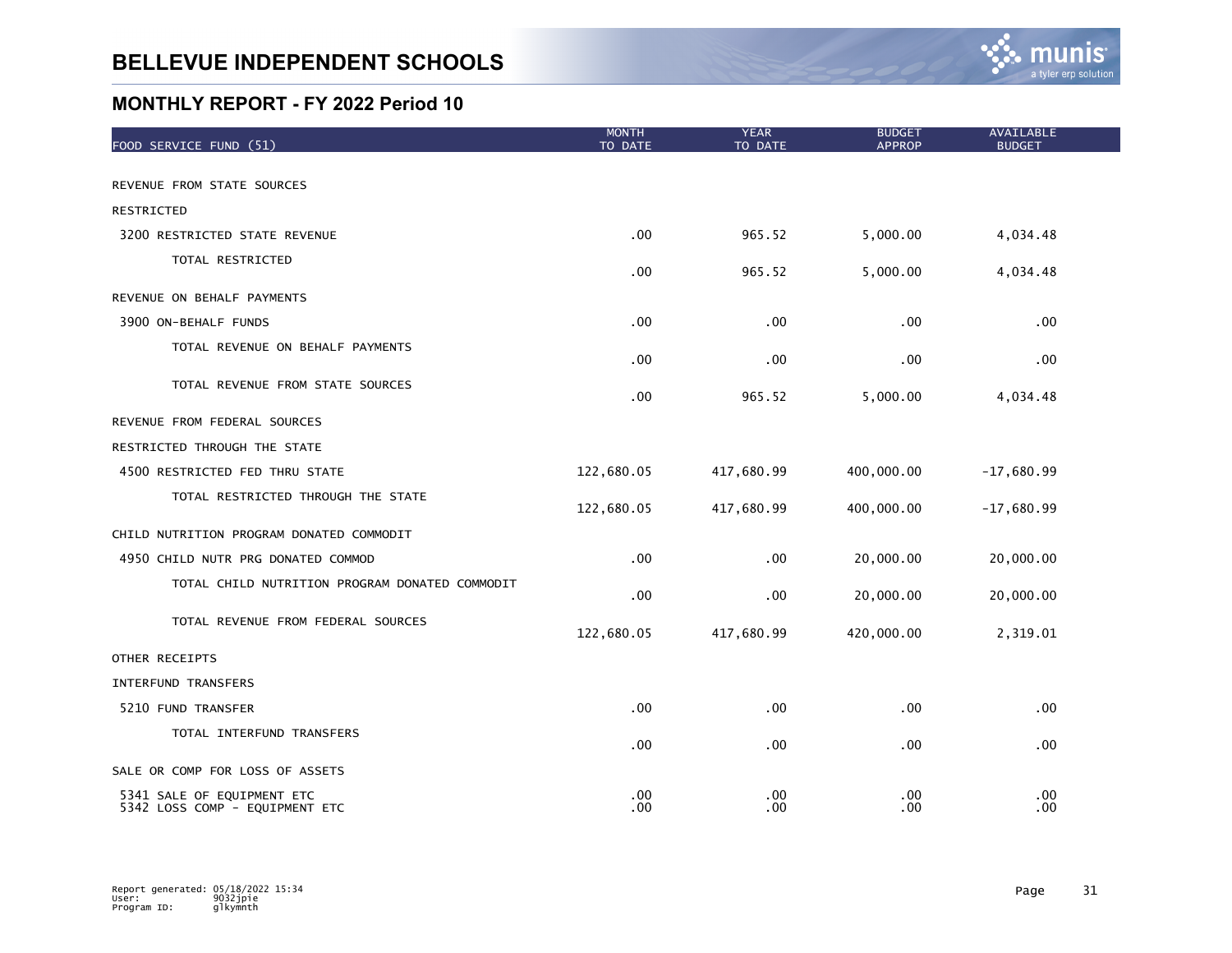

| FOOD SERVICE FUND (51)                | <b>MONTH</b><br>TO DATE | <b>YEAR</b><br>TO DATE | <b>BUDGET</b><br><b>APPROP</b> | AVAILABLE<br><b>BUDGET</b> |  |
|---------------------------------------|-------------------------|------------------------|--------------------------------|----------------------------|--|
| TOTAL SALE OR COMP FOR LOSS OF ASSETS | $.00 \,$                | .00                    | .00                            | .00.                       |  |
| TOTAL OTHER RECEIPTS                  | .00                     | .00                    | .00                            | .00.                       |  |
| TOTAL RECEIPTS                        | 122,680.05              | 418,854.51             | 425,000.00                     | 6,145.49                   |  |
| TOTAL REVENUE                         | 122,680.05              | 418,854.51             | 640,403.00                     | 221,548.49                 |  |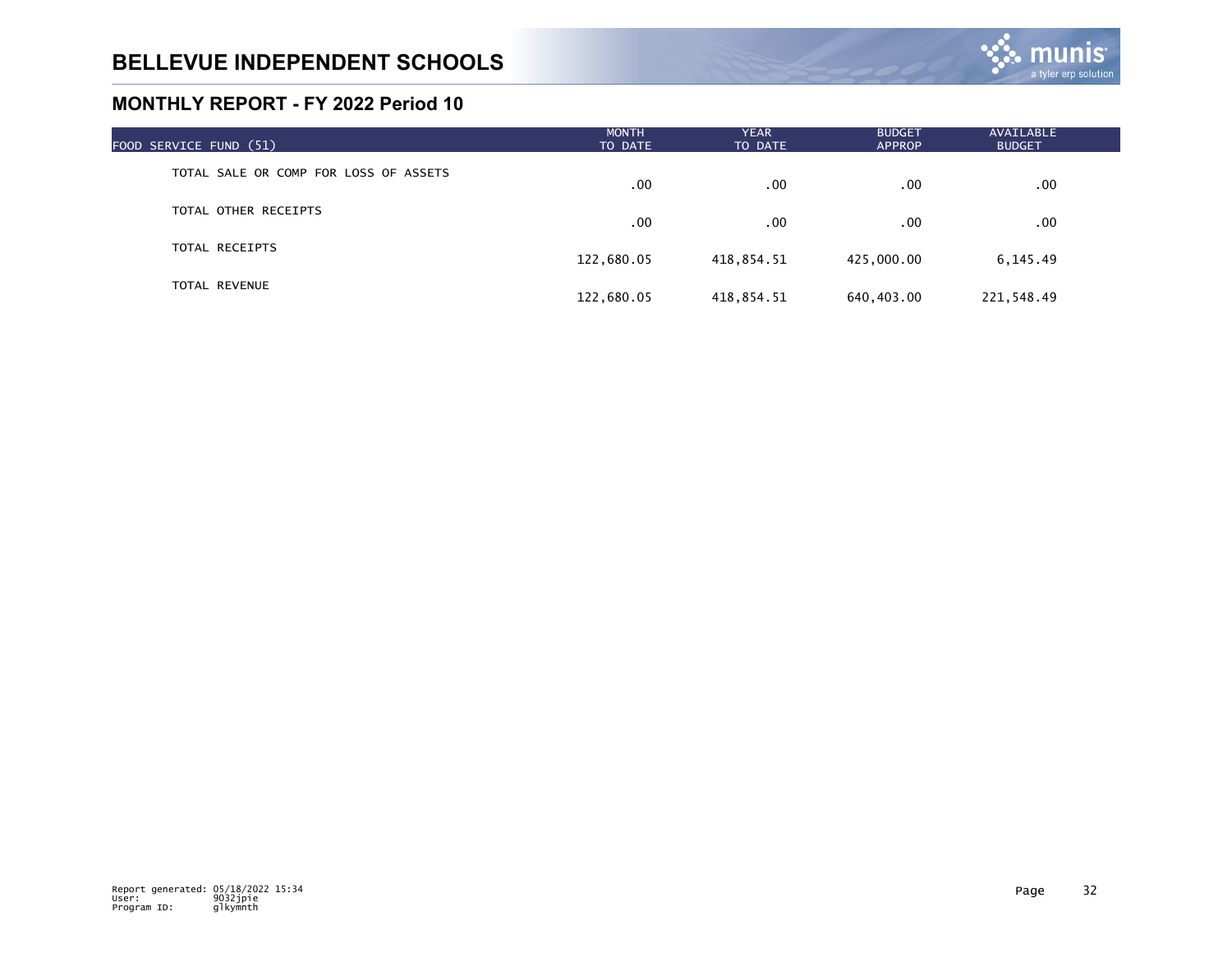

| FOOD SERVICE FUND (51)                                                                                                                                                                                                                                                                                                                                 | <b>MONTH</b><br>TO DATE                                                                       | <b>YEAR</b><br>TO DATE                                                                                             | <b>BUDGET</b><br><b>APPROP</b>                                                                                            | <b>AVAILABLE</b><br><b>BUDGET</b>                                                                                        |
|--------------------------------------------------------------------------------------------------------------------------------------------------------------------------------------------------------------------------------------------------------------------------------------------------------------------------------------------------------|-----------------------------------------------------------------------------------------------|--------------------------------------------------------------------------------------------------------------------|---------------------------------------------------------------------------------------------------------------------------|--------------------------------------------------------------------------------------------------------------------------|
| <b>EXPENDITURES</b>                                                                                                                                                                                                                                                                                                                                    |                                                                                               |                                                                                                                    |                                                                                                                           |                                                                                                                          |
| 2200<br>INSTRUCTIONAL STAFF SUPP SERV                                                                                                                                                                                                                                                                                                                  |                                                                                               |                                                                                                                    |                                                                                                                           |                                                                                                                          |
| 0100<br>SALARIES PERSONNEL SERVICES<br>0200<br><b>EMPLOYEE BENEFITS</b>                                                                                                                                                                                                                                                                                | .00<br>.00                                                                                    | $.00 \,$<br>.00                                                                                                    | .00<br>.00                                                                                                                | .00<br>.00                                                                                                               |
| TOTAL 2200<br>INSTRUCTIONAL STAFF SUPP SERV                                                                                                                                                                                                                                                                                                            | .00                                                                                           | .00                                                                                                                | .00                                                                                                                       | .00                                                                                                                      |
| 3100<br>FOOD SERVICE OPERATION                                                                                                                                                                                                                                                                                                                         |                                                                                               |                                                                                                                    |                                                                                                                           |                                                                                                                          |
| 0100<br>SALARIES PERSONNEL SERVICES<br>0200<br><b>EMPLOYEE BENEFITS</b><br>0280<br>ON-BEHALF<br>0300<br>PURCHASED PROF AND TECH SERV<br>0400<br>PURCHASED PROPERTY SERVICES<br>0500<br>OTHER PURCHASED SERVICES<br>0600<br><b>SUPPLIES</b><br>0700<br>PROPERTY<br>0800<br>DEBT SERVICE AND MISCELLANEOUS<br>0840<br>CONTINGENCY<br>0900<br>OTHER ITEMS | 13,470.94<br>4,499.22<br>.00<br>.00<br>452.80<br>.00<br>33,833.10<br>.00<br>.00<br>.00<br>.00 | 124,491.82<br>41,704.44<br>.00<br>152.50<br>17, 406.90<br>1, 371.05<br>175,240.23<br>2,076.29<br>.00<br>.00<br>.00 | 178, 119.40<br>60,592.00<br>.00<br>750.00<br>53,249.07<br>3,600.00<br>211, 592.53<br>22,500.00<br>.00<br>65,000.00<br>.00 | 53,627.58<br>18,887.56<br>.00<br>597.50<br>35, 842.17<br>2, 228.95<br>36, 352.30<br>20,423.71<br>.00<br>65,000.00<br>.00 |
| TOTAL 3100<br>FOOD SERVICE OPERATION                                                                                                                                                                                                                                                                                                                   | 52,256.06                                                                                     | 362, 443.23                                                                                                        | 595,403.00                                                                                                                | 232,959.77                                                                                                               |
| 5200<br><b>FUND TRANSFERS</b>                                                                                                                                                                                                                                                                                                                          |                                                                                               |                                                                                                                    |                                                                                                                           |                                                                                                                          |
| 0900<br>OTHER ITEMS                                                                                                                                                                                                                                                                                                                                    | 3,576.06                                                                                      | 33,087.71                                                                                                          | 45,000.00                                                                                                                 | 11,912.29                                                                                                                |
| TOTAL 5200<br><b>FUND TRANSFERS</b>                                                                                                                                                                                                                                                                                                                    | 3,576.06                                                                                      | 33,087.71                                                                                                          | 45,000.00                                                                                                                 | 11,912.29                                                                                                                |
| TOTAL EXPENDITURES                                                                                                                                                                                                                                                                                                                                     | 55,832.12                                                                                     | 395,530.94                                                                                                         | 640, 403.00                                                                                                               | 244,872.06                                                                                                               |
| TOTAL FOR FOOD SERVICE FUND (51)                                                                                                                                                                                                                                                                                                                       | 66,847.93                                                                                     | 23,323.57                                                                                                          | .00                                                                                                                       | $-23, 323.57$                                                                                                            |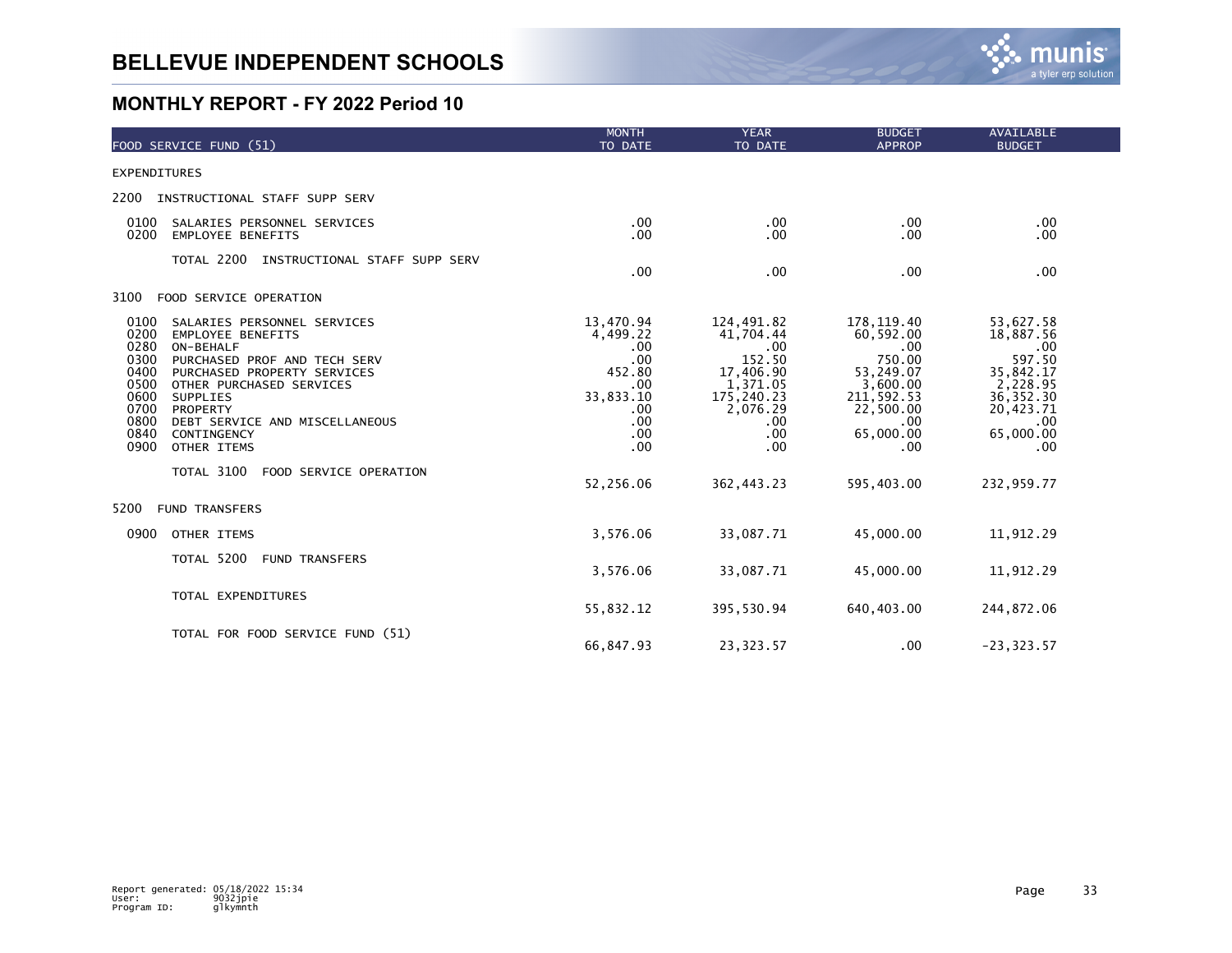

| TRUST/AGENCY FUNDS (7000)              | <b>MONTH</b><br>TO DATE | <b>YEAR</b><br>TO DATE | <b>BUDGET</b><br><b>APPROP</b> | AVAILABLE<br><b>BUDGET</b> |
|----------------------------------------|-------------------------|------------------------|--------------------------------|----------------------------|
| <b>REVENUES</b>                        |                         |                        |                                |                            |
| 0999 BEGINNING BALANCE                 |                         |                        |                                |                            |
| TOTAL 0999 BEGINNING BALANCE           | .00                     | .00                    | .00                            | .00                        |
| <b>RECEIPTS</b>                        |                         |                        |                                |                            |
| REVENUE FROM LOCAL SOURCES             |                         |                        |                                |                            |
| EARNINGS ON INVESTMENTS                |                         |                        |                                |                            |
| 1510 INTEREST ON INVESTMENTS           | .00                     | .00                    | .00                            | .00                        |
| TOTAL EARNINGS ON INVESTMENTS          | .00                     | .00                    | .00                            | .00                        |
| STUDENT ACTIVITIES                     |                         |                        |                                |                            |
| 1750 DONATIONS (ACTIVITY FND)          | .00                     | .00                    | .00                            | .00                        |
| TOTAL STUDENT ACTIVITIES               | .00                     | .00                    | .00.                           | .00 <sub>1</sub>           |
| OTHER REVENUE FROM LOCAL SOURCES       |                         |                        |                                |                            |
| 1920 CONTRIBUTIONS/DONATIONS           | .00                     | .00                    | .00                            | .00                        |
| TOTAL OTHER REVENUE FROM LOCAL SOURCES | .00                     | .00                    | .00                            | .00                        |
| TOTAL REVENUE FROM LOCAL SOURCES       | .00                     | .00                    | .00                            | .00                        |
| TOTAL RECEIPTS                         | .00                     | .00                    | .00                            | $.00 \,$                   |
| TOTAL REVENUE                          | .00                     | .00                    | .00                            | .00                        |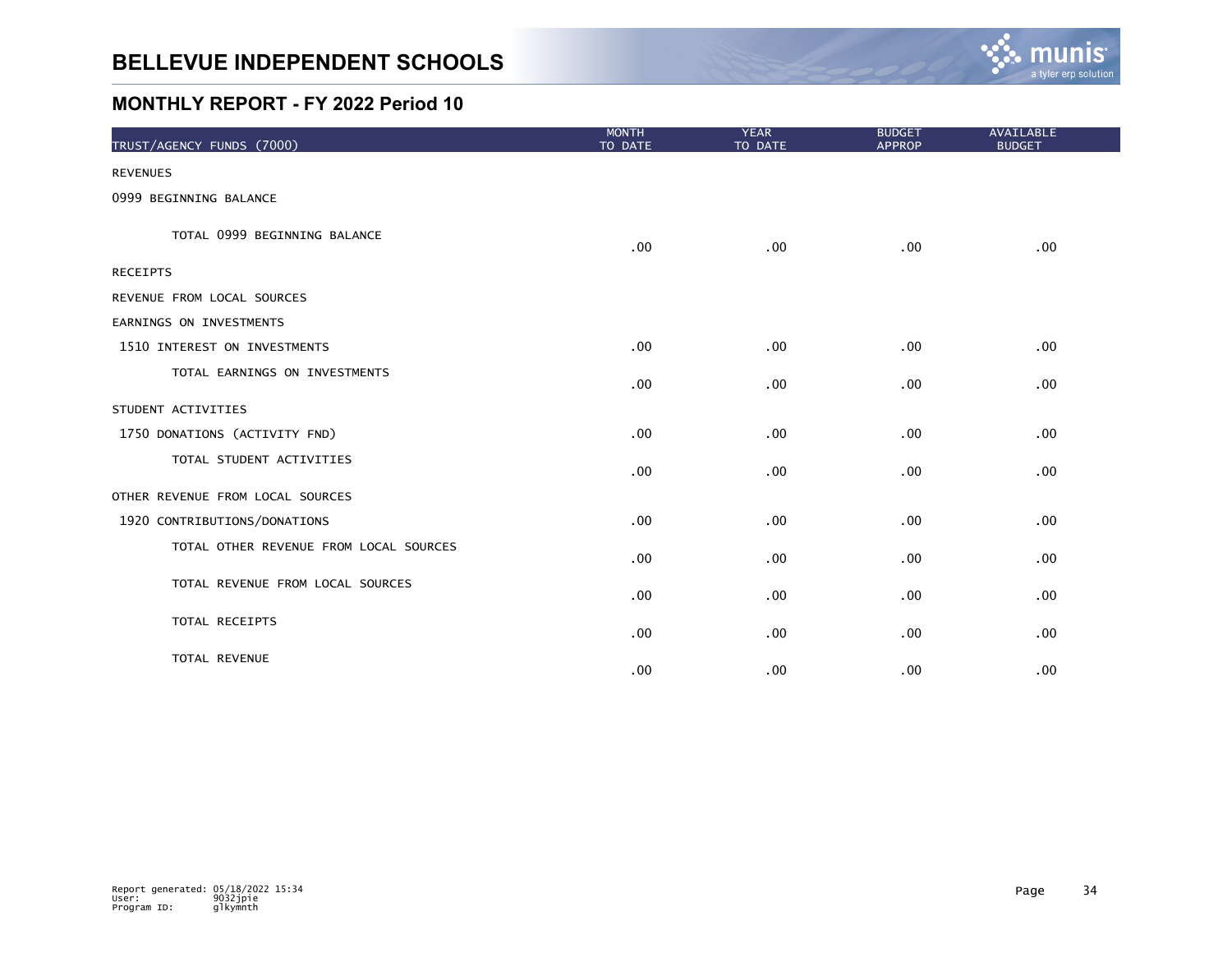

|                     | TRUST/AGENCY FUNDS (7000)                     | <b>MONTH</b><br>TO DATE | <b>YEAR</b><br>TO DATE | <b>BUDGET</b><br><b>APPROP</b> | AVAILABLE<br><b>BUDGET</b> |
|---------------------|-----------------------------------------------|-------------------------|------------------------|--------------------------------|----------------------------|
| <b>EXPENDITURES</b> |                                               |                         |                        |                                |                            |
| 1000                | INSTRUCTION                                   |                         |                        |                                |                            |
| 0600<br>0840        | SUPPLIES<br>CONTINGENCY                       | .00<br>.00              | .00<br>.00             | .00<br>.00                     | .00<br>.00                 |
|                     | TOTAL 1000 INSTRUCTION                        | .00                     | .00                    | .00                            | .00                        |
| 2200                | INSTRUCTIONAL STAFF SUPP SERV                 |                         |                        |                                |                            |
| 0600<br>0840        | SUPPLIES<br>CONTINGENCY                       | .00<br>.00              | .00<br>.00             | .00<br>.00                     | .00<br>.00                 |
|                     | TOTAL 2200 INSTRUCTIONAL STAFF SUPP SERV      | .00                     | .00                    | .00                            | .00                        |
| 2300                | DISTRICT ADMIN SUPPORT                        |                         |                        |                                |                            |
| 0800<br>0840        | DEBT SERVICE AND MISCELLANEOUS<br>CONTINGENCY | .00<br>.00              | .00<br>.00             | .00<br>.00                     | .00<br>.00                 |
|                     | TOTAL 2300 DISTRICT ADMIN SUPPORT             | .00                     | .00                    | .00                            | .00                        |
| 3300                | COMMUNITY SERVICES                            |                         |                        |                                |                            |
| 0600<br>0900        | <b>SUPPLIES</b><br>OTHER ITEMS                | .00<br>.00              | .00<br>.00             | .00<br>.00                     | .00<br>.00                 |
|                     | TOTAL 3300 COMMUNITY SERVICES                 | .00                     | .00                    | .00                            | .00                        |
|                     | TOTAL EXPENDITURES                            | .00                     | .00                    | .00                            | .00                        |
|                     | TOTAL FOR TRUST/AGENCY FUNDS (7000)           | .00                     | .00                    | .00                            | .00                        |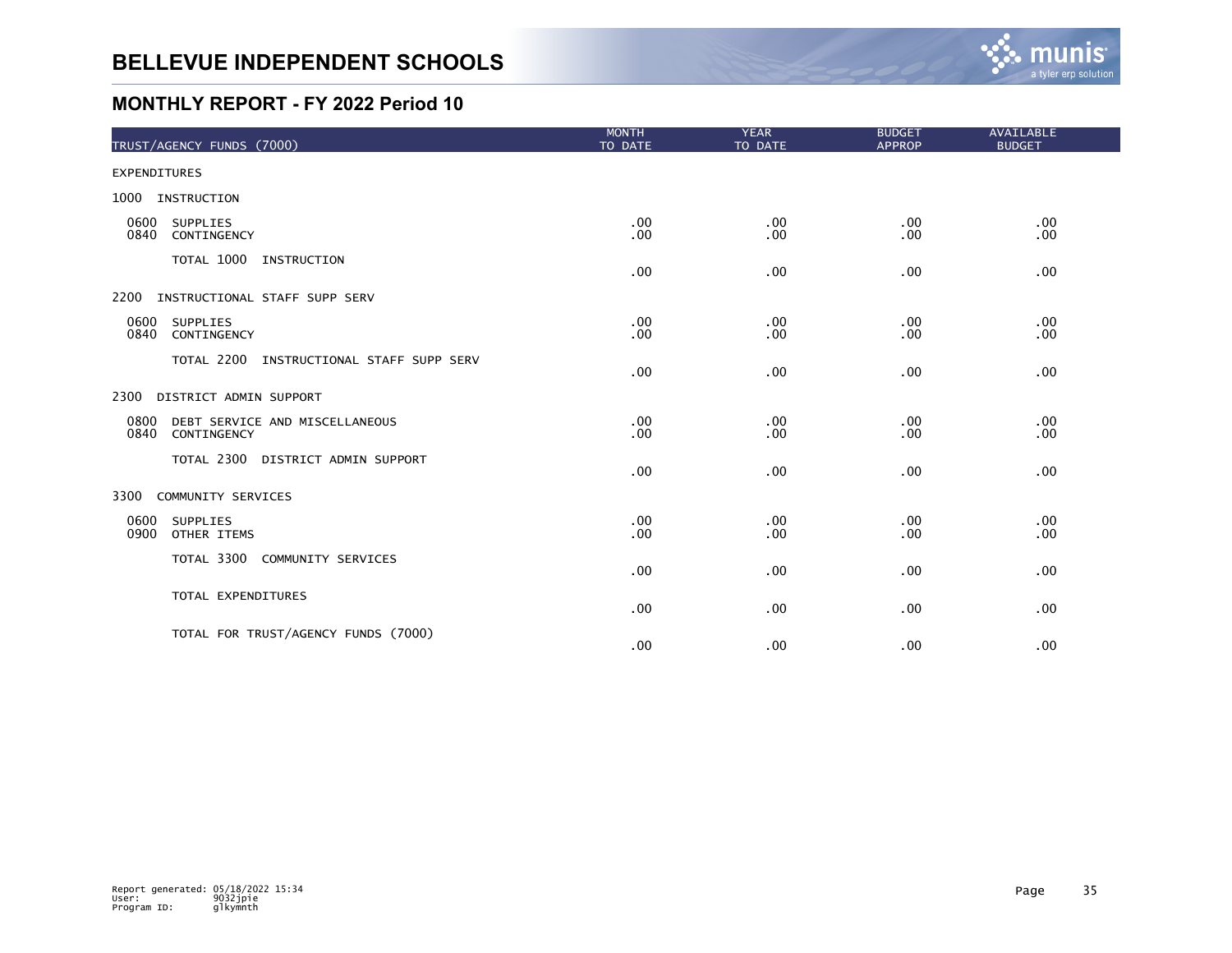

| GOVERNMENTAL ASSETS (8)                                                                  | <b>MONTH</b><br>TO DATE | <b>YEAR</b><br>TO DATE | <b>BUDGET</b><br><b>APPROP</b> | AVAILABLE<br><b>BUDGET</b>       |
|------------------------------------------------------------------------------------------|-------------------------|------------------------|--------------------------------|----------------------------------|
| <b>REVENUES</b>                                                                          |                         |                        |                                |                                  |
| <b>RECEIPTS</b>                                                                          |                         |                        |                                |                                  |
| REVENUE FROM LOCAL SOURCES                                                               |                         |                        |                                |                                  |
| OTHER REVENUE FROM LOCAL SOURCES                                                         |                         |                        |                                |                                  |
| 1930 GAIN/LOSS SALE OF FIXED ASSET                                                       | .00                     | $.00 \,$               | .00                            | .00                              |
| TOTAL OTHER REVENUE FROM LOCAL SOURCES                                                   | .00                     | .00                    | .00                            | $.00 \,$                         |
| TOTAL REVENUE FROM LOCAL SOURCES                                                         | .00                     | .00                    | .00                            | .00                              |
| OTHER RECEIPTS                                                                           |                         |                        |                                |                                  |
| SALE OR COMP FOR LOSS OF ASSETS                                                          |                         |                        |                                |                                  |
| 5311 SALE OF LAND & IMPROVEMENTS<br>5331 SALE OF BUILDINGS<br>5341 SALE OF EQUIPMENT ETC | .00<br>.00<br>.00       | .00<br>.00<br>.00      | .00<br>.00<br>.00              | $.00 \,$<br>$.00 \,$<br>$.00 \,$ |
| TOTAL SALE OR COMP FOR LOSS OF ASSETS                                                    | .00                     | .00                    | .00                            | .00                              |
| TOTAL OTHER RECEIPTS                                                                     | .00                     | .00                    | .00                            | $.00 \,$                         |
| TOTAL RECEIPTS                                                                           | .00                     | .00                    | .00                            | .00                              |
| TOTAL REVENUE                                                                            | .00                     | .00                    | .00                            | .00                              |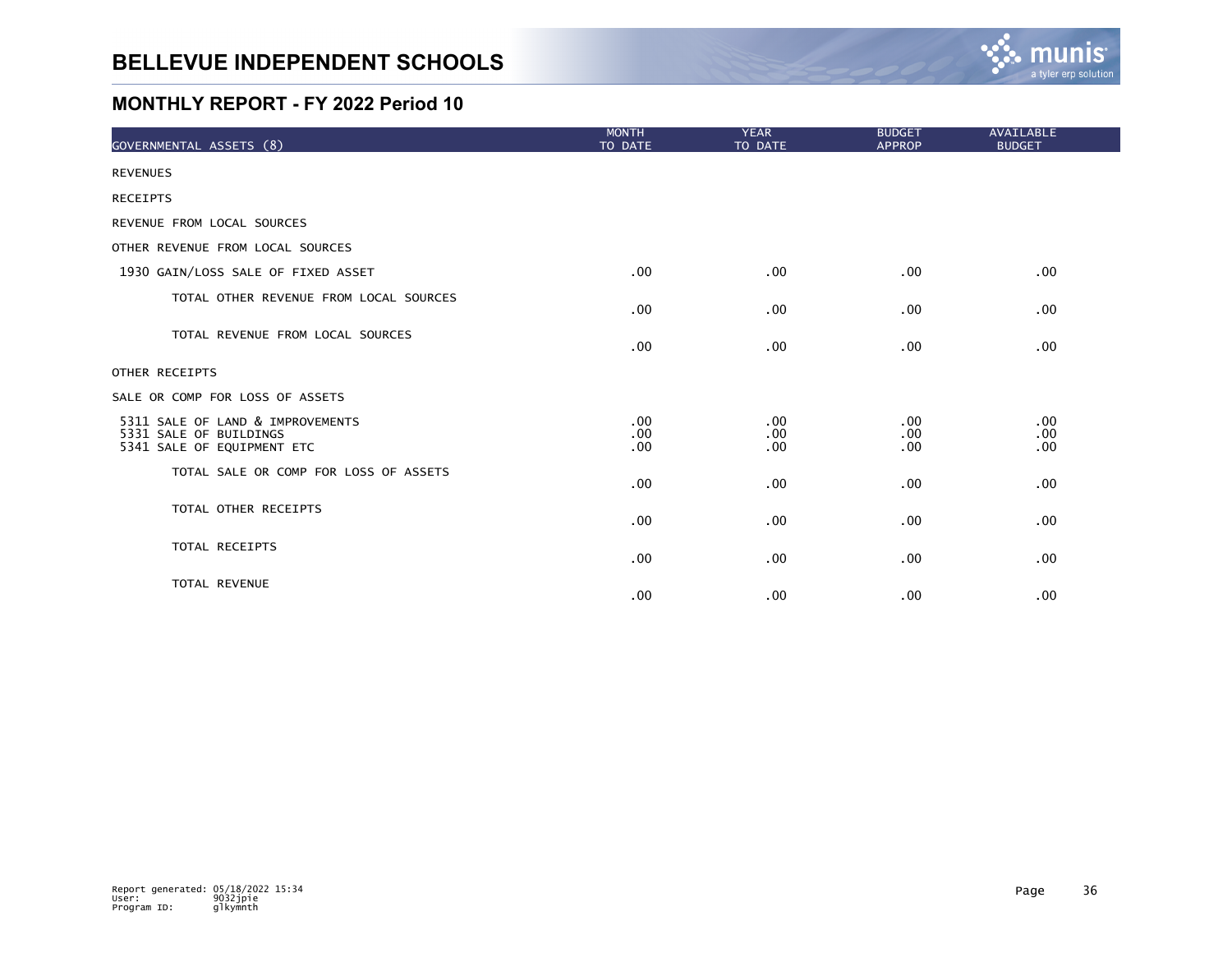| GOVERNMENTAL ASSETS (8)                     | <b>MONTH</b><br>TO DATE | <b>YEAR</b><br>TO DATE | <b>BUDGET</b><br><b>APPROP</b> | AVAILABLE<br><b>BUDGET</b> |
|---------------------------------------------|-------------------------|------------------------|--------------------------------|----------------------------|
| <b>EXPENDITURES</b>                         |                         |                        |                                |                            |
| 1000 INSTRUCTION                            |                         |                        |                                |                            |
| 0700 PROPERTY                               | .00 <sub>1</sub>        | .00                    | .00.                           | .00                        |
| TOTAL 1000 INSTRUCTION                      | .00 <sub>1</sub>        | .00                    | .00.                           | .00                        |
| 2200<br>INSTRUCTIONAL STAFF SUPP SERV       |                         |                        |                                |                            |
| 0700 PROPERTY                               | .00                     | .00                    | .00 <sub>1</sub>               | .00                        |
| TOTAL 2200 INSTRUCTIONAL STAFF SUPP SERV    | .00.                    | .00                    | .00 <sub>1</sub>               | .00                        |
| 2300<br>DISTRICT ADMIN SUPPORT              |                         |                        |                                |                            |
| 0700 PROPERTY                               | $.00 \,$                | .00                    | $.00 \,$                       | .00                        |
| TOTAL 2300 DISTRICT ADMIN SUPPORT           | .00                     | .00                    | .00                            | .00                        |
| 2400 SCHOOL ADMIN SUPPORT                   |                         |                        |                                |                            |
| 0700 PROPERTY                               | .00                     | .00                    | .00.                           | .00                        |
| TOTAL 2400 SCHOOL ADMIN SUPPORT             | .00                     | .00                    | .00                            | .00                        |
| 2600<br>PLANT OPERATIONS AND MAINTENANCE    |                         |                        |                                |                            |
| 0700 PROPERTY                               | .00 <sub>1</sub>        | .00                    | .00.                           | .00                        |
| TOTAL 2600 PLANT OPERATIONS AND MAINTENANCE | $.00 \,$                | .00                    | .00.                           | .00.                       |
| 2700<br>STUDENT TRANSPORTATION              |                         |                        |                                |                            |
| 0700 PROPERTY                               | .00 <sub>1</sub>        | .00                    | $.00 \,$                       | .00                        |
| TOTAL 2700 STUDENT TRANSPORTATION           | .00 <sub>1</sub>        | .00                    | .00.                           | .00                        |
| 3300<br>COMMUNITY SERVICES                  |                         |                        |                                |                            |
| 0700<br>PROPERTY                            | .00                     | .00                    | .00                            | .00                        |
| TOTAL 3300 COMMUNITY SERVICES               | .00                     | .00                    | .00                            | .00                        |
| TOTAL EXPENDITURES                          | .00                     | .00                    | .00                            | .00                        |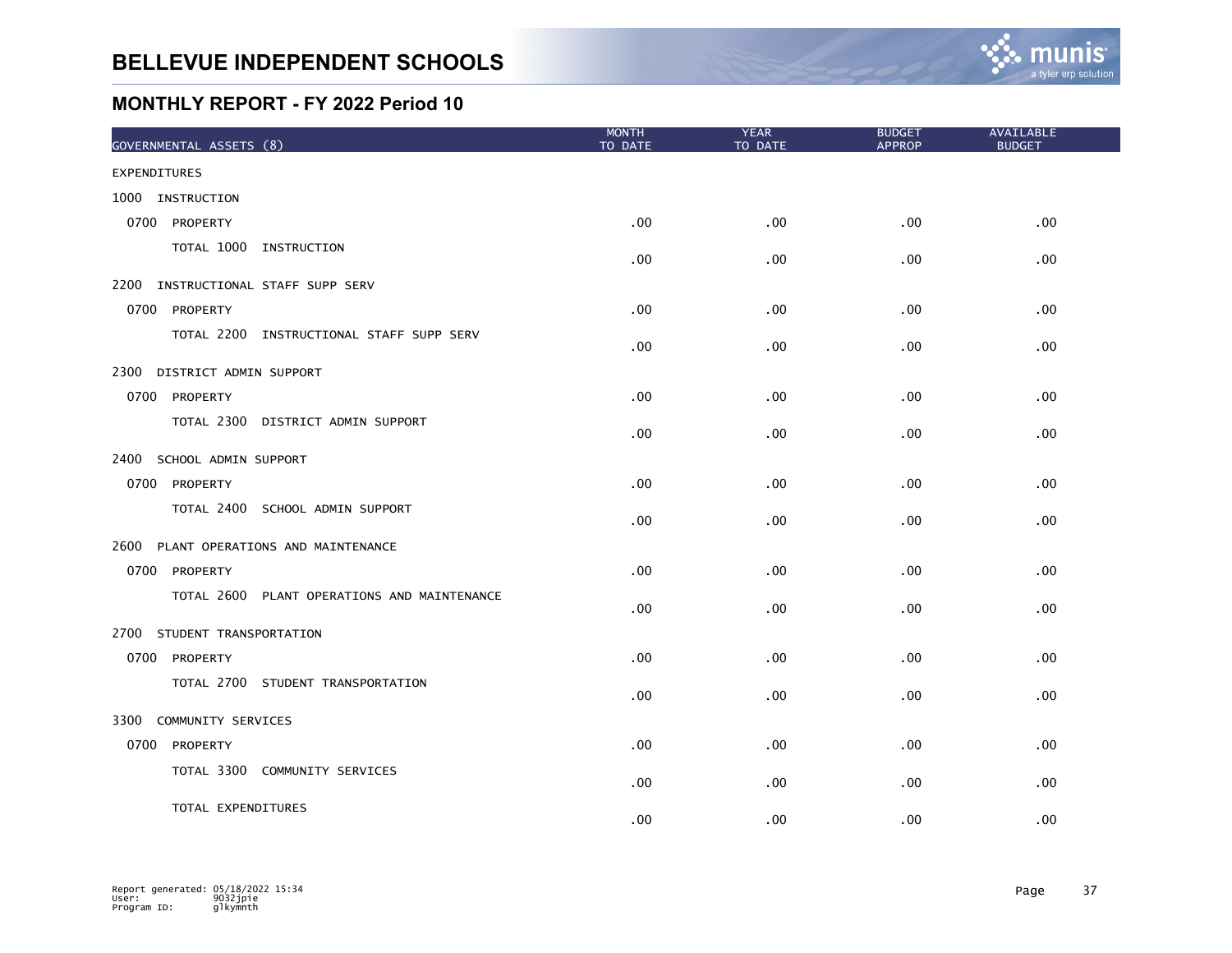

| GOVERNMENTAL ASSETS (8)           | <b>MONTH</b> | <b>YEAR</b> | <b>BUDGET</b> | AVAILABLE     |
|-----------------------------------|--------------|-------------|---------------|---------------|
|                                   | TO DATE      | TO DATE     | <b>APPROP</b> | <b>BUDGET</b> |
| TOTAL FOR GOVERNMENTAL ASSETS (8) | .00          | .00         | .00           | .00           |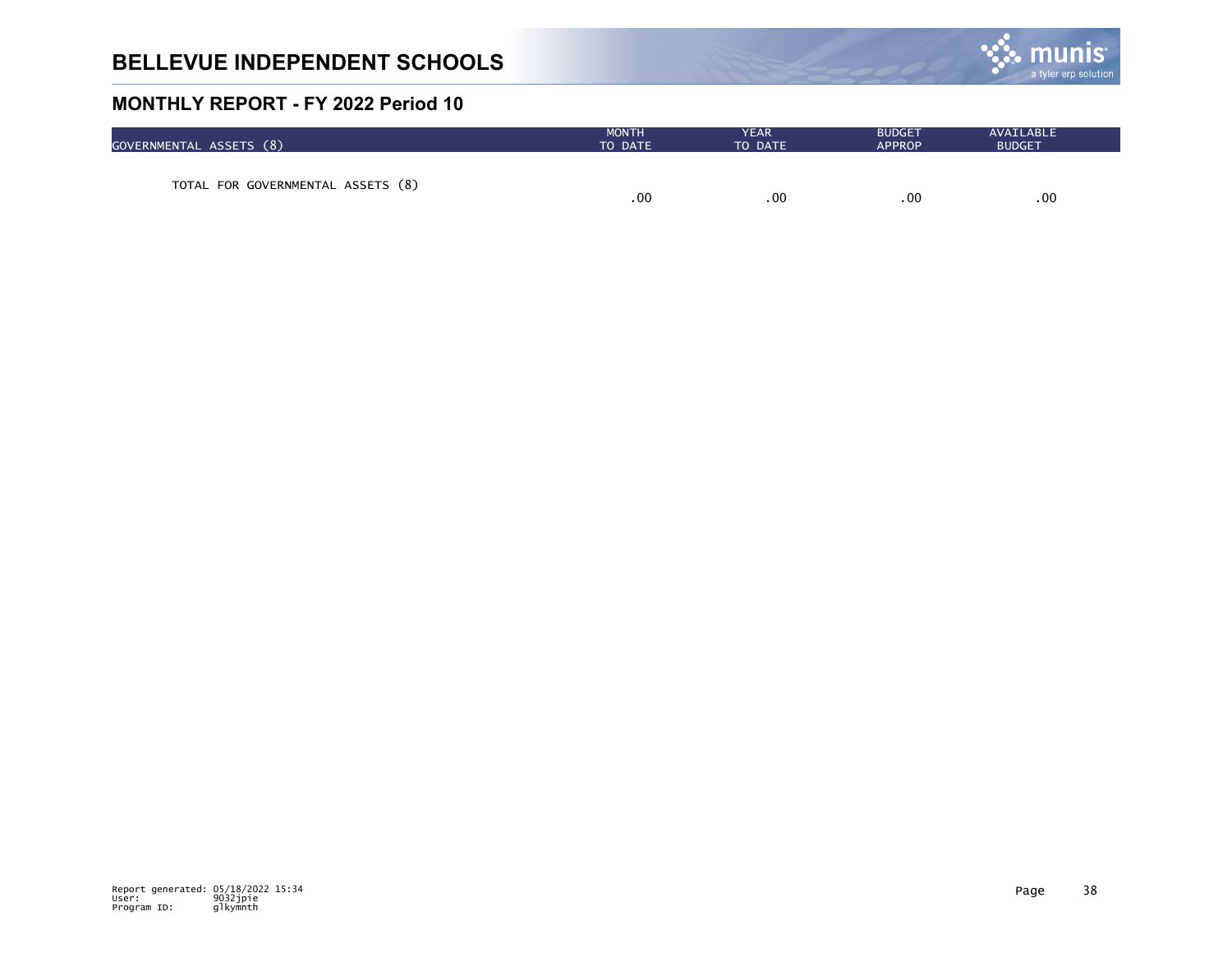

| FOOD SERVICE ASSETS (81)               | <b>MONTH</b><br>TO DATE | <b>YEAR</b><br>TO DATE | <b>BUDGET</b><br><b>APPROP</b> | <b>AVAILABLE</b><br><b>BUDGET</b> |
|----------------------------------------|-------------------------|------------------------|--------------------------------|-----------------------------------|
| <b>REVENUES</b>                        |                         |                        |                                |                                   |
| <b>RECEIPTS</b>                        |                         |                        |                                |                                   |
| REVENUE FROM LOCAL SOURCES             |                         |                        |                                |                                   |
| OTHER REVENUE FROM LOCAL SOURCES       |                         |                        |                                |                                   |
| 1930 GAIN/LOSS SALE OF FIXED ASSET     | $.00 \,$                | $.00 \,$               | $.00 \,$                       | .00                               |
| TOTAL OTHER REVENUE FROM LOCAL SOURCES | .00                     | $.00 \,$               | $.00 \,$                       | .00                               |
| TOTAL REVENUE FROM LOCAL SOURCES       | .00                     | $.00 \,$               | $.00 \,$                       | .00                               |
| TOTAL RECEIPTS                         | $.00 \,$                | $.00 \,$               | $.00 \,$                       | .00                               |
| <b>TOTAL REVENUE</b>                   | $.00 \,$                | $.00 \,$               | $.00 \,$                       | .00                               |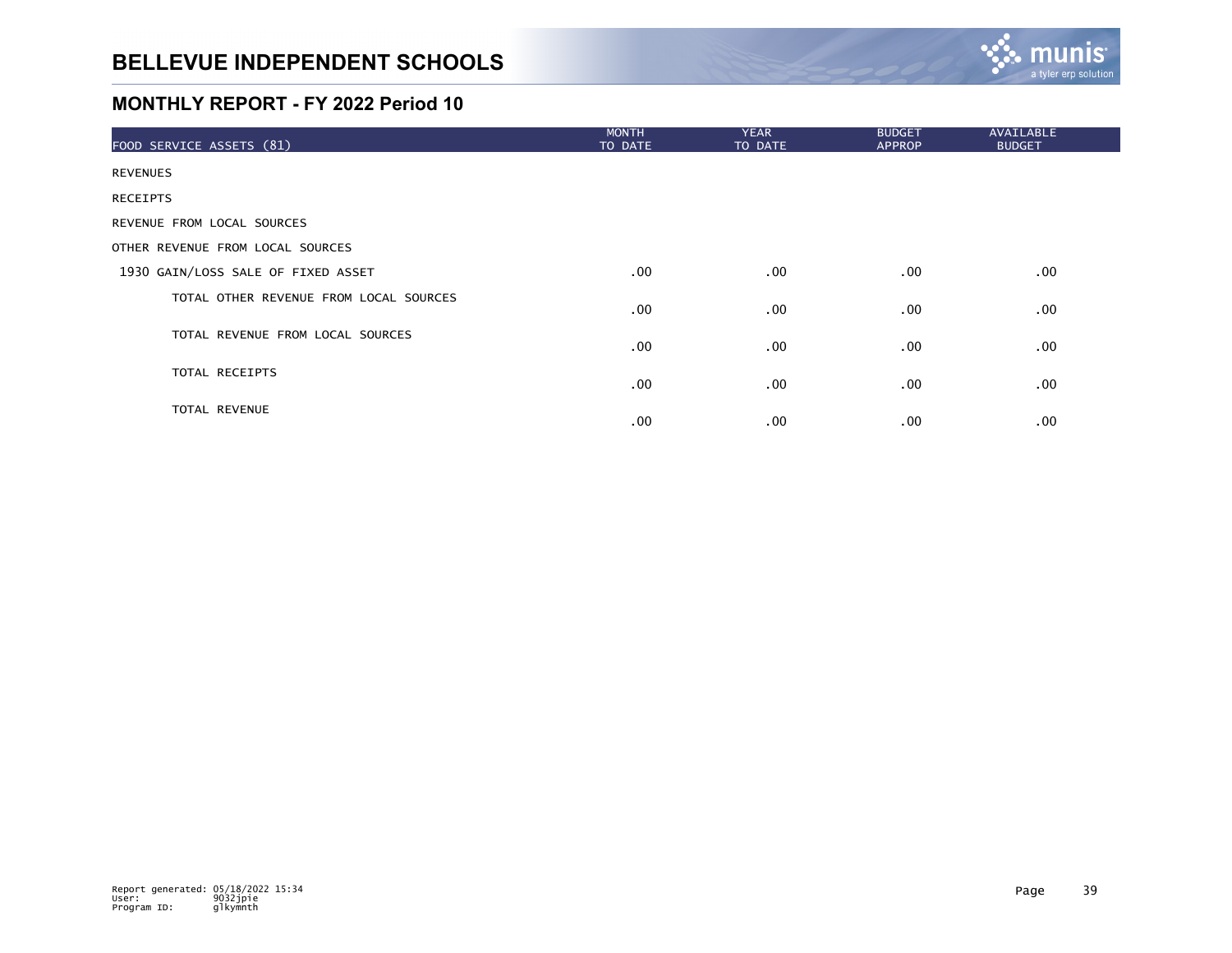

| FOOD SERVICE ASSETS (81)           | <b>MONTH</b><br>TO DATE | <b>YEAR</b><br>TO DATE | <b>BUDGET</b><br><b>APPROP</b> | <b>AVAILABLE</b><br><b>BUDGET</b> |
|------------------------------------|-------------------------|------------------------|--------------------------------|-----------------------------------|
| <b>EXPENDITURES</b>                |                         |                        |                                |                                   |
| FOOD SERVICE OPERATION<br>3100     |                         |                        |                                |                                   |
| 0700<br><b>PROPERTY</b>            | $.00 \times$            | $.00 \,$               | .00                            | .00                               |
| TOTAL 3100 FOOD SERVICE OPERATION  | $.00 \,$                | .00                    | .00                            | .00                               |
| TOTAL EXPENDITURES                 | .00                     | .00                    | .00                            | .00                               |
| TOTAL FOR FOOD SERVICE ASSETS (81) | .00                     | $.00 \,$               | .00                            | .00                               |